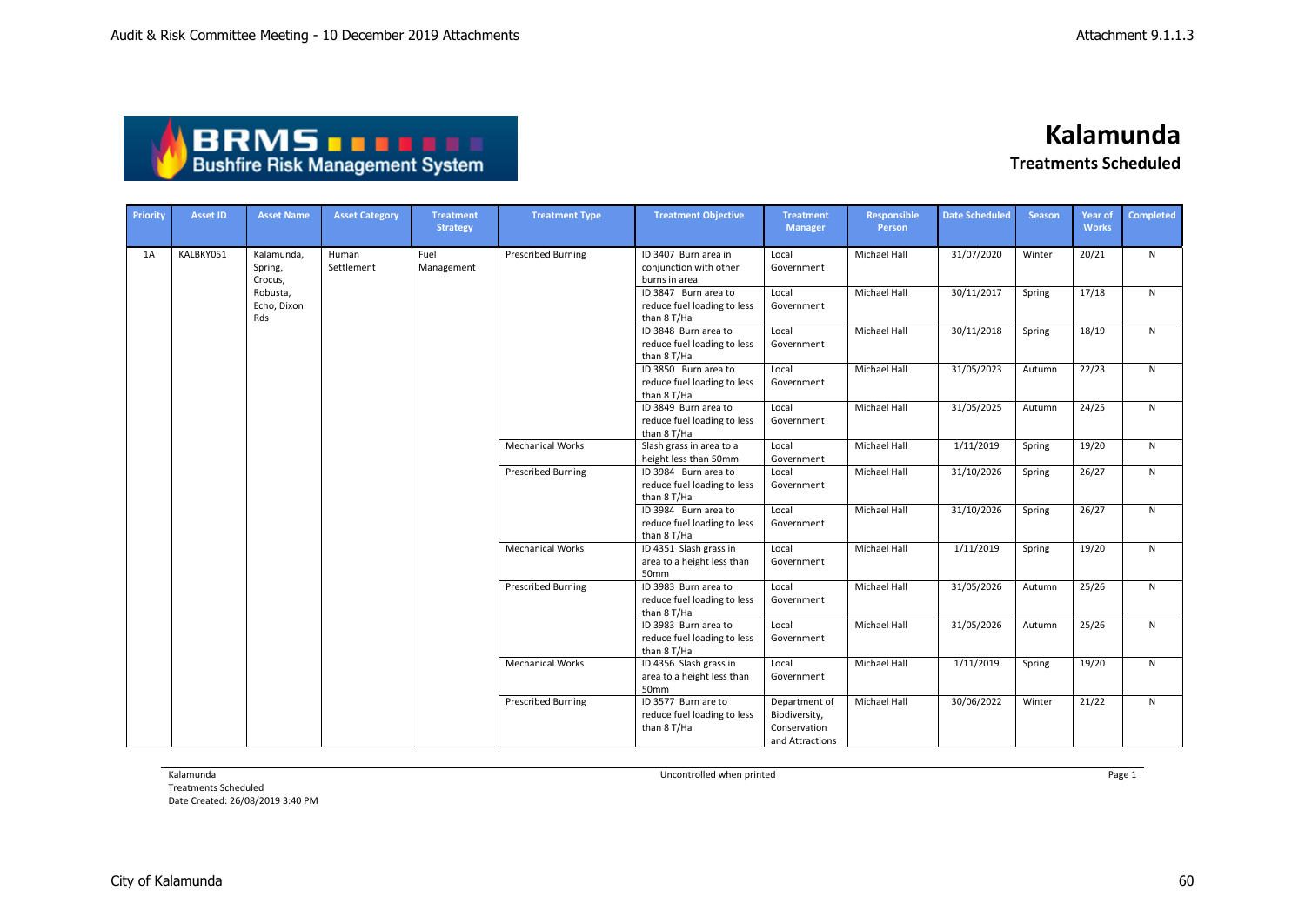

| Priority | <b>Asset ID</b> | <b>Asset Name</b>              | <b>Asset Category</b> | <b>Treatment</b><br><b>Strategy</b> | <b>Treatment Type</b>     | <b>Treatment Objective</b>                                           | <b>Treatment</b><br><b>Manager</b>                                | Responsible<br>Person | <b>Date Scheduled</b> | <b>Season</b> | Year of<br><b>Works</b> | <b>Completed</b> |
|----------|-----------------|--------------------------------|-----------------------|-------------------------------------|---------------------------|----------------------------------------------------------------------|-------------------------------------------------------------------|-----------------------|-----------------------|---------------|-------------------------|------------------|
|          |                 |                                |                       |                                     |                           | ID 3810 Burn area to<br>reduce fuel loading to less<br>than 8 T/Ha   | Local<br>Government                                               | Michael Hall          | 31/10/2019            | Spring        | 19/20                   | $\mathsf{N}$     |
|          |                 |                                |                       |                                     | <b>Mechanical Works</b>   | Slash grass in a rea to a<br>height of less than 50mm                | Local<br>Government                                               | Michael Hall          | 1/11/2019             | Spring        | 19/20                   | $\mathsf{N}$     |
|          |                 |                                |                       |                                     |                           | ID 4266 Slash grass in to a<br>height less than 50mm                 | Local<br>Government                                               | Michael Hall          | 1/11/2019             | Spring        | 19/20                   | ${\sf N}$        |
|          |                 |                                |                       |                                     | <b>Prescribed Burning</b> | ID 3827 Burn area to<br>reduce fuel loading to less<br>than 8 T/Ha   | Local<br>Government                                               | Michael Hall          | 31/05/2022            | Autumn        | 21/22                   | ${\sf N}$        |
|          |                 |                                |                       | Preparedness                        | Firebreak(s)              | ID 4354 Maintain<br>firebreak to a clearance of<br>3m high x 3m wide | Local<br>Government                                               | Michael Hall          | 1/11/2019             | Spring        | 19/20                   | ${\sf N}$        |
|          |                 |                                |                       |                                     |                           | ID 4191 Maintain<br>firebreak to a clearance of<br>3m high X 3m wide | Local<br>Government                                               | Michael Hall          | 1/11/2019             | Spring        | 19/20                   | ${\sf N}$        |
|          |                 |                                |                       |                                     |                           | ID 4355 Maintain<br>firebreak to a clearance of<br>3m high x 3m wide | Local<br>Government                                               | Michael Hall          | 1/11/2019             | Spring        | 19/20                   | ${\sf N}$        |
|          |                 |                                |                       |                                     |                           | ID 4397 Maintain<br>firebreak to a clearance of<br>3m high x 3m wide | Local<br>Government                                               | Michael Hall          | 1/11/2019             | Spring        | 19/20                   | ${\sf N}$        |
| 1A       | KALPKB078       | Pickering<br><b>Brook East</b> | Human<br>Settlement   | Fuel<br>Management                  | <b>Prescribed Burning</b> | ID 3639 Burn area to<br>reduce fuel loading to less<br>than 8 T/Ha   | Department of<br>Biodiversity,<br>Conservation<br>and Attractions | Michael Hall          | 31/05/2022            | Autumn        | 21/22                   | $\mathsf{N}$     |
|          |                 |                                |                       |                                     |                           | ID 3642 Burn area to<br>reduce fuel loading to less<br>than 8 T/Ha   | Department of<br>Biodiversity,<br>Conservation<br>and Attractions | Michael Hall          | 30/11/2017            | Spring        | 17/18                   | $\mathsf{N}$     |
|          |                 |                                |                       |                                     |                           | ID 3652 Burn area to<br>reduce fuel loading to less<br>than 8 T/Ha   | Department of<br>Biodiversity,<br>Conservation<br>and Attractions | Michael Hall          | 31/05/2018            | Autumn        | 17/18                   | $\mathsf{N}$     |
| 1A       | KALPKB084       | Bracken Rd<br>East             | Human<br>Settlement   | Fuel<br>Management                  | <b>Prescribed Burning</b> | ID 3889 Burn area to<br>reduce fuel loading to less<br>than 8 T/ha   | Department of<br>Biodiversity,<br>Conservation<br>and Attractions | <b>Michael Hall</b>   | 31/10/2025            | Spring        | 25/26                   | N                |
| 1A       | KALPKB121       | 21 Brigita<br>Road             | Human<br>Settlement   | Fuel<br>Management                  | <b>Mechanical Works</b>   | Mulch wattles on verge                                               | Local<br>Government                                               | Michael Hall          | 1/05/2018             | Autumn        | 17/18                   | Y                |

Kalamunda

Treatments Scheduled Date Created: 26/08/2019 3:40 PM Uncontrolled when printed Page 2

City of Kalamunda 61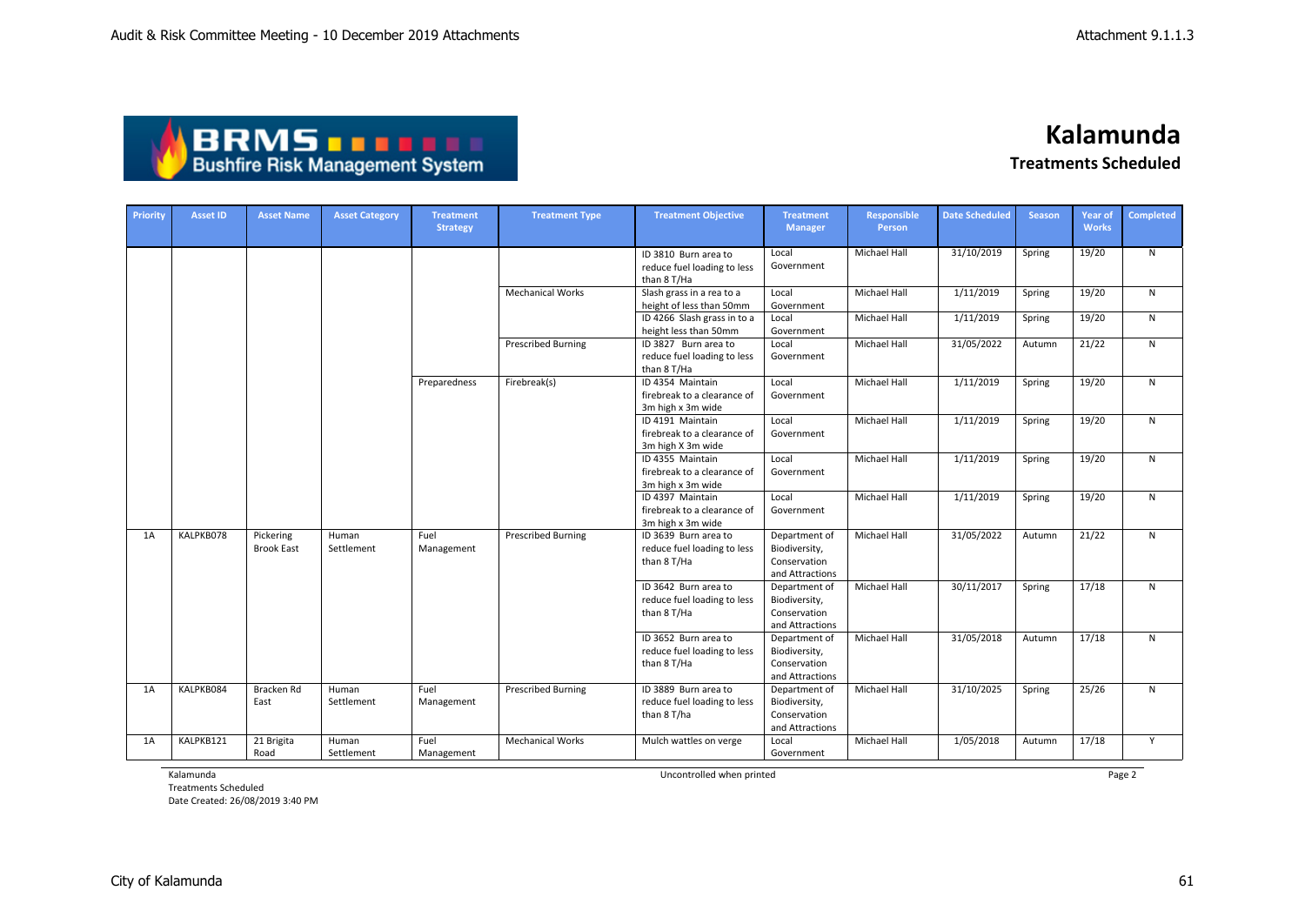| <b>ABRMS THEFT</b>                     |  |
|----------------------------------------|--|
| <b>Bushfire Risk Management System</b> |  |

| Priority | <b>Asset ID</b> | <b>Asset Name</b>                     | <b>Asset Category</b> | <b>Treatment</b><br><b>Strategy</b> | <b>Treatment Type</b>     | <b>Treatment Objective</b>                                         | <b>Treatment</b><br><b>Manager</b>                                | <b>Responsible</b><br><b>Person</b> | <b>Date Scheduled</b> | <b>Season</b> | <b>Year of</b><br><b>Works</b> | <b>Completed</b> |
|----------|-----------------|---------------------------------------|-----------------------|-------------------------------------|---------------------------|--------------------------------------------------------------------|-------------------------------------------------------------------|-------------------------------------|-----------------------|---------------|--------------------------------|------------------|
| 1A       | KALPKB180       | Isaacs Rd                             | Human<br>Settlement   | Fuel<br>Management                  | <b>Prescribed Burning</b> | ID 3654 Burn area to<br>reduce fuel loading to less<br>than 8 T/Ha | Department of<br>Biodiversity,<br>Conservation<br>and Attractions | Michael Hall                        | 31/05/2018            | Autumn        | 17/18                          | $\mathsf{N}$     |
| 1A       | KALPKB178       | Reserve Rd                            | Human<br>Settlement   | Fuel<br>Management                  | <b>Prescribed Burning</b> | ID 3630 Burn area to<br>reduce fuel loading to less<br>than 8 T/Ha | Department of<br>Biodiversity,<br>Conservation<br>and Attractions | Michael Hall                        | 31/05/2022            | Autumn        | 21/22                          | N                |
| 1A       | KALPKB191       | 104 Forrest<br>Rd                     | Human<br>Settlement   | Fuel<br>Management                  | <b>Prescribed Burning</b> | ID 3653 Burn area to<br>reduce fuel loading to less<br>than 8 T/Ha | Department of<br>Biodiversity,<br>Conservation<br>and Attractions | Michael Hall                        | 31/05/2018            | Autumn        | 17/18                          | N                |
| 1A       | KALPKB201       | 181 Paulls<br>valley Road             | Human<br>Settlement   | Fuel<br>Management                  | <b>Prescribed Burning</b> | ID 3646 Burn area to<br>reduce fuel loading to less<br>than 8 T/Ha | Department of<br>Biodiversity,<br>Conservation<br>and Attractions | Michael Hall                        | 1/12/2025             | Summer        | 25/26                          | N                |
| 1A       | KALFFD210       | 135<br><b>WATSONIA</b><br><b>ROAD</b> | Human<br>Settlement   | Fuel<br>Management                  | <b>Prescribed Burning</b> | ID 3977 Burn area to<br>reduce fuel loading to less<br>than 8 T/Ha | Local<br>Government                                               | Michael Hall                        | 31/05/2026            | Autumn        | 25/26                          | N                |
| 1A       | KALLES219       | Kalamunda<br>Scarp                    | Human<br>Settlement   | Fuel<br>Management                  | <b>Prescribed Burning</b> | Burn are to reduce fuel<br>loading to less than 8 T/Ha             | Local<br>Government                                               | Dale Burgess                        | 11/12/2011            | Summer        | 11/12                          | Y                |
|          |                 |                                       |                       |                                     | <b>Mechanical Works</b>   | Slash grass in area to<br>height less than 50mm                    | Local<br>Government                                               | Michael Hall                        | 1/11/2019             | Spring        | 19/20                          | N                |
|          |                 |                                       |                       |                                     | <b>Prescribed Burning</b> | ID 3576 Burn area to<br>reduce fuel loading to less<br>than 8 T/Ha | Department of<br>Biodiversity,<br>Conservation<br>and Attractions | Michael Hall                        | 30/06/2022            | Winter        | 21/22                          | N                |
|          |                 |                                       |                       |                                     |                           | ID 3575 Burn area to<br>reduce fuel loading to less<br>than 8 T/Ha | Department of<br>Biodiversity,<br>Conservation<br>and Attractions | Michael Hall                        | 30/06/2022            | Winter        | 21/22                          | N                |
|          |                 |                                       |                       |                                     | <b>Mechanical Works</b>   | ID 4129 Slash grass in<br>area to a height less than<br>50mm       | Local<br>Government                                               | <b>Michael Hall</b>                 | 1/11/2019             | Spring        | 19/20                          | N                |
|          |                 |                                       |                       |                                     |                           | ID 4130 Slash grass in<br>area to a height less than<br>50mm       | Local<br>Government                                               | Michael Hall                        | 1/11/2019             | Spring        | 19/20                          | N                |
|          |                 |                                       |                       |                                     |                           | ID 4131 Slash grass in<br>area to a height less than<br>50mm       | Local<br>Government                                               | Michael Hall                        | 1/11/2019             | Spring        | 19/20                          | N                |

Kalamunda

Treatments Scheduled Date Created: 26/08/2019 3:40 PM Uncontrolled when printed **Page 3** 

City of Kalamunda 62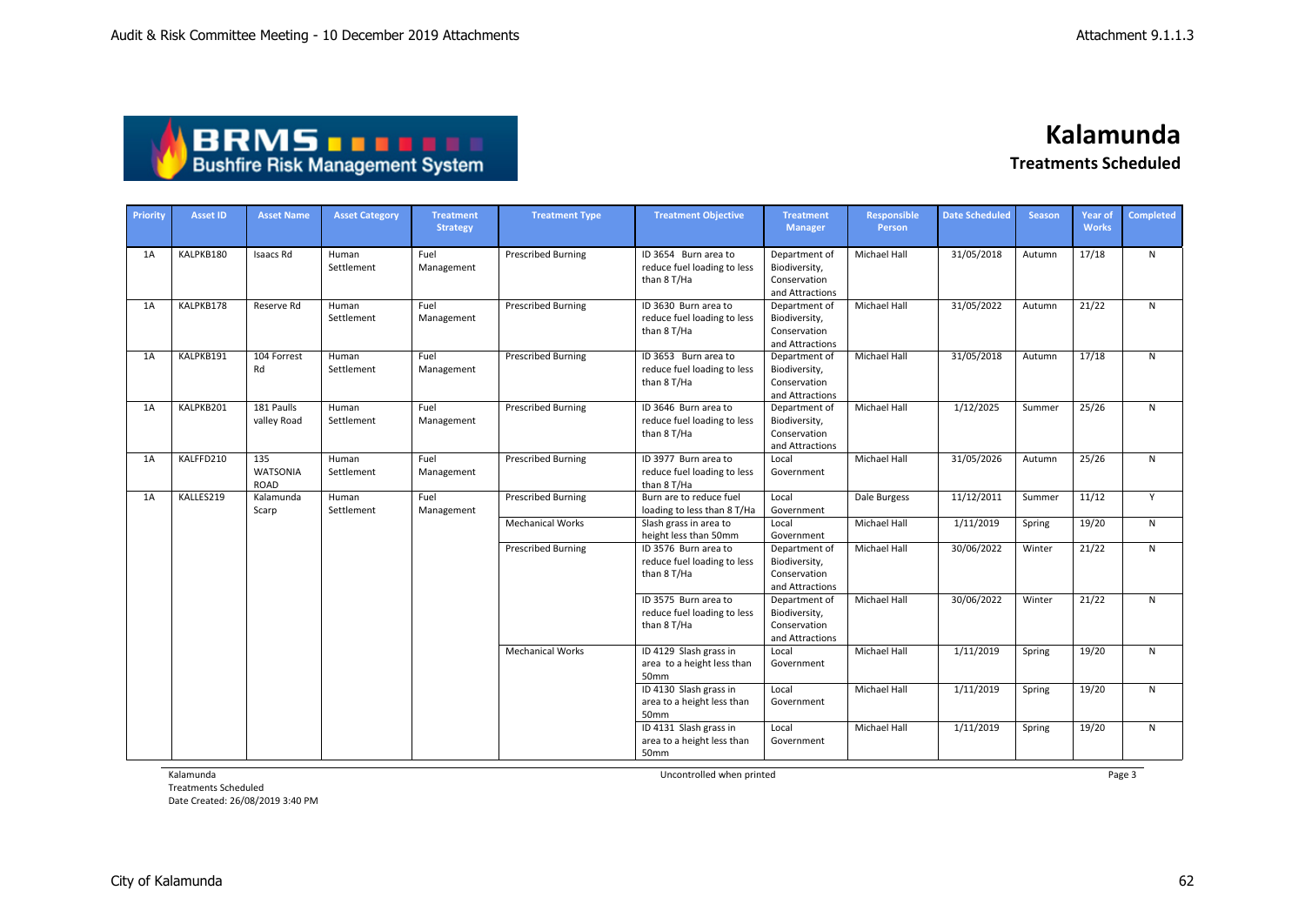| <b>ABRMS THEFT</b>                     |
|----------------------------------------|
| <b>Bushfire Risk Management System</b> |

| Priority | <b>Asset ID</b> | <b>Asset Name</b>             | <b>Asset Category</b> | <b>Treatment</b><br><b>Strategy</b> | <b>Treatment Type</b>     | <b>Treatment Objective</b>                                         | <b>Treatment</b><br><b>Manager</b>                                | Responsible<br>Person | <b>Date Scheduled</b> | <b>Season</b> | <b>Year of</b><br><b>Works</b> | <b>Completed</b> |
|----------|-----------------|-------------------------------|-----------------------|-------------------------------------|---------------------------|--------------------------------------------------------------------|-------------------------------------------------------------------|-----------------------|-----------------------|---------------|--------------------------------|------------------|
|          |                 |                               |                       | Preparedness                        | Firebreak(s)              | Maintain fire break yearly                                         | Local<br>Government                                               | Dale Burgess          | 1/11/2018             | Spring        | 18/19                          | Y                |
|          |                 |                               |                       |                                     |                           | Maintain firebreak to a<br>clearance of 3m high x 3m<br>wide       | Local<br>Government                                               | Michael Hall          | 1/11/2019             | Spring        | 19/20                          | N                |
| 1A       | KALFFD230       | Houses -<br>Lambertia cr      | Human<br>Settlement   | Fuel<br>Management                  | <b>Mechanical Works</b>   | ID 4030 Slash grass in<br>area to a height less than<br>50mm       | Local<br>Government                                               | Michael Hall          | 1/11/2019             | Spring        | 19/20                          | N                |
| 1A       | KALBKY246       | Reeds Rd X<br>Carmel Rd       | Human<br>Settlement   | Fuel<br>Management                  | <b>Prescribed Burning</b> | ID 3607 Burn area to<br>reduce fuel loading to less<br>than 8 T/Ha | Department of<br>Fire &<br>Emergency<br>Services                  | Aaron Kain            | 14/05/2018            | Autumn        | 17/18                          | N                |
| 1A       | KALBKY263       | Telstra<br>Carmel<br>Exchange | Economic              | Fuel<br>Management                  | <b>Prescribed Burning</b> | ID 3603 Burn area to<br>reduce fuel loading to less<br>than 8 T/Ha | Department of<br>Fire &<br>Emergency<br>Services                  | Aaron Kain            | 23/10/2018            | Spring        | 18/19                          | N                |
| 1A       | KALPKB266       | 86/94<br>Valencia rd          | Human<br>Settlement   | Fuel<br>Management                  | <b>Prescribed Burning</b> | ID 3655 Burn area to<br>reduce fuel loading to less<br>than 8 T/Ha | Department of<br>Biodiversity,<br>Conservation<br>and Attractions | Michael Hall          | 31/05/2018            | Autumn        | 17/18                          | N                |
|          |                 |                               |                       |                                     |                           | ID 3656 Burn area to<br>reduce fuel loading to less<br>than 8 T/Ha | Department of<br>Biodiversity,<br>Conservation<br>and Attractions | Michael Hall          | 31/05/2018            | Autumn        | 17/18                          | N                |
|          |                 |                               |                       |                                     |                           | Burn to reduce fuel<br>loading less than 8 T/Ha                    | Local<br>Government                                               | Dale Burgess          | 9/07/2013             | Winter        | 13/14                          | Y                |
|          |                 |                               |                       |                                     | <b>Mechanical Works</b>   | ID 3737 Slash area to a<br>height of less than 50mm<br>yearly      | Local<br>Government                                               | Michael Hall          | 1/11/2019             | Spring        | 19/20                          | N                |
|          |                 |                               |                       | Preparedness                        | Firebreak(s)              | ID 3736 Maintain<br>firebreak that is installed                    | Local<br>Government                                               | <b>Michael Hall</b>   | 1/11/2019             | Spring        | 19/20                          | $\mathsf{N}$     |
| 1A       | KALBKY296       | Dodd Rd /<br>Punai Pl         | Human<br>Settlement   | Fuel<br>Management                  | <b>Prescribed Burning</b> | ID 3838 Burn area to<br>reduce fuel loading to less<br>than 8 T/ha | Local<br>Government                                               | Michael Hall          | 31/10/2025            | Spring        | 25/26                          | $\mathsf{N}$     |
|          |                 |                               |                       |                                     |                           | ID 3837 Burn area to<br>reduce fuel loading to less<br>than 8 T/Ha | Local<br>Government                                               | <b>Michael Hall</b>   | 31/10/2025            | Spring        | 25/26                          | N                |
|          |                 |                               |                       |                                     |                           | ID 3624 Burn area to<br>reduce fuel loading to less<br>than 8 T/Ha | Department of<br>Biodiversity,                                    | <b>Michael Hall</b>   | 31/05/2022            | Autumn        | 21/22                          | N                |

Kalamunda

Treatments Scheduled Date Created: 26/08/2019 3:40 PM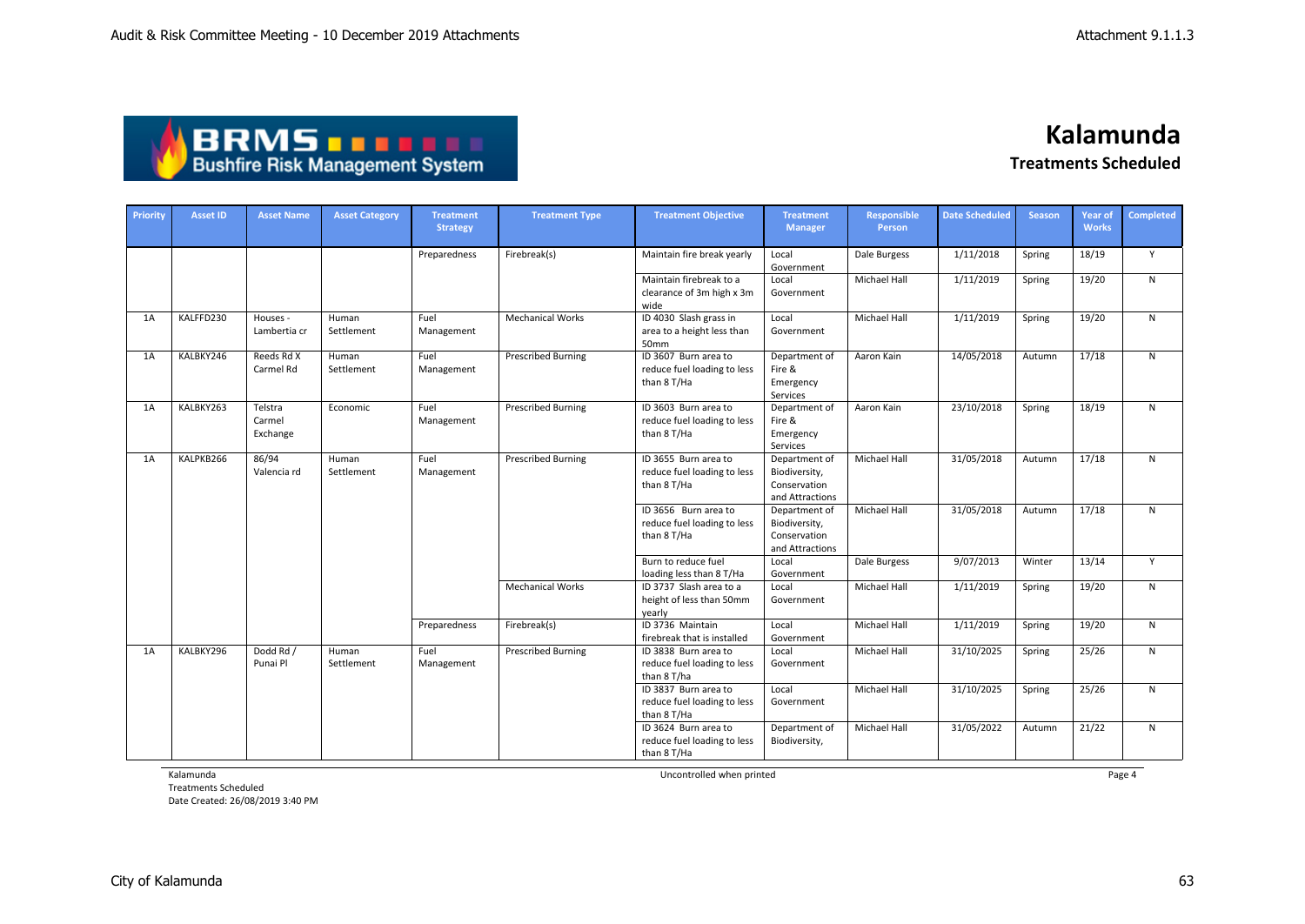| ABRMS THEFE                            |
|----------------------------------------|
| <b>Bushfire Risk Management System</b> |

**Kalamunda**

**Treatments Scheduled**

| Priority | <b>Asset ID</b> | <b>Asset Name</b>                              | <b>Asset Category</b> | <b>Treatment</b><br><b>Strategy</b> | <b>Treatment Type</b>     | <b>Treatment Objective</b>                                                                 | <b>Treatment</b><br><b>Manager</b> | <b>Responsible</b><br>Person | <b>Date Scheduled</b> | <b>Season</b> | <b>Year of</b><br><b>Works</b> | <b>Completed</b> |
|----------|-----------------|------------------------------------------------|-----------------------|-------------------------------------|---------------------------|--------------------------------------------------------------------------------------------|------------------------------------|------------------------------|-----------------------|---------------|--------------------------------|------------------|
|          |                 |                                                |                       |                                     |                           |                                                                                            | Conservation<br>and Attractions    |                              |                       |               |                                |                  |
| 1A       | KALBKY300       | Carmel<br>Adventist<br>College /<br>Sanitarium | Human<br>Settlement   | Fuel<br>Management                  | <b>Prescribed Burning</b> | ID 3389 Burn forest on<br>Plamateer Drive south of<br>Baden Road to reduce fuel<br>loading | Local<br>Government                | <b>Michael Hall</b>          | 14/06/2019            | Winter        | 18/19                          | N                |
|          |                 | <b>Health Foods</b><br>/ Residents             |                       |                                     |                           | ID 3681 Burn area to<br>reduce fuel loading to less<br>than 8 T/Ha                         | Local<br>Government                | <b>Michael Hall</b>          | 31/05/2022            | Autumn        | 21/22                          | N                |
|          |                 |                                                |                       |                                     |                           | ID 3682 Burn area to<br>reduce fuel loading to less<br>than 8 T/Ha                         | Local<br>Government                | <b>Michael Hall</b>          | 31/05/2022            | Autumn        | 21/22                          | $\mathsf{N}$     |
|          |                 |                                                |                       | Preparedness                        | Firebreak(s)              | ID 4386 Maintain<br>firebreak to a clearance of<br>3m high x 3m wide                       | Local<br>Government                | Michael Hall                 | 1/11/2019             | Spring        | 19/20                          | $\mathsf{N}$     |
| 1A       | KALLES039       | Lesmurdie<br>Primary                           | Human<br>Settlement   | Fuel<br>Management                  | <b>Mechanical Works</b>   | To reduce the overall<br>bushfire risk to the school                                       | Department of<br>Education         | Cecil Wells                  | 31/12/2018            | Summer        | 18/19                          | $\mathsf{N}$     |
|          |                 | School                                         |                       |                                     | <b>Prescribed Burning</b> | ID 3963 Burn area to<br>reduce fuel loading to less<br>than 8 T/Ha                         | Local<br>Government                | Michael Hall                 | 31/05/2022            | Autumn        | 21/22                          | ${\sf N}$        |
| 1A       | KALBKY322       | 49 Broadway                                    | Human<br>Settlement   | Fuel<br>Management                  | <b>Prescribed Burning</b> | Burn area to reduce fuel<br>loading to less than 8 T/Ha                                    | Local<br>Government                | Dale Burgess                 | 11/09/2011            | Spring        | 11/12                          | Y                |
|          |                 |                                                |                       | Preparedness                        | Firebreak(s)              | ID 4385 Maintain<br>firebreak to a clearance of<br>3m high x 3m wide                       | Local<br>Government                | Michael Hall                 | 1/11/2019             | Spring        | 19/20                          | ${\sf N}$        |
| 1A       | KALBKY360       | Gladstone<br>Road X<br>Stanhope<br>Road North  | Human<br>Settlement   | Fuel<br>Management                  | <b>Prescribed Burning</b> | ID 3385 Burn Forrest to<br>reduce fuel loadings along<br>Gladstone road                    | Local<br>Government                | <b>Michael Hall</b>          | 31/05/2019            | Autumn        | 18/19                          | $\mathsf{N}$     |
| 1A       | KALBKY388       | Hummerston<br>Road X<br>Aldersyde<br>Road west | Human<br>Settlement   | Fuel<br>Management                  | <b>Prescribed Burning</b> | ID 3843 Burn area to<br>reduce fuel loading to less<br>than 8 T/Ha                         | Local<br>Government                | <b>Michael Hall</b>          | 31/10/2020            | Spring        | 20/21                          | N                |
| 1A       | KALBKY426       | Lawnbrook<br>Road East X<br>Broadway<br>Road   | Human<br>Settlement   | Fuel<br>Management                  | <b>Prescribed Burning</b> | ID 3687 Burn area to<br>reduce fuel loading to less<br>than 8 T/Ha                         | Local<br>Government                | <b>Michael Hall</b>          | 31/05/2022            | Autumn        | 21/22                          | N                |
| 1A       | KALLES430       | Arthur Road X<br>Silverdale<br>Road            | Human<br>Settlement   | Fuel<br>Management                  | <b>Prescribed Burning</b> | ID 3950 Burn area to<br>reduce fuel loading to less<br>than 8 T/Ha                         | Local<br>Government                | Michael Hall                 | 31/05/2026            | Autumn        | 25/26                          | N                |

Kalamunda

Treatments Scheduled Date Created: 26/08/2019 3:40 PM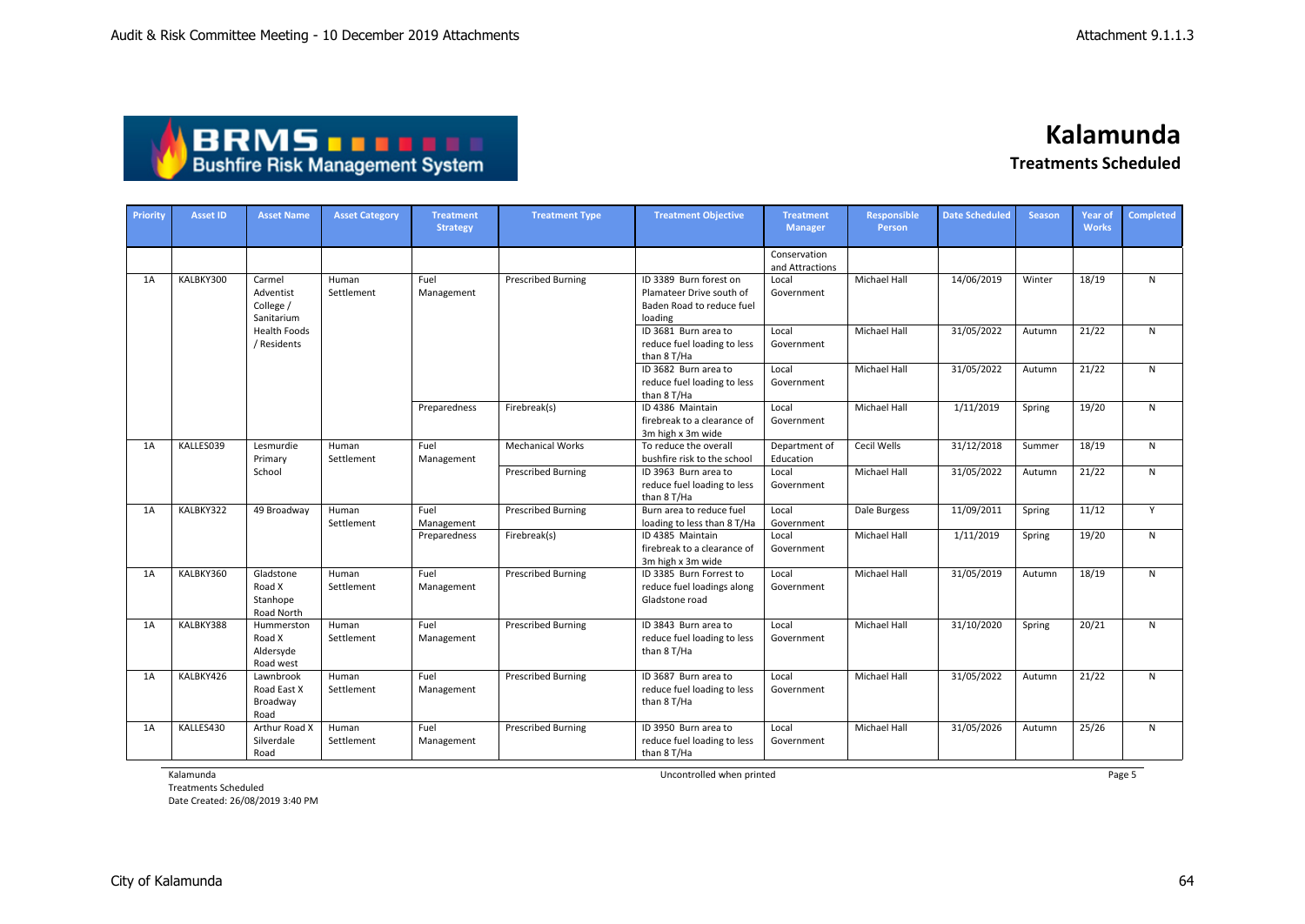| <b>ABRMS TELL!</b>                     |
|----------------------------------------|
| <b>Bushfire Risk Management System</b> |

| <b>Priority</b> | <b>Asset ID</b> | <b>Asset Name</b>             | <b>Asset Category</b> | <b>Treatment</b><br><b>Strategy</b> | <b>Treatment Type</b>     | <b>Treatment Objective</b>                                                     | <b>Treatment</b><br><b>Manager</b> | <b>Responsible</b><br>Person | <b>Date Scheduled</b> | <b>Season</b> | <b>Year of</b><br><b>Works</b> | <b>Completed</b> |
|-----------------|-----------------|-------------------------------|-----------------------|-------------------------------------|---------------------------|--------------------------------------------------------------------------------|------------------------------------|------------------------------|-----------------------|---------------|--------------------------------|------------------|
|                 |                 |                               |                       |                                     | <b>Mechanical Works</b>   | Slash grass in area to a<br>height of less than 50mm                           | Local<br>Government                | Michael Hall                 | 31/10/2019            | Spring        | 19/20                          | N                |
|                 |                 |                               |                       |                                     |                           | ID 4339 Slash grass in<br>area to a height less than<br>50mm                   | Local<br>Government                | Michael Hall                 | 1/11/2019             | Spring        | 19/20                          | $\mathsf{N}$     |
| 1A              | KALLES437       | Trott Road X<br>Keane Street  | Human<br>Settlement   | Fuel<br>Management                  | <b>Prescribed Burning</b> | ID 3948 Burn area to<br>reduce fuel loading to less<br>than 8 T/Ha             | Local<br>Government                | <b>Michael Hall</b>          | 31/05/2022            | Autumn        | 21/22                          | $\mathsf{N}$     |
|                 |                 |                               |                       |                                     | <b>Mechanical Works</b>   | ID 4145 Slash grass in<br>area to a height less than<br>50mm                   | Local<br>Government                | Michael Hall                 | 1/11/2019             | Spring        | 19/20                          | N                |
|                 |                 |                               |                       |                                     |                           | ID 4146 Slash grass in<br>area to a height less than<br>50mm                   | Local<br>Government                | Michael Hall                 | 1/11/2019             | Spring        | 19/20                          | N                |
|                 |                 |                               |                       | Preparedness                        | Firebreak(s)              | ID 3949 Maintain<br>firebreak yearly to a<br>clearance of 3m high X 3m<br>Wide | Local<br>Government                | Michael Hall                 | 1/11/2019             | Spring        | 19/20                          | N                |
|                 |                 |                               |                       |                                     |                           | ID 3946 Maintain<br>firebreak yearly to a<br>clearance of 3m high X 3m<br>wide | Local<br>Government                | <b>Michael Hall</b>          | 1/11/2019             | Spring        | 19/20                          | $\mathsf{N}$     |
| 1A              | KALLES439       | Woodview<br>Retreat           | Human<br>Settlement   | Fuel<br>Management                  | <b>Mechanical Works</b>   | ID 4071 Slash grass in<br>area to a height less than<br>50mm                   | Local<br>Government                | Michael Hall                 | 1/11/2019             | Spring        | 19/20                          | N                |
| 1A              | KALLES440       | Glyde Way X<br>Cagney Way     | Human<br>Settlement   | Fuel<br>Management                  | <b>Mechanical Works</b>   | ID 4067 Slash grass in<br>area to a hight less than<br>50mm                    | Local<br>Government                | <b>Michael Hall</b>          | 1/11/2019             | Spring        | 19/20                          | $\mathsf{N}$     |
| 1A              | KALLES441       | Falls Farm                    | Cultural              | Fuel<br>Management                  | <b>Mechanical Works</b>   | ID 4070 Slash grass in<br>area to a height of less<br>than 50mm                | Local<br>Government                | Michael Hall                 | 1/11/2019             | Spring        | 19/20                          | N                |
|                 |                 |                               |                       |                                     |                           | ID 4069 Slash grass in<br>area to a height of less<br>than 50mm                | Local<br>Government                | Michael Hall                 | 1/11/2019             | Spring        | 19/20                          | $\mathsf{N}$     |
| 1A              | KALLES449       | Shasta Grove<br>X Shasta Road | Human<br>Settlement   | Fuel<br>Management                  | <b>Prescribed Burning</b> | ID 3405 Burn Basildon<br>Reserve to reduce fuel<br>loading to less than 8 T/Ha | Local<br>Government                | Michael Hall                 | 31/10/2020            | Spring        | 20/21                          | $\mathsf{N}$     |
| 1A              | KALLES455       | Sanderson<br>Road 5 and 7     | Cultural              | Fuel<br>Management                  | <b>Mechanical Works</b>   | ID 4021 Slash grass in<br>area to a height of less<br>than 50mm                | Local<br>Government                | Michael Hall                 | 1/11/2019             | Spring        | 19/20                          | N                |

Kalamunda

Treatments Scheduled Date Created: 26/08/2019 3:40 PM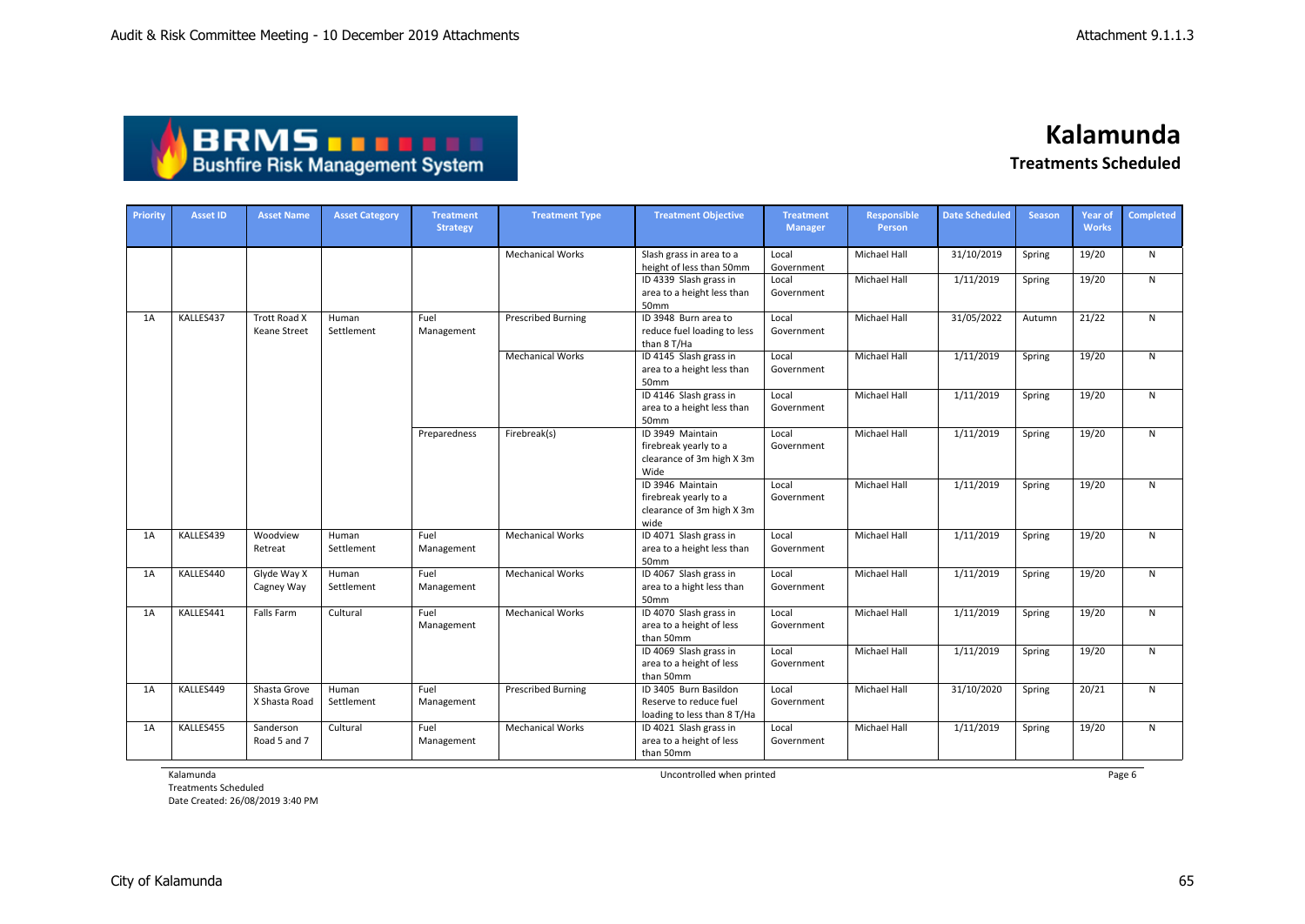| <b>ABRMS THEFT</b>                     |  |
|----------------------------------------|--|
| <b>Bushfire Risk Management System</b> |  |

| Priority | <b>Asset ID</b> | <b>Asset Name</b>                         | <b>Asset Category</b> | <b>Treatment</b><br><b>Strategy</b> | <b>Treatment Type</b>     | <b>Treatment Objective</b>                                           | <b>Treatment</b><br><b>Manager</b>                                | <b>Responsible</b><br><b>Person</b> | <b>Date Scheduled</b> | <b>Season</b> | <b>Year of</b><br><b>Works</b> | <b>Completed</b> |
|----------|-----------------|-------------------------------------------|-----------------------|-------------------------------------|---------------------------|----------------------------------------------------------------------|-------------------------------------------------------------------|-------------------------------------|-----------------------|---------------|--------------------------------|------------------|
| 1A       | KALLES459       | Lesmurdie<br>Shopping<br>centre           | Economic              | Fuel<br>Management                  | <b>Mechanical Works</b>   | ID 4027 Slash grass in<br>area to a height less than<br>50mm         | Local<br>Government                                               | Michael Hall                        | 1/11/2019             | Spring        | 19/20                          | N                |
|          |                 |                                           |                       |                                     |                           | ID 4328 Slash grass in<br>area to a height less than<br>50mm         | Local<br>Government                                               | Michael Hall                        | 1/11/2019             | Spring        | 19/20                          | N                |
| 1A       | KALLES460       | Willoughby<br>Road X Gladys<br>Road       | Human<br>Settlement   | Preparedness                        | Firebreak(s)              | ID 4 Maintain firebreaks<br>to a clearance of 3m high x<br>3m wide   | Local<br>Government                                               | Michael Hall                        | 1/11/2019             | Spring        | 19/20                          | N                |
|          |                 |                                           |                       |                                     |                           | ID 4329 Maintain<br>firebreak to a clearance of<br>3m high x 3m wide | Local<br>Government                                               | <b>Michael Hall</b>                 | 1/11/2019             | Spring        | 19/20                          | $\mathsf{N}$     |
|          |                 |                                           |                       | Fuel<br>Management                  | <b>Mechanical Works</b>   | ID 4330 Slash grass in<br>area to a height less than<br>50mm         | Local<br>Government                                               | Michael Hall                        | 1/11/2019             | Spring        | 19/20                          | N                |
| 1A       | KALLES463       | Nelson<br>Crescent X<br>Trafalgar<br>Road | Human<br>Settlement   | Fuel<br>Management                  | <b>Prescribed Burning</b> | ID 3973 Burn area to<br>reduce fuel loading to less<br>than 8 T/Ha   | Local<br>Government                                               | Michael Hall                        | 31/05/2021            | Autumn        | 20/21                          | $\mathsf{N}$     |
|          |                 |                                           |                       |                                     |                           | ID 3973 Burn area to<br>reduce fuel loading to less<br>than 8 T/Ha   | Local<br>Government                                               | <b>Michael Hall</b>                 | 31/05/2021            | Autumn        | 20/21                          | N                |
|          |                 |                                           |                       |                                     | <b>Mechanical Works</b>   | ID 4320 Slash grass in<br>area to height less than<br>50mm           | Local<br>Government                                               | <b>Michael Hall</b>                 | 1/11/2019             | Spring        | 19/20                          | $\mathsf{N}$     |
|          |                 |                                           |                       | Preparedness                        | Firebreak(s)              | ID 4321 Maintain<br>firebreak to a clearance of<br>3m wide x 3m high | Local<br>Government                                               | Michael Hall                        | 1/11/2019             | Spring        | 19/20                          | N                |
| 1A       | KALLES464       | Falls Road X<br>Nelson                    | Human<br>Settlement   | Fuel<br>Management                  | <b>Mechanical Works</b>   | Mulch area                                                           | Local<br>Government                                               | Dale Burgess                        | 20/03/2019            | Autumn        | 18/19                          | Y                |
|          |                 | Crescent                                  |                       |                                     |                           | ID 4066 Slash grass in<br>area to a height of less<br>than 50mm      | Local<br>Government                                               | Michael Hall                        | 1/11/2019             | Spring        | 19/20                          | N                |
|          |                 |                                           |                       |                                     | <b>Prescribed Burning</b> | ID 3659 Burn area to<br>reduce fuel loading to less<br>than 8 T/Ha   | Department of<br>Biodiversity,<br>Conservation<br>and Attractions | <b>Michael Hall</b>                 | 17/05/2022            | Autumn        | 21/22                          | N                |
| 1A       | KALLES471       | Vernallan<br>Way X<br>Ronneby<br>Road     | Human<br>Settlement   | Fuel<br>Management                  | <b>Mechanical Works</b>   | ID 4188 Slash grass in<br>area to a height less than<br>50mm         | Local<br>Government                                               | <b>Michael Hall</b>                 | 1/11/2019             | Spring        | 19/20                          | N                |

Kalamunda

Treatments Scheduled Date Created: 26/08/2019 3:40 PM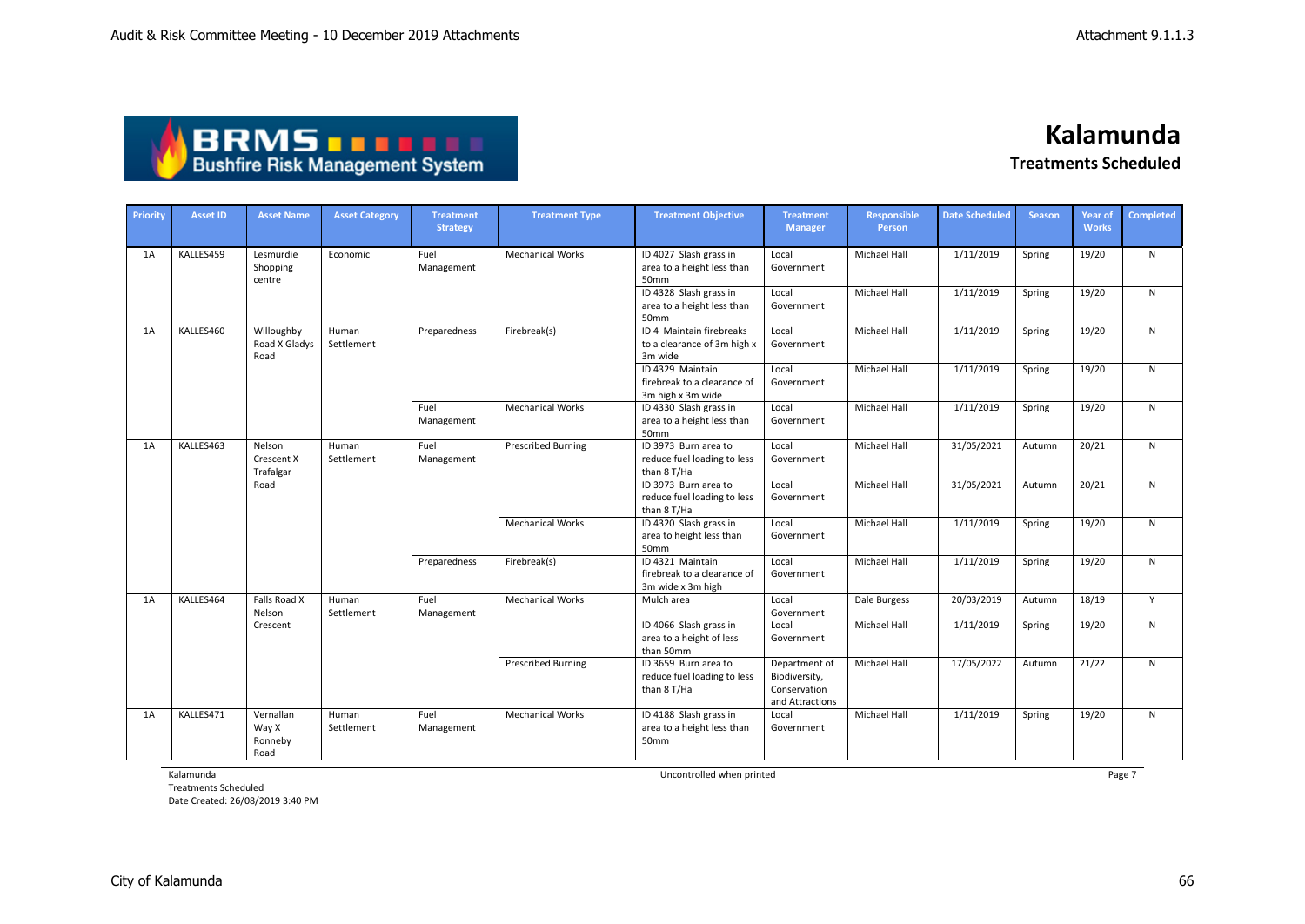| <b>ABRMS THEFT</b>                     |
|----------------------------------------|
| <b>Bushfire Risk Management System</b> |

| Priority | <b>Asset ID</b> | <b>Asset Name</b>                                | <b>Asset Category</b> | <b>Treatment</b><br><b>Strategy</b> | <b>Treatment Type</b>     | <b>Treatment Objective</b>                                          | <b>Treatment</b><br><b>Manager</b>                                | Responsible<br><b>Person</b> | <b>Date Scheduled</b> | <b>Season</b> | <b>Year of</b><br><b>Works</b> | Completed    |
|----------|-----------------|--------------------------------------------------|-----------------------|-------------------------------------|---------------------------|---------------------------------------------------------------------|-------------------------------------------------------------------|------------------------------|-----------------------|---------------|--------------------------------|--------------|
|          |                 |                                                  |                       |                                     | <b>Prescribed Burning</b> | ID 3979 Burn area to<br>reduce fuel loading to less<br>than 8 T/Ha  | Local<br>Government                                               | <b>Michael Hall</b>          | 31/05/2020            | Autumn        | 19/20                          | $\mathsf{N}$ |
| 1A       | KALLES472       | <b>Barbigal Place</b><br>X Orange<br>Valley Road | Human<br>Settlement   | Fuel<br>Management                  | <b>Mechanical Works</b>   | ID 4136 Slash grass in<br>area to a height less than<br>50mm        | Local<br>Government                                               | <b>Michael Hall</b>          | 1/11/2019             | Spring        | 19/20                          | N            |
| 1A       | KALLES474       | Orange Valley<br>Road X<br><b>Francis Road</b>   | Human<br>Settlement   | Preparedness                        | Firebreak(s)              | Maintain firebreak to a<br>clearance of 3m high x 3m<br>wide        | Local<br>Government                                               | <b>Michael Hall</b>          | 1/11/2019             | Spring        | 19/20                          | N            |
|          |                 |                                                  |                       | Fuel<br>Management                  | <b>Prescribed Burning</b> | ID 3980 Burn area to<br>reduce fuel loading to less<br>than 8 T/Ha  | Local<br>Government                                               | <b>Michael Hall</b>          | 31/05/2024            | Autumn        | 23/24                          | N            |
| 1A       | KALLES481       | <b>Winsor Road</b><br>X Robins Road              | Human<br>Settlement   | Fuel<br>Management                  | <b>Prescribed Burning</b> | ID 3938 Burn area to<br>reduce fuel loading to less<br>than 8 T/Ha  | Local<br>Government                                               | Michael Hall                 | 31/05/2026            | Autumn        | 25/26                          | N            |
| 1A       | KALLES482       | Urch Road X<br>Mcrae Road                        | Human<br>Settlement   | Fuel<br>Management                  | <b>Prescribed Burning</b> | ID 3937 Burn area to<br>reduce fuel loading to less<br>than 8 T/Ha  | Local<br>Government                                               | <b>Michael Hall</b>          | 31/10/2020            | Spring        | 20/21                          | N            |
|          |                 |                                                  |                       |                                     | <b>Mechanical Works</b>   | ID 4085 Slash grass in<br>area to a height of less<br>than 50mm     | Local<br>Government                                               | <b>Michael Hall</b>          | 1/11/2019             | Spring        | 19/20                          | N            |
|          |                 |                                                  |                       | Preparedness                        | Firebreak(s)              | ID 3936 Maintain<br>firebreak yearly to a<br>height of 3m X 3m Wide | Local<br>Government                                               | Michael Hall                 | 1/11/2019             | Spring        | 19/20                          | N            |
| 1A       | KALFFD490       | <b>Hawtin Road</b><br>X Sultana<br>Road          | Human<br>Settlement   | Fuel<br>Management                  | <b>Prescribed Burning</b> | ID 3595 Burn area to<br>reduce fuel loading to less<br>than 8 T/Ha  | Department of<br>Biodiversity,<br>Conservation<br>and Attractions | <b>Michael Hall</b>          | 31/05/2022            | Autumn        | 21/22                          | N            |
| 1A       | KALLES496       | Mabel Road                                       | Human<br>Settlement   | Fuel<br>Management                  | <b>Prescribed Burning</b> | ID 4000 Burn area to<br>reduce fuel loading to less<br>than 8 T/Ha  | Department of<br>Biodiversity,<br>Conservation<br>and Attractions | Michael Hall                 | 31/05/2025            | Autumn        | 24/25                          | N            |
|          |                 |                                                  |                       |                                     |                           | ID 3999 Burn area to<br>reduce fuel loading to less<br>than 8 T/Ha  | Department of<br>Biodiversity,<br>Conservation<br>and Attractions | <b>Michael Hall</b>          | 31/05/2025            | Autumn        | 24/25                          | N            |
| 1A       | KALFFD505       | <b>Taylor Road</b>                               | Human<br>Settlement   | Fuel<br>Management                  | <b>Mechanical Works</b>   | ID 4173 Slash grass in<br>area to a height less than<br>50mm        | Local<br>Government                                               | <b>Michael Hall</b>          | 1/11/2019             | Spring        | 19/20                          | N            |

Kalamunda

Treatments Scheduled Date Created: 26/08/2019 3:40 PM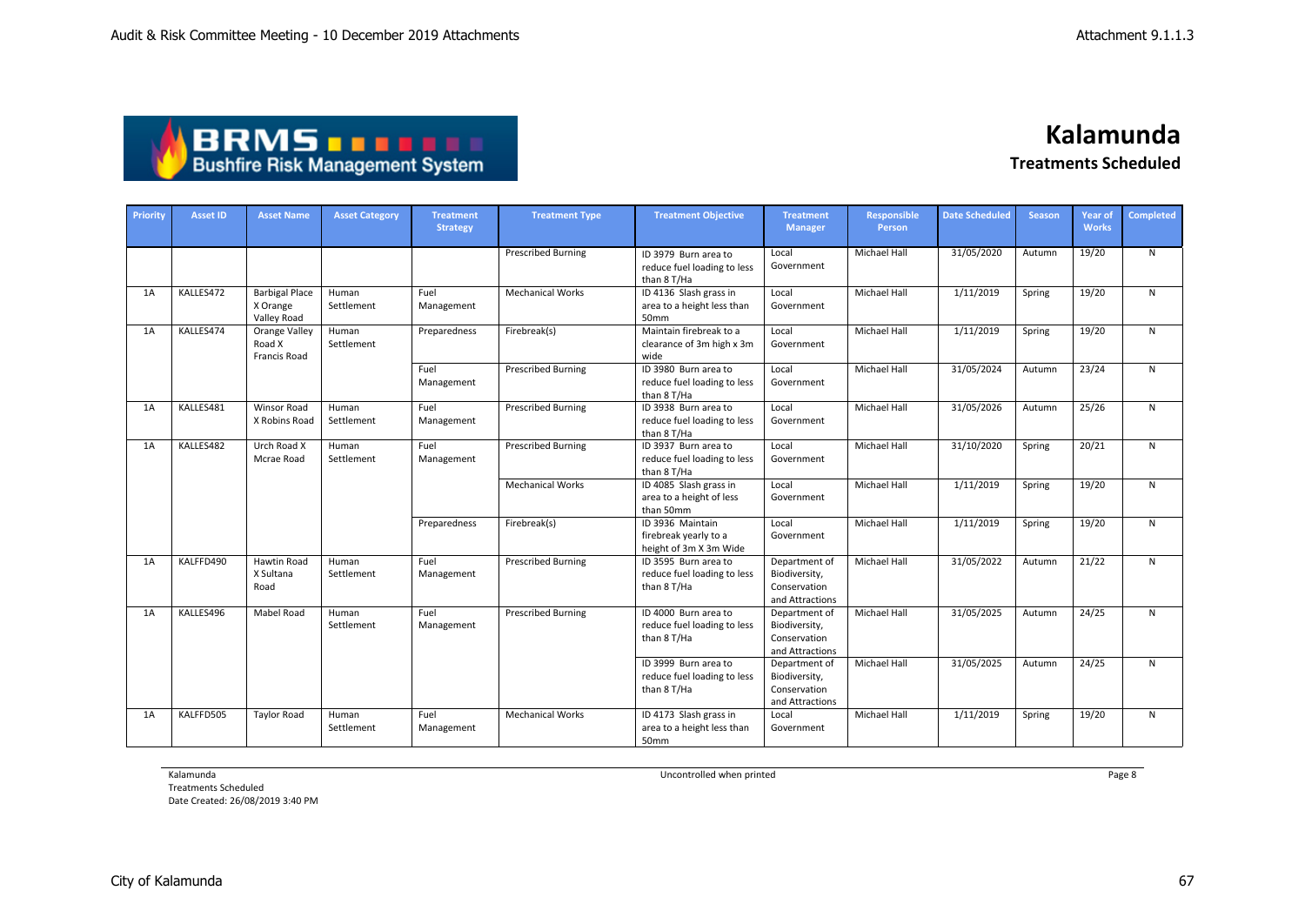| <b>ABRMSTTTT</b>                       |
|----------------------------------------|
| <b>Bushfire Risk Management System</b> |

| Priority | <b>Asset ID</b> | <b>Asset Name</b>                               | <b>Asset Category</b> | <b>Treatment</b><br><b>Strategy</b> | <b>Treatment Type</b>     | <b>Treatment Objective</b>                                                       | <b>Treatment</b><br><b>Manager</b> | <b>Responsible</b><br><b>Person</b> | <b>Date Scheduled</b> | <b>Season</b> | <b>Year of</b><br><b>Works</b> | <b>Completed</b> |
|----------|-----------------|-------------------------------------------------|-----------------------|-------------------------------------|---------------------------|----------------------------------------------------------------------------------|------------------------------------|-------------------------------------|-----------------------|---------------|--------------------------------|------------------|
|          |                 |                                                 |                       |                                     |                           | ID 4172 Slash grass in<br>area to a height less than<br>50mm                     | Local<br>Government                | Michael Hall                        | 1/11/2019             | Spring        | 19/20                          | N                |
|          |                 |                                                 |                       | Preparedness                        | Firebreak(s)              | ID 4222 Maintain<br>firebreaks to a clearance<br>of 3m high x 3m wide            | Local<br>Government                | Michael Hall                        | 1/11/2019             | Spring        | 19/20                          | N                |
| 1A       | KALFFD510       | <b>Brewer Road</b><br>X Kent Road               | Human<br>Settlement   | Fuel<br>Management                  | <b>Prescribed Burning</b> | ID 3820 Burn area to<br>reduce fuel loading to less<br>than 8 T/ha               | Local<br>Government                | Michael Hall                        | 31/05/2024            | Autumn        | 23/24                          | N                |
| 1A       | KALFFD517       | Sultana Road<br>West X Brand<br>Road            | Human<br>Settlement   | Preparedness                        | Firebreak(s)              | ID 4103 Maintain fire<br>break to provide a<br>clearance of 3m high X 3m<br>wide | Local<br>Government                | Michael Hall                        | 1/11/2019             | Spring        | 19/20                          | N                |
|          |                 |                                                 |                       | Fuel<br>Management                  | <b>Mechanical Works</b>   | ID 4104 Slash grass in<br>area to a height less than<br>50mm                     | Local<br>Government                | Michael Hall                        | 1/11/2019             | Spring        | 19/20                          | N                |
| 1A       | KALFFD521       | Milner Road X<br>Sultana Road<br>West           | Human<br>Settlement   | Fuel<br>Management                  | <b>Mechanical Works</b>   | ID 4111 Slash grass in<br>area to a height less than<br>50mm                     | Local<br>Government                | <b>Michael Hall</b>                 | 1/11/2019             | Spring        | 19/20                          | N                |
| 1A       | KALFFD523       | Maida Vale<br>Road X Jaeger<br>Court            | Human<br>Settlement   | Fuel<br>Management                  | <b>Mechanical Works</b>   | ID 4117 Slash grass in<br>area to a height less than<br>50mm                     | Local<br>Government                | <b>Michael Hall</b>                 | 1/11/2019             | Spring        | 19/20                          | N                |
| 1A       | KALFFD551       | <b>DFES Training</b><br>Academy<br>Forrestfield | Economic              | Preparedness                        | Firebreak(s)              | ID 4199 Maintain<br>firebreak to a clearance of<br>3m high x 3m wide             | Local<br>Government                | <b>Michael Hall</b>                 | 1/11/2019             | Spring        | 19/20                          | N                |
| 1A       | KALFFD561       | Pavetta<br>Crescent                             | Human<br>Settlement   | Preparedness                        | Firebreak(s)              | ID 4197 Maintain<br>firebreak to a clearance of<br>3m high x 3m wide             | Local<br>Government                | <b>Michael Hall</b>                 | 1/11/2019             | Spring        | 19/20                          | N                |
|          |                 |                                                 |                       |                                     |                           | ID 4198 Maintain<br>firebreak to a clearance of<br>3m high x 3m wide             | Local<br>Government                | Michael Hall                        | 1/11/2019             | Spring        | 19/20                          | N                |
|          |                 |                                                 |                       | Fuel<br>Management                  | <b>Mechanical Works</b>   | ID 4099 Slash grass in<br>area to a height of less<br>than 50mm                  | Local<br>Government                | <b>Michael Hall</b>                 | 1/11/2019             | Spring        | 19/20                          | N                |
| 1A       | KALFFD649       | Maamba<br>Road X Merlin<br>Way                  | Human<br>Settlement   | Preparedness                        | Firebreak(s)              | ID 4203 Maintain fire<br>break to a clearance of 3m<br>high x 3m wide            | Local<br>Government                | <b>Michael Hall</b>                 | 1/11/2019             | Spring        | 19/20                          | N                |
|          |                 |                                                 |                       | Fuel<br>Management                  | <b>Mechanical Works</b>   | ID 4058 Slash grass in<br>area to a hight less than<br>50mm                      | Local<br>Government                | <b>Michael Hall</b>                 | 1/11/2019             | Spring        | 19/20                          | N                |

Kalamunda

Treatments Scheduled Date Created: 26/08/2019 3:40 PM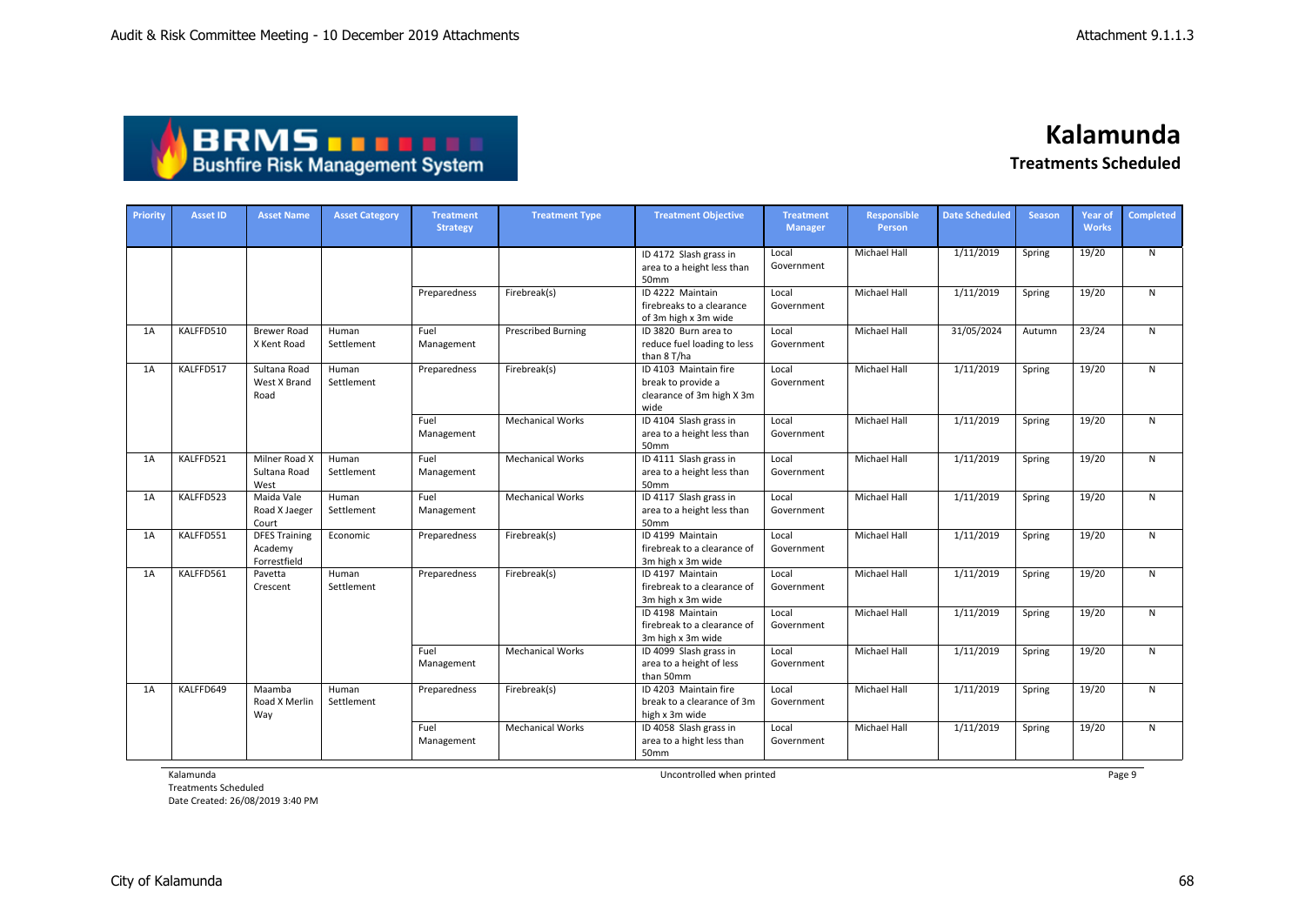| <b>ABRMS THEFT</b>                     |
|----------------------------------------|
| <b>Bushfire Risk Management System</b> |

| Priority | <b>Asset ID</b> | <b>Asset Name</b>                           | <b>Asset Category</b> | <b>Treatment</b><br><b>Strategy</b> | <b>Treatment Type</b>     | <b>Treatment Objective</b>                                           | <b>Treatment</b><br><b>Manager</b>                                | Responsible<br>Person | <b>Date Scheduled</b> | <b>Season</b> | Year of<br><b>Works</b> | <b>Completed</b> |
|----------|-----------------|---------------------------------------------|-----------------------|-------------------------------------|---------------------------|----------------------------------------------------------------------|-------------------------------------------------------------------|-----------------------|-----------------------|---------------|-------------------------|------------------|
|          |                 |                                             |                       |                                     |                           | ID 4056 Slash grass in<br>area to a height of less<br>than 50mm      | Local<br>Government                                               | Michael Hall          | 1/11/2019             | Spring        | 19/20                   | N                |
| 1A       | KALFFD653       | Cambridge<br>Road                           | Human<br>Settlement   | Fuel<br>Management                  | <b>Mechanical Works</b>   | ID 4239 Slash grass in<br>area to a height of less<br>than 50mm      | Local<br>Government                                               | Michael Hall          | 1/11/2019             | Spring        | 19/20                   | N                |
|          |                 |                                             |                       |                                     |                           | ID 4238 Slash grass in<br>area to a height less than<br>50mm         | Local<br>Government                                               | <b>Michael Hall</b>   | 1/11/2019             | Spring        | 19/20                   | N                |
|          |                 |                                             |                       | Preparedness                        | Firebreak(s)              | ID 4313 Maintain<br>firebreak to a clearance of<br>3m high x 3m wide | Local<br>Government                                               | Michael Hall          | 1/11/2019             | Spring        | 19/20                   | N                |
| 1A       | KALBKY717       | Victoria Dam<br>Rangers<br>Dwelling         | Human<br>Settlement   | Fuel<br>Management                  | <b>Prescribed Burning</b> | ID 3885 Burn area to<br>reduce fuel loading to less<br>than 8 T/Ha   | Department of<br>Biodiversity,<br>Conservation<br>and Attractions | <b>Michael Hall</b>   | 31/10/2025            | Spring        | 25/26                   | N                |
| 1A       | KALFFD516       | Maida Vale<br>Road X<br><b>Hawtin Road</b>  | Human<br>Settlement   | Fuel<br>Management                  | <b>Mechanical Works</b>   | ID 4110 Slash grass in<br>area to a height less than<br>50mm         | Local<br>Government                                               | <b>Michael Hall</b>   | 1/11/2019             | Spring        | 19/20                   | N                |
|          |                 |                                             |                       |                                     |                           | ID 4109 Slash grass in<br>area to height less than<br>50mm           | Local<br>Government                                               | Michael Hall          | 1/11/2019             | Spring        | 19/20                   | N                |
| 1A       | KALBKY041       | Gooseberry<br><b>Hill Primary</b><br>School | Human<br>Settlement   | Fuel<br>Management                  | <b>Prescribed Burning</b> | Reduce fuel loading to less<br>than 8 T/Ha                           | Local<br>Government                                               | Dale Burgess          | 8/08/2012             | Winter        | 12/13                   | Y                |
| 1A       | KALBKY765       | Hummerston<br>Road 125                      | Human<br>Settlement   | Fuel<br>Management                  | <b>Prescribed Burning</b> | ID 3605 Burn area to<br>reduce fuel loading to less<br>than 8 T/Ha   | Department of<br>Fire &<br>Emergency<br>Services                  | Aaron Kain            | 23/10/2018            | Spring        | 18/19                   | N                |
|          |                 |                                             |                       |                                     |                           | Burn area to reduce fuel<br>loading to less than 8 T?ha              | Local<br>Government                                               | Michael Hall          | 31/10/2019            | Spring        | 19/20                   | N                |
| 1A       | KALBKY766       | Kalamunda<br>Lerning<br>Centre and          | Cultural              | Fuel<br>Management                  | <b>Mechanical Works</b>   | ID 4261 Slash grass in<br>area to a height of less<br>than 50mm      | Local<br>Government                                               | Michael Hall          | 1/11/2019             | Spring        | 19/20                   | N                |
|          |                 | Jorgensen<br>Park                           |                       |                                     |                           | ID 4265 Slash grass in<br>area to a height less than<br>50mm         | Local<br>Government                                               | <b>Michael Hall</b>   | 1/11/2019             | Spring        | 19/20                   | N                |
|          |                 |                                             |                       |                                     |                           | ID 4262 Slash grass in<br>area to a height of less<br>than 50mm      | Local<br>Government                                               | <b>Michael Hall</b>   | 1/11/2019             | Spring        | 19/20                   | N                |

Kalamunda

Treatments Scheduled Date Created: 26/08/2019 3:40 PM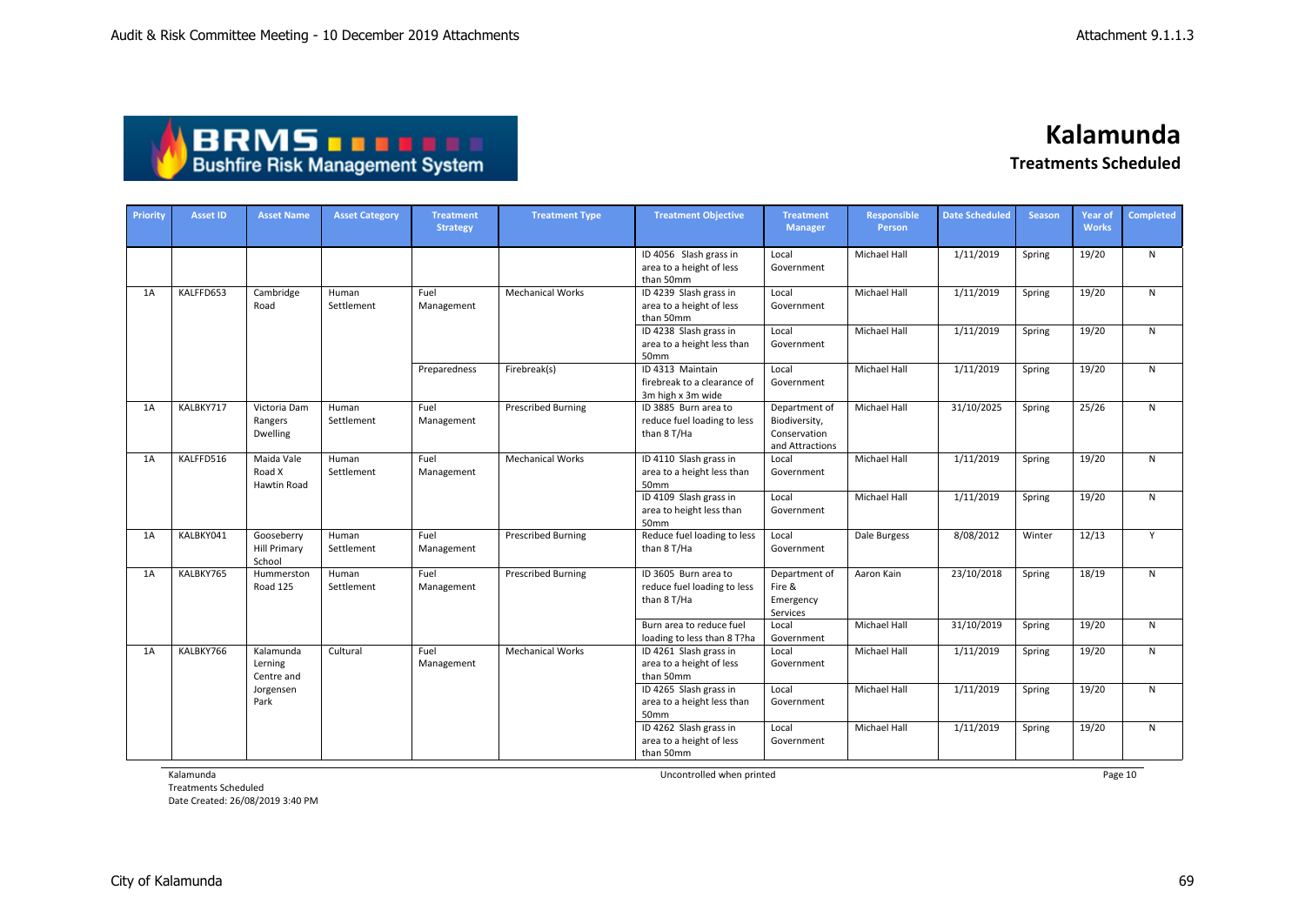| <b>ABRMSTTTT</b>                       |
|----------------------------------------|
| <b>Bushfire Risk Management System</b> |

| Priority | <b>Asset ID</b> | <b>Asset Name</b>                          | <b>Asset Category</b> | <b>Treatment</b><br><b>Strategy</b> | <b>Treatment Type</b>     | <b>Treatment Objective</b>                                             | <b>Treatment</b><br><b>Manager</b>                                | <b>Responsible</b><br>Person | <b>Date Scheduled</b> | <b>Season</b> | <b>Year of</b><br><b>Works</b> | <b>Completed</b> |
|----------|-----------------|--------------------------------------------|-----------------------|-------------------------------------|---------------------------|------------------------------------------------------------------------|-------------------------------------------------------------------|------------------------------|-----------------------|---------------|--------------------------------|------------------|
|          |                 |                                            |                       |                                     | <b>Prescribed Burning</b> | ID 3846 Burn area to<br>reduce fuel loading to less<br>than 8 T/Ha     | Local<br>Government                                               | Michael Hall                 | 31/05/2023            | Autumn        | 22/23                          | N                |
|          |                 |                                            |                       |                                     | <b>Mechanical Works</b>   | ID 4260 Slash grass in<br>area to a height less than<br>50mm           | Local<br>Government                                               | Michael Hall                 | 1/11/2019             | Spring        | 19/20                          | N                |
| 1A       | KALBKY801       | <b>Canning Road</b><br>X Pauline<br>Avenue | Human<br>Settlement   | Fuel<br>Management                  | <b>Mechanical Works</b>   | ID 4081 Slash grass in<br>area to a height of less<br>than 50mm        | Local<br>Government                                               | <b>Michael Hall</b>          | 1/11/2019             | Spring        | 19/20                          | N                |
|          |                 |                                            |                       |                                     | <b>Prescribed Burning</b> | ID 4082 Slash grass in<br>area to a height of less<br>than 50mm        | Local<br>Government                                               | Michael Hall                 | 1/11/2019             | Spring        | 19/20                          | N                |
| 1A       | KALBKY869       | Dixon Road<br>48                           | Human<br>Settlement   | Fuel<br>Management                  | <b>Prescribed Burning</b> | ID 3828 Burn area to<br>reduce fuel loading to less<br>than 8 T/Ha     | Local<br>Government                                               | <b>Michael Hall</b>          | 31/10/2025            | Spring        | 25/26                          | N                |
| 1A       | KALPKB872       | <b>Bartons Mill</b><br>Pine<br>Plantation  | Economic              | Fuel<br>Management                  | <b>Prescribed Burning</b> | Burn area to reduce fuel<br>loading to less than 8 T/Ha                | Department of<br>Biodiversity,<br>Conservation<br>and Attractions | <b>Michael Hall</b>          | 31/12/2025            | Summer        | 25/26                          | N                |
|          |                 |                                            |                       |                                     |                           | ID 3888 Burn area to<br>reduce fuel loading to less<br>than 8 T/Ha     | Department of<br>Biodiversity,<br>Conservation<br>and Attractions | Michael Hall                 | 31/10/2025            | Spring        | 25/26                          | N                |
| 1A       | KALLES098       | 46-60<br>Kalamatta<br>Way                  | Human<br>Settlement   | Fuel<br>Management                  | <b>Prescribed Burning</b> | ID 3597 Burn area to<br>reduce fuel loading to less<br>than 8 T/Ha     | Department of<br>Biodiversity,<br>Conservation<br>and Attractions | Michael Hall                 | 31/05/2022            | Autumn        | 21/22                          | N                |
|          |                 |                                            |                       |                                     | <b>Mechanical Works</b>   | ID 3876 Slash area of<br>grass to a height of less<br>than 50mm yearly | Local<br>Government                                               | <b>Michael Hall</b>          | 1/11/2019             | Spring        | 19/20                          | N                |
|          |                 |                                            |                       |                                     |                           | ID 3875 Slash area of<br>grass to a height of 50mm<br>or less          | Local<br>Government                                               | <b>Michael Hall</b>          | 1/11/2019             | Spring        | 19/20                          | N.               |
| 1A       | KALFFD154       | 28 & 30<br>Casuarina Rd                    | Human<br>Settlement   | Fuel<br>Management                  | <b>Mechanical Works</b>   | ID 4119 Slash grass in<br>area to a height less than<br>50mm           | Local<br>Government                                               | <b>Michael Hall</b>          | 1/11/2019             | Spring        | 19/20                          | N                |
| 1A       | KALPKB269       | 70/106<br>Francais Rd                      | Human<br>Settlement   | Fuel<br>Management                  | <b>Prescribed Burning</b> | ID 3657 Burn area to<br>reduce fuel loading to less<br>than 8 T/Ha     | Department of<br>Biodiversity,<br>Conservation<br>and Attractions | <b>Michael Hall</b>          | 31/05/2018            | Autumn        | 17/18                          | N                |

Kalamunda

Treatments Scheduled Date Created: 26/08/2019 3:40 PM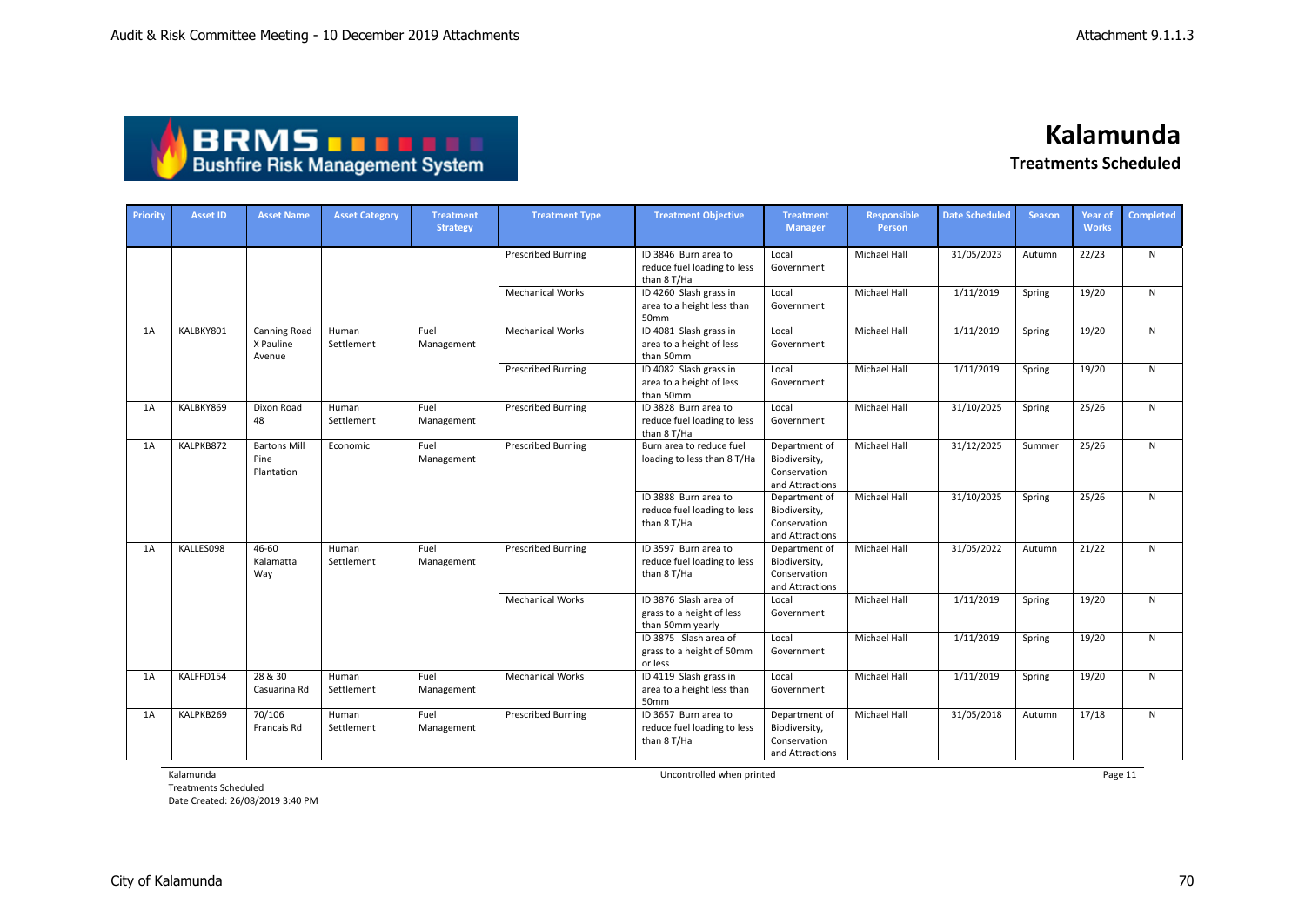## **BRMS DRMS DRMS**

**Kalamunda Treatments Scheduled**

| Priority | <b>Asset ID</b> | <b>Asset Name</b>                          | <b>Asset Category</b> | <b>Treatment</b><br><b>Strategy</b> | <b>Treatment Type</b>     | <b>Treatment Objective</b>                                                           | <b>Treatment</b><br><b>Manager</b> | <b>Responsible</b><br><b>Person</b> | <b>Date Scheduled</b> | <b>Season</b> | <b>Year of</b><br><b>Works</b> | <b>Completed</b> |
|----------|-----------------|--------------------------------------------|-----------------------|-------------------------------------|---------------------------|--------------------------------------------------------------------------------------|------------------------------------|-------------------------------------|-----------------------|---------------|--------------------------------|------------------|
| 1A       | KALBKY239       | 766 / 772<br><b>Canning Road</b>           | Human<br>Settlement   | Preparedness                        | Firebreak(s)              | ID 4390 Maintain<br>firebreak to a clearance of<br>3m high x 3m wide                 | Local<br>Government                | Michael Hall                        | 1/11/2019             | Spring        | 19/20                          | $\mathsf{N}$     |
|          |                 |                                            |                       | Fuel<br>Management                  | <b>Prescribed Burning</b> | ID 40024 Burn area to<br>reduce fuel loading to less<br>than 8 T/Ha                  | Local<br>Government                | Michael Hall                        | 31/10/2026            | Spring        | 26/27                          | N                |
| 1A       | KALBKY324       | 8 and 10 First<br>Ave                      | Human<br>Settlement   | Fuel<br>Management                  | <b>Prescribed Burning</b> | Burn area to reduce fuel<br>loading to less than 8 T/Ha                              | Local<br>Government                | Dale Burgess                        | 11/09/2011            | Spring        | 11/12                          | Y                |
| 1A       | KALBKY340       | Baronia Road<br>20 to 24                   | Human<br>Settlement   | Fuel<br>Management                  | <b>Prescribed Burning</b> | ID 3693 Burn area to<br>reduce fuel loading to less<br>than 8 T/Ha                   | Local<br>Government                | Michael Hall                        | 11/09/2023            | Spring        | 23/24                          | N                |
| 1A       | KALBKY371       | Mundaring<br>Weir Road<br>330 and 330<br>A | Human<br>Settlement   | Fuel<br>Management                  | <b>Mechanical Works</b>   | ID 4416 Slash grass in<br>area to a height of less<br>than 50mm                      | Local<br>Government                | Michael Hall                        | 1/11/2019             | Spring        | 19/20                          | N                |
| 1A       | KALBKY424       | Broadway<br>Road X<br>Palmateer<br>Drive   | Human<br>Settlement   | Fuel<br>Management                  | <b>Prescribed Burning</b> | ID 3688 Burn area to<br>reduce fuel loading to less<br>than 8 T/Ha                   | Local<br>Government                | Michael Hall                        | 31/05/2022            | Autumn        | 21/22                          | N                |
| 1A       | KALBKY425       | Palmateer<br>Drive X<br>Kawina Road        | Human<br>Settlement   | Fuel<br>Management                  | <b>Prescribed Burning</b> | ID 3691 Burn area to<br>reduce fuel loading to less<br>than 8 T/Ha                   | Local<br>Government                | Michael Hall                        | 30/11/2022            | Spring        | 22/23                          | N                |
|          |                 |                                            |                       |                                     |                           | ID 3690 Burn area to<br>reduce fuel loading to less<br>than 8 T/Ha                   | Local<br>Government                | Michael Hall                        | 30/11/2022            | Spring        | 22/23                          | N                |
| 1A       | KALLES451       | Mary Drive                                 | Human<br>Settlement   | Fuel<br>Management                  | <b>Mechanical Works</b>   | ID 4024 Slash grass in<br>area to a height of less<br>than 50mm                      | Local<br>Government                | Michael Hall                        | 1/11/2019             | Spring        | 19/20                          | N                |
|          |                 |                                            |                       |                                     |                           | Slash grass in area to a<br>height of less than 50mm                                 | Local<br>Government                | <b>Michael Hall</b>                 | 1/11/2019             | Spring        | 19/20                          | N                |
|          |                 |                                            |                       |                                     | <b>Prescribed Burning</b> | ID 3561 Burn area to<br>reduce fuel loading to less<br>than 8 T/Ha                   | Local<br>Government                | Michael Hall                        | 31/05/2026            | Autumn        | 25/26                          | N                |
| 1A       | KALLES473       | Nangkita<br>Road                           | Human<br>Settlement   | Fuel<br>Management                  | <b>Prescribed Burning</b> | ID 3942 Burn area to<br>reduce fuel loading to less<br>than 8 T/Ha                   | Local<br>Government                | Michael Hall                        | 31/05/2022            | Autumn        | 21/22                          | N                |
|          |                 |                                            |                       |                                     |                           | ID 3934 Burn area inside<br>firebreaks to reduce fuel<br>loading to less than 8 T/Ha | Local<br>Government                | <b>Michael Hall</b>                 | 31/05/2020            | Autumn        | 19/20                          | N                |

Kalamunda

Treatments Scheduled Date Created: 26/08/2019 3:40 PM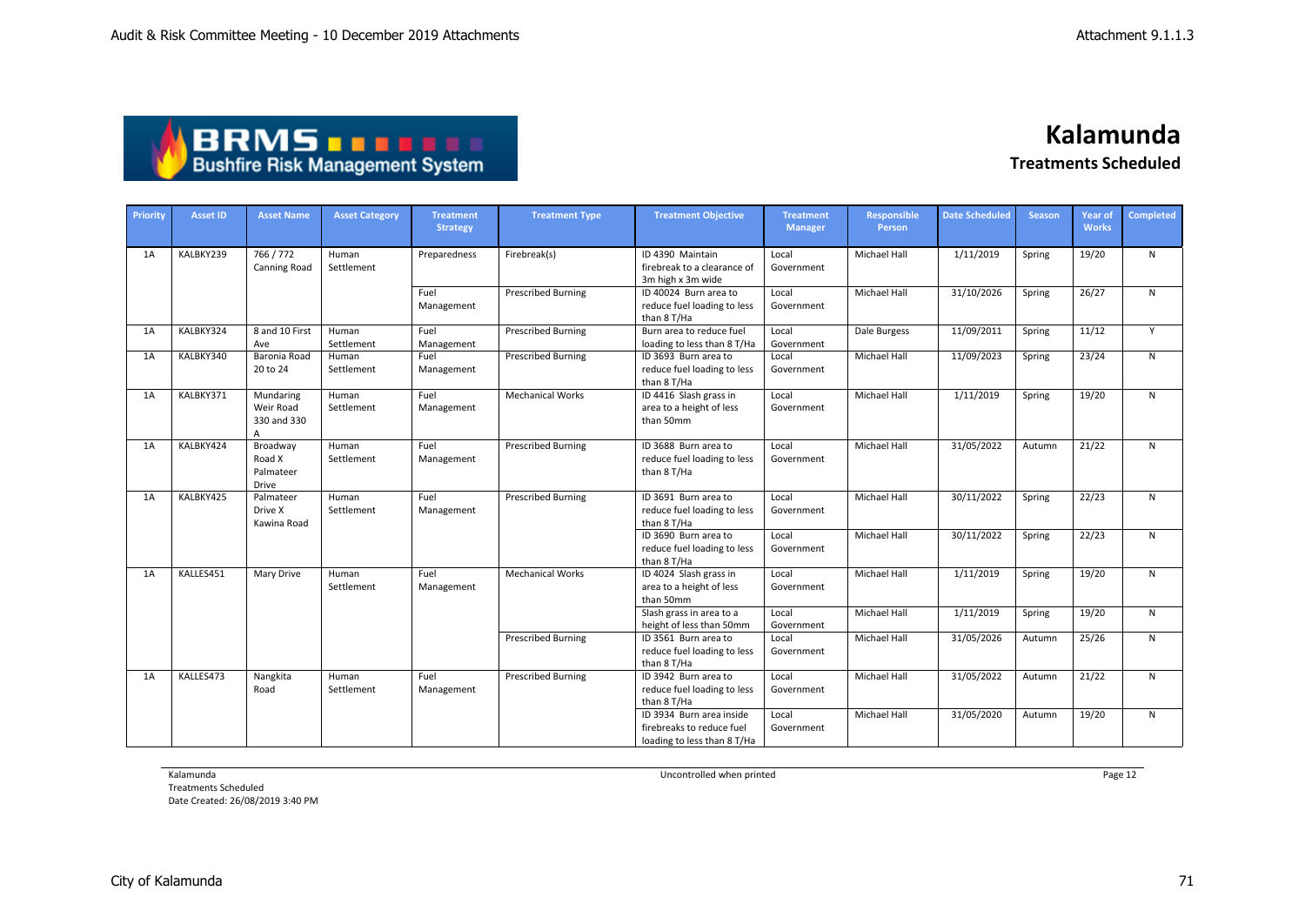| <b>ABRMS TELL!</b>                     |
|----------------------------------------|
| <b>Bushfire Risk Management System</b> |

| Priority | <b>Asset ID</b> | <b>Asset Name</b>                                   | <b>Asset Category</b> | <b>Treatment</b><br><b>Strategy</b> | <b>Treatment Type</b>     | <b>Treatment Objective</b>                                           | <b>Treatment</b><br><b>Manager</b> | <b>Responsible</b><br>Person | <b>Date Scheduled</b> | <b>Season</b> | Year of<br><b>Works</b> | Completed    |
|----------|-----------------|-----------------------------------------------------|-----------------------|-------------------------------------|---------------------------|----------------------------------------------------------------------|------------------------------------|------------------------------|-----------------------|---------------|-------------------------|--------------|
|          |                 |                                                     |                       |                                     | <b>Mechanical Works</b>   | ID 4142 Slash grass in<br>area to a height of less<br>than 50mm      | Local<br>Government                | <b>Michael Hall</b>          | 1/11/2019             | Spring        | 19/20                   | $\mathsf{N}$ |
|          |                 |                                                     |                       |                                     |                           | ID 4143 slash grass in area<br>to a height of less than<br>50mm      | Local<br>Government                | <b>Michael Hall</b>          | 1/11/2019             | Spring        | 19/20                   | N            |
|          |                 |                                                     |                       |                                     |                           | ID 4144 Slash grass in<br>area to a height of less<br>than 50mm      | Local<br>Government                | Michael Hall                 | 1/11/2019             | Spring        | 19/20                   | ${\sf N}$    |
|          |                 |                                                     |                       |                                     |                           | ID 4348 Slash grass in<br>area to a height less than<br>50mm         | Local<br>Government                | <b>Michael Hall</b>          | 1/11/2019             | Spring        | 19/20                   | $\mathsf{N}$ |
|          |                 |                                                     |                       | Preparedness                        | Firebreak(s)              | ID 4347 Maintain<br>firebreak to a clearance of<br>3m high x 3m wide | Local<br>Government                | <b>Michael Hall</b>          | 1/11/2019             | Spring        | 19/20                   | $\mathsf{N}$ |
| 1A       | KALFFD519       | Milner Road X<br><b>Stewart Road</b>                | Human<br>Settlement   | Preparedness                        | Firebreak(s)              | ID 4208 Maintain<br>firebreak to a clearance of<br>3m high x 3m wide | Local<br>Government                | Michael Hall                 | 1/11/2019             | Spring        | 19/20                   | N            |
|          |                 |                                                     |                       | Fuel<br>Management                  | <b>Mechanical Works</b>   | Slash grass in area to a<br>height of less than 50mm                 | Local<br>Government                | Michael Hall                 | 1/11/2019             | Spring        | 19/20                   | N            |
|          |                 |                                                     |                       |                                     |                           | ID 4115 Slash grass in<br>area to a height less than<br>50mm         | Local<br>Government                | Michael Hall                 | 1/11/2019             | Spring        | 19/20                   | $\mathsf{N}$ |
| 1A       | KALFFD564       | Begonia Way,<br>Jacobina Way<br>and Gimlet<br>Court | Human<br>Settlement   | Fuel<br>Management                  | <b>Mechanical Works</b>   | ID 4301 Slash grass in<br>area to a height less than<br>50mm         | Local<br>Government                | Michael Hall                 | 1/11/2019             | Spring        | 19/20                   | N            |
| 1A       | KALBKY763       | Lawnbrook<br>Road West X<br>Cephalotus              | Human<br>Settlement   | Fuel<br>Management                  | <b>Prescribed Burning</b> | ID 3924 Burn area to<br>reduce fuel lading to less<br>than 8 T/Ha    | Local<br>Government                | <b>Michael Hall</b>          | 31/10/2021            | Spring        | 21/22                   | N            |
|          |                 | Road                                                |                       |                                     |                           | Burn area to reduce fuel<br>loading to less than 8 T/Ha              | Local<br>Government                | Michael Hall                 | 31/05/2021            | Autumn        | 20/21                   | N            |
| 1A       | KALPKB778       | Asher Road<br>135                                   | Human<br>Settlement   | Preparedness                        | Firebreak(s)              | ID 4384 Maintain<br>firebreak to a clearance of<br>3m high x 3m wide | Local<br>Government                | Michael Hall                 | 1/11/2019             | Spring        | 19/20                   | $\mathsf{N}$ |
| 1A       | KALBKY876       | Lyndhurst<br>Road X Collins<br>Road                 | Human<br>Settlement   | Fuel<br>Management                  | <b>Prescribed Burning</b> | ID 3831 Burn area to<br>reduce fuel loading to less<br>than 8 T/Ha   | Local<br>Government                | <b>Michael Hall</b>          | 31/05/2017            | Autumn        | 16/17                   | $\mathsf{N}$ |

Kalamunda

Treatments Scheduled Date Created: 26/08/2019 3:40 PM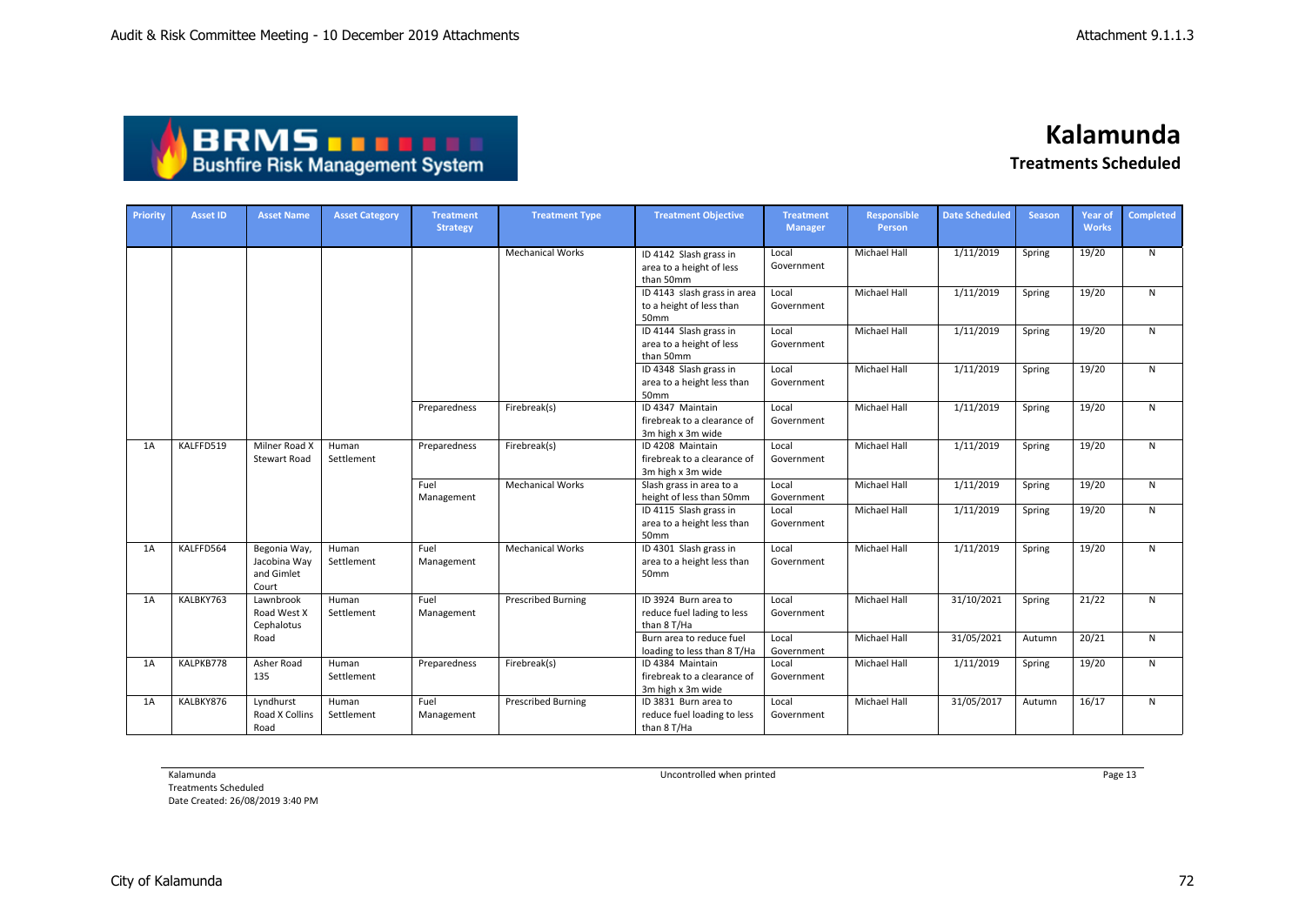| <b>ABRMS THEFT</b>                     |
|----------------------------------------|
| <b>Bushfire Risk Management System</b> |

| Priority | <b>Asset ID</b> | <b>Asset Name</b>                  | <b>Asset Category</b> | <b>Treatment</b><br><b>Strategy</b> | <b>Treatment Type</b>     | <b>Treatment Objective</b>                                                                                           | <b>Treatment</b><br><b>Manager</b>                                | <b>Responsible</b><br>Person | <b>Date Scheduled</b> | <b>Season</b> | Year of<br><b>Works</b> | <b>Completed</b> |
|----------|-----------------|------------------------------------|-----------------------|-------------------------------------|---------------------------|----------------------------------------------------------------------------------------------------------------------|-------------------------------------------------------------------|------------------------------|-----------------------|---------------|-------------------------|------------------|
|          |                 |                                    |                       |                                     | <b>Mechanical Works</b>   | ID 4158 Slash grass in<br>area to a height less than<br>50mm                                                         | Local<br>Government                                               | <b>Michael Hall</b>          | 1/11/2019             | Spring        | 19/20                   | N                |
|          |                 |                                    |                       |                                     |                           | ID 4159 Slash grass in<br>area to a height less than<br>50mm                                                         | Local<br>Government                                               | Michael Hall                 | 1/11/2019             | Spring        | 19/20                   | N                |
|          |                 |                                    |                       |                                     | <b>Prescribed Burning</b> | ID 3830 Burn area to<br>reduce fuel loading to less<br>than 8 T/Ha                                                   | Local<br>Government                                               | Michael Hall                 | 31/05/2023            | Autumn        | 22/23                   | $\mathsf{N}$     |
|          |                 |                                    |                       |                                     |                           | ID 3833 Burn area to<br>reduce fuel loading to less<br>than 8 T/Ha                                                   | Local<br>Government                                               | Michael Hall                 | 31/05/2026            | Autumn        | 25/26                   | $\mathsf{N}$     |
|          |                 |                                    |                       |                                     |                           | ID 3832 Burn area on<br>both sides of the Railway<br>Heritage Trail to reduce<br>fuel loading to less than 8<br>T/Ha | Local<br>Government                                               | Michael Hall                 | 31/05/2025            | Autumn        | 24/25                   | $\mathsf{N}$     |
|          |                 |                                    |                       | Preparedness                        | Firebreak(s)              | ID 4156 Maintain<br>firebreak to a clearance of<br>3m high x 3m wiide                                                | Local<br>Government                                               | Michael Hall                 | 1/11/2019             | Spring        | 19/20                   | N                |
|          |                 |                                    |                       |                                     |                           | ID 4357 Maintain<br>firebreak to a clearance of<br>3m high x 3m wide                                                 | Local<br>Government                                               | Michael Hall                 | 1/11/2019             | Spring        | 19/20                   | ${\sf N}$        |
| 1A       | KALLES037       | Lesmurdie<br>Senior High<br>School | Human<br>Settlement   | Fuel<br>Management                  | <b>Prescribed Burning</b> | ID 3562 Burn area to<br>reduce fuel loading to less<br>than 8 T/Ha                                                   | Department of<br>Biodiversity,<br>Conservation<br>and Attractions | Michael Hall                 | 30/06/2022            | Winter        | 21/22                   | $\mathsf{N}$     |
|          |                 |                                    |                       |                                     | <b>Mechanical Works</b>   | ID 2685 To reduce the<br>overall bushfire risk to the<br>school                                                      | Department of<br>Education                                        | Cecil Wells                  | 31/12/2018            | Summer        | 18/19                   | ${\sf N}$        |
| 1A       | KALPKB117       | 196 Asher<br>road                  | Human<br>Settlement   | Fuel<br>Management                  | <b>Prescribed Burning</b> | ID 3903 Burn area to<br>reduce fuel loading to less<br>than 8 T/Ha                                                   | Department of<br>Biodiversity,<br>Conservation<br>and Attractions | <b>Michael Hall</b>          | 31/10/2025            | Spring        | 25/26                   | N                |
| 1A       | KALFFD160       | 115 John<br>Farrant Drive          | Human<br>Settlement   | Preparedness                        | Firebreak(s)              | ID 4220 Maintain<br>firebreak to a clearance of<br>3m high x 3m wide                                                 | Local<br>Government                                               | <b>Michael Hall</b>          | 1/11/2019             | Spring        | 19/20                   | ${\sf N}$        |
| 1A       | KALBKY261       | Carmel Rd x<br>Carmel Rd<br>East   | Human<br>Settlement   | Fuel<br>Management                  | <b>Prescribed Burning</b> | ID 3672 Burn area to<br>reduce fuel loading to less<br>than 8 T/Ha                                                   | Local<br>Government                                               | <b>Michael Hall</b>          | 1/11/2022             | Spring        | 22/23                   | N                |

Kalamunda

Treatments Scheduled Date Created: 26/08/2019 3:40 PM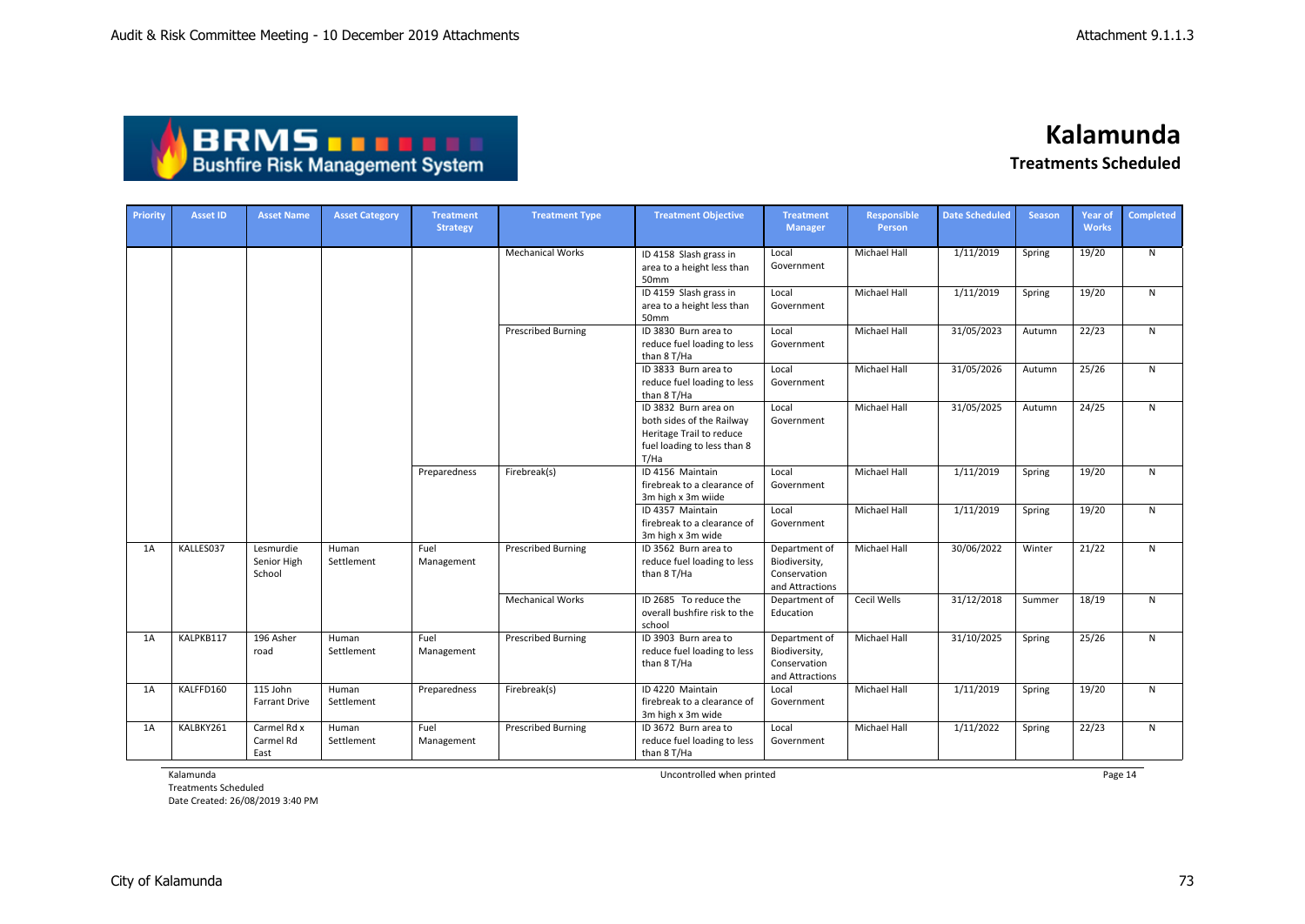| <b>ABRMS THEFT</b>                     |  |
|----------------------------------------|--|
| <b>Bushfire Risk Management System</b> |  |

| <b>Priority</b> | <b>Asset ID</b> | <b>Asset Name</b>                            | <b>Asset Category</b> | <b>Treatment</b><br><b>Strategy</b> | <b>Treatment Type</b>     | <b>Treatment Objective</b>                                             | <b>Treatment</b><br>Manager | <b>Responsible</b><br>Person | <b>Date Scheduled</b> | <b>Season</b> | Year of<br><b>Works</b> | <b>Completed</b> |
|-----------------|-----------------|----------------------------------------------|-----------------------|-------------------------------------|---------------------------|------------------------------------------------------------------------|-----------------------------|------------------------------|-----------------------|---------------|-------------------------|------------------|
| 1A              | KALBKY323       | Broadway<br>Road X<br>Second Ave             | Human<br>Settlement   | Preparedness                        | Firebreak(s)              | ID 4410 Maintain<br>firebreak to a clearance of<br>3m high x 3m wide   | Local<br>Government         | <b>Michael Hall</b>          | 1/11/2019             | Spring        | 19/20                   | $\mathsf{N}$     |
|                 |                 |                                              |                       |                                     |                           | ID 4409 Maintain<br>firebreak to a clearance of<br>3m high x 3m wide   | Local<br>Government         | <b>Michael Hall</b>          | 1/11/2019             | Spring        | 19/20                   | N                |
|                 |                 |                                              |                       | Fuel<br>Management                  | <b>Mechanical Works</b>   | ID 3747 Slash grass in<br>area to a height of less<br>than 50mm yearly | Local<br>Government         | Michael Hall                 | 1/11/2019             | Spring        | 19/20                   | N                |
| 1A              | KALBKY353       | Gladstone<br>Road, Jackson<br>Road and       | Human<br>Settlement   | Fuel<br>Management                  | <b>Prescribed Burning</b> | ID 3714 Burn area to<br>reduce fuel loading to less<br>than 8 T/Ha     | Local<br>Government         | Michael Hall                 | 30/11/2022            | Spring        | 22/23                   | $\mathsf{N}$     |
|                 |                 | Stanhope<br>Road                             |                       |                                     |                           | Burn area to reduce fuel<br>loading to less than 8 T/Ha                | Local<br>Government         | Dale Burgess                 | 18/09/2017            | Spring        | 17/18                   | Y                |
|                 |                 |                                              |                       |                                     |                           | ID 3713 Burn area to<br>reduce fuel loading to less<br>than 8 T/Ha     | Local<br>Government         | Michael Hall                 | 1/11/2025             | Spring        | 25/26                   | N                |
|                 |                 |                                              |                       |                                     |                           | ID 3715 Burn area to<br>reduce fuel loading to less<br>than 8 T/Ha     | Local<br>Government         | Michael Hall                 | 31/05/2023            | Autumn        | 22/23                   | N                |
|                 |                 |                                              |                       |                                     |                           | ID 3716 Burn area to<br>reduce fuel loading to less<br>than 8 T/Ha     | Local<br>Government         | <b>Michael Hall</b>          | 31/05/2024            | Autumn        | 23/24                   | $\mathsf{N}$     |
|                 |                 |                                              |                       | Preparedness                        | Firebreak(s)              | ID 4383 Maintain<br>firebreak to a clearance of<br>3m high x 3m wide   | Local<br>Government         | Michael Hall                 | 1/11/2019             | Spring        | 19/20                   | $\mathsf{N}$     |
| 1A              | KALLES483       | Pipers Place X<br>Alpine Road                | Human<br>Settlement   | Fuel<br>Management                  | <b>Mechanical Works</b>   | ID 4140 Slash grass in<br>area to a height of less<br>than 50mm        | Local<br>Government         | <b>Michael Hall</b>          | 1/11/2019             | Spring        | 19/20                   | $\mathsf{N}$     |
| 1A              | KALFFD511       | <b>Brewer Road</b><br>X Sultana<br>Road East | Human<br>Settlement   | Fuel<br>Management                  | <b>Mechanical Works</b>   | ID 4228 Slash grass in<br>area to a height less than<br>50mm           | Local<br>Government         | Michael Hall                 | 1/11/2019             | Spring        | 19/20                   | ${\sf N}$        |
|                 |                 |                                              |                       |                                     |                           | ID 4229 Slash grass in<br>area to a height less than<br>50mm           | Local<br>Government         | Michael Hall                 | 1/11/2019             | Spring        | 19/20                   | N                |
|                 |                 |                                              |                       |                                     |                           | ID 4230 Slash grass in<br>area to a height less than<br>50mm           | Local<br>Government         | <b>Michael Hall</b>          | 1/11/2019             | Spring        | 19/20                   | $\mathsf{N}$     |

Kalamunda

Treatments Scheduled

Date Created: 26/08/2019 3:40 PM

City of Kalamunda 74

Uncontrolled when printed **Page 15** Page 15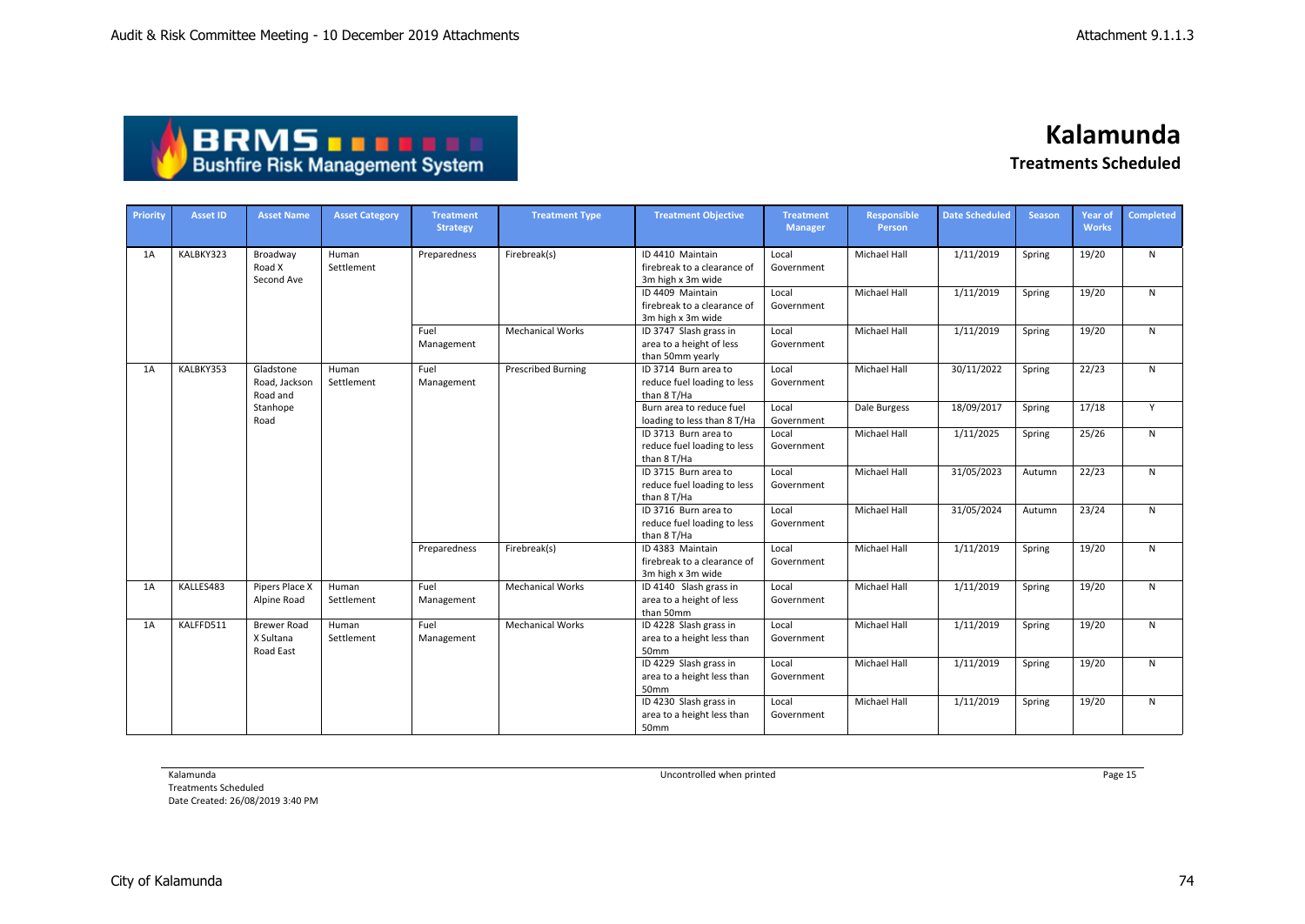| <b>ABRMS</b>                           |
|----------------------------------------|
| <b>Bushfire Risk Management System</b> |

| Priority | <b>Asset ID</b> | <b>Asset Name</b>                          | <b>Asset Category</b> | <b>Treatment</b><br><b>Strategy</b> | <b>Treatment Type</b>     | <b>Treatment Objective</b>                                           | <b>Treatment</b><br><b>Manager</b> | <b>Responsible</b><br>Person | <b>Date Scheduled</b> | <b>Season</b> | <b>Year of</b><br><b>Works</b> | <b>Completed</b> |
|----------|-----------------|--------------------------------------------|-----------------------|-------------------------------------|---------------------------|----------------------------------------------------------------------|------------------------------------|------------------------------|-----------------------|---------------|--------------------------------|------------------|
|          |                 |                                            |                       | Preparedness                        | Firebreak(s)              | ID 4231 Maintain<br>firebreak to a clearance of<br>3m high x 3m wide | Local<br>Government                | Michael Hall                 | 1/11/2019             | Spring        | 19/20                          | N                |
| 1A       | KALFFD518       | Sultana Road<br>X Brae Road                | Human<br>Settlement   | Preparedness                        | Firebreak(s)              | ID 4107 Maintain<br>firebreak to a clearance of<br>3m high x 3m wide | Local<br>Government                | Michael Hall                 | 1/11/2019             | Spring        | 19/20                          | N                |
|          |                 |                                            |                       | Fuel<br>Management                  | <b>Mechanical Works</b>   | ID 4108 Slash grass in<br>area to less than 50mm                     | Local<br>Government                | Michael Hall                 | 1/11/2019             | Spring        | 19/20                          | $\mathsf{N}$     |
|          |                 |                                            |                       |                                     |                           | ID 4105 Slash grass in<br>area to a height of less<br>than 50mm      | Local<br>Government                | Michael Hall                 | 1/11/2019             | Spring        | 19/20                          | N.               |
| 1A       | KALBKY252       | Palmateer Dr<br>X Carmel Rd E              | Human<br>Settlement   | Fuel<br>Management                  | <b>Prescribed Burning</b> | ID 3678 Burn area to<br>reduce fuel loading to less<br>than 8 T/Ha   | Local<br>Government                | <b>Michael Hall</b>          | 1/11/2019             | Spring        | 19/20                          | $\mathsf{N}$     |
|          |                 |                                            |                       |                                     |                           | ID 3675 Burn area to<br>reduce fuel loading to less<br>than 8 T/Ha   | Local<br>Government                | Michael Hall                 | 1/11/2019             | Spring        | 19/20                          | N                |
|          |                 |                                            |                       |                                     |                           | ID 3677 Burn area to<br>reduce fuel loading to less<br>than 8 T/Ha   | Local<br>Government                | <b>Michael Hall</b>          | 1/11/2019             | Spring        | 19/20                          | N                |
| 1A       | KALPKB264       | Empire x<br>Union Rd<br>South              | Human<br>Settlement   | Preparedness                        | Firebreak(s)              | ID 4391 Maintain<br>firebreak to a clearance of<br>3m high x 3m wide | Local<br>Government                | <b>Michael Hall</b>          | 1/11/2019             | Spring        | 19/20                          | N                |
|          |                 |                                            |                       |                                     |                           | ID 4387 Maintain<br>firebreak to a clearance of<br>3m high x 3m wide | Local<br>Government                | <b>Michael Hall</b>          | 1/11/2019             | Spring        | 19/20                          | N                |
|          |                 |                                            |                       | Fuel<br>Management                  | <b>Prescribed Burning</b> | Burn area to reduce fuel<br>loading to less than 8 T/Ha              | Local<br>Government                | Dale Burgess                 | 21/06/2013            | Winter        | 12/13                          | Y                |
|          |                 |                                            |                       |                                     |                           | Burn area to reduce fuel<br>loading to less than 8 T/Ha              | Local<br>Government                | Dale Burgess                 | 1/07/2013             | Winter        | 13/14                          | Y                |
| 1A       | KALLES457       | Godwin<br>Street X<br><b>Granby Street</b> | Human<br>Settlement   | Fuel<br>Management                  | <b>Prescribed Burning</b> | ID 3955 Burn area to<br>reduce fuel loading to less<br>than 8 T/Ha   | Local<br>Government                | Michael Hall                 | 31/10/2019            | Spring        | 19/20                          | N                |
|          |                 |                                            |                       |                                     |                           | ID 3957 Burn area to<br>reduce fuel loading to less<br>than 8 t/Ha   | Local<br>Government                | Michael Hall                 | 31/05/2020            | Autumn        | 19/20                          | $\mathsf{N}$     |
|          |                 |                                            |                       |                                     |                           | ID 3952 Burn area to<br>reduce fuel loading to less<br>than 8 T/Ha   | Local<br>Government                | <b>Michael Hall</b>          | 31/10/2019            | Spring        | 19/20                          | N                |

Kalamunda

Treatments Scheduled Date Created: 26/08/2019 3:40 PM Uncontrolled when printed **Page 16** Page 16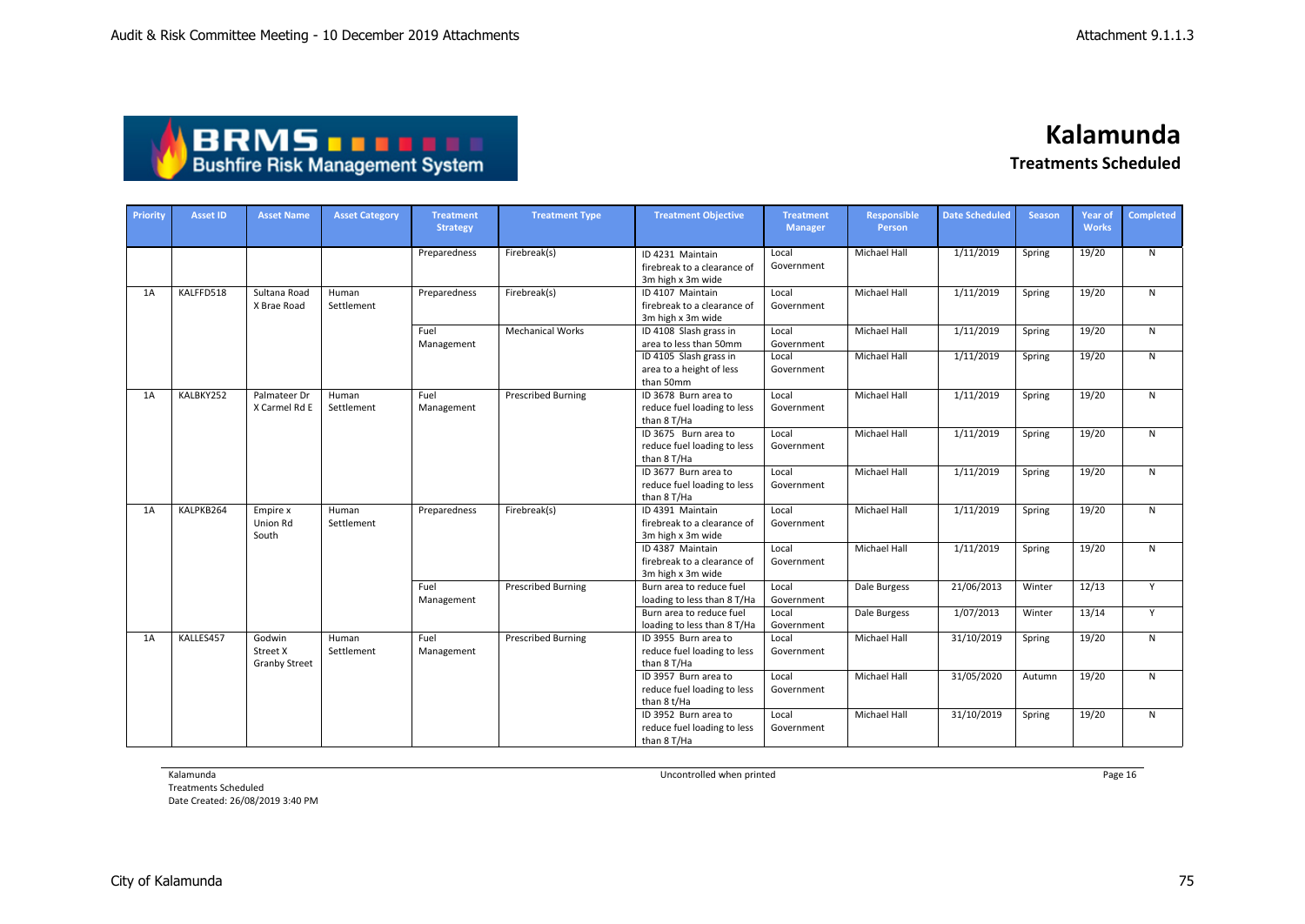

| <b>Priority</b> | <b>Asset ID</b> | <b>Asset Name</b>                      | <b>Asset Category</b> | <b>Treatment</b><br><b>Strategy</b> | <b>Treatment Type</b>     | <b>Treatment Objective</b>                                           | <b>Treatment</b><br><b>Manager</b>                                | <b>Responsible</b><br>Person | <b>Date Scheduled</b> | <b>Season</b> | <b>Year of</b><br><b>Works</b> | Completed |
|-----------------|-----------------|----------------------------------------|-----------------------|-------------------------------------|---------------------------|----------------------------------------------------------------------|-------------------------------------------------------------------|------------------------------|-----------------------|---------------|--------------------------------|-----------|
|                 |                 |                                        |                       |                                     |                           | ID 3953 Burn area to<br>reduce fuel loading to less<br>than 8 T/Ha   | Local<br>Government                                               | <b>Michael Hall</b>          | 31/05/2025            | Autumn        | 24/25                          | N         |
|                 |                 |                                        |                       |                                     |                           | ID 3956 Burn area to<br>reduce fuel loading to less<br>than 8 T/Ha   | Local<br>Government                                               | Michael Hall                 | 31/10/2019            | Spring        | 19/20                          | N         |
|                 |                 |                                        |                       |                                     |                           | ID 3568 Burn area to<br>reduce fuel loading to less<br>than 8 T/ha   | Local<br>Government                                               | Michael Hall                 | 31/10/2025            | Spring        | 25/26                          | N         |
|                 |                 |                                        |                       |                                     | <b>Mechanical Works</b>   | ID 4334 Slash grass in<br>area to a height less than<br>50mm         | Local<br>Government                                               | <b>Michael Hall</b>          | 1/11/2019             | Spring        | 19/20                          | N         |
|                 |                 |                                        |                       |                                     |                           | ID 4335 Slash grass in<br>area to a height less than<br>50mm         | Local<br>Government                                               | Michael Hall                 | 1/11/2019             | Spring        | 19/20                          | N         |
|                 |                 |                                        |                       |                                     |                           | ID 4337 Slash grass in<br>area to a height of less<br>than 50mm      | Local<br>Government                                               | Michael Hall                 | 1/11/2019             | Spring        | 19/20                          | N         |
|                 |                 |                                        |                       | Preparedness                        | Firebreak(s)              | ID 4334 Slash grass in<br>area to a height less than<br>50mm         | Local<br>Government                                               | Michael Hall                 | 1/11/2019             | Spring        | 19/20                          | ${\sf N}$ |
|                 |                 |                                        |                       |                                     |                           | ID 4336 Maintain<br>firebreak to a clearance of<br>3m high x 3m wide | Local<br>Government                                               | Michael Hall                 | 1/11/2019             | Spring        | 19/20                          | N         |
| 1A              | KALLES476       | <b>Bolt Court</b>                      | Human<br>Settlement   | Fuel<br>Management                  | <b>Prescribed Burning</b> | ID 3572 Burn area to<br>reduce fuel loading to less<br>than 8 T/Ha   | Department of<br>Biodiversity,<br>Conservation<br>and Attractions | <b>Michael Hall</b>          | 17/05/2022            | Autumn        | 21/22                          | N         |
| 1A              | KALLES479       | <b>Connor Road</b><br>X Standing       | Human<br>Settlement   | Fuel<br>Management                  | <b>Mechanical Works</b>   | ID 4246 Slash grass in<br>area to less than 50mm                     | Local<br>Government                                               | <b>Michael Hall</b>          | 1/11/2019             | Spring        | 19/20                          | N         |
|                 |                 | Road                                   |                       |                                     |                           | ID 4245 Slash grass in<br>area to less than 50mm                     | Local<br>Government                                               | Michael Hall                 | 1/11/2019             | Spring        | 19/20                          | N         |
|                 |                 |                                        |                       | Preparedness                        | Firebreak(s)              | ID 4244 Maintain<br>firebreak to a clearance of<br>3m high x 3m wide | Local<br>Government                                               | <b>Michael Hall</b>          | 1/11/2019             | Spring        | 19/20                          | N         |
| 1A              | KALFFD514       | <b>Brewer Road</b><br>X Oxford<br>Road | Human<br>Settlement   | Preparedness                        | Firebreak(s)              | ID 4210 Maintain<br>firebreak to a clearance of<br>3m high x 3m wide | Local<br>Government                                               | Michael Hall                 | 1/11/2019             | Spring        | 19/20                          | N         |

Kalamunda

Treatments Scheduled Date Created: 26/08/2019 3:40 PM Uncontrolled when printed **Page 17** Page 17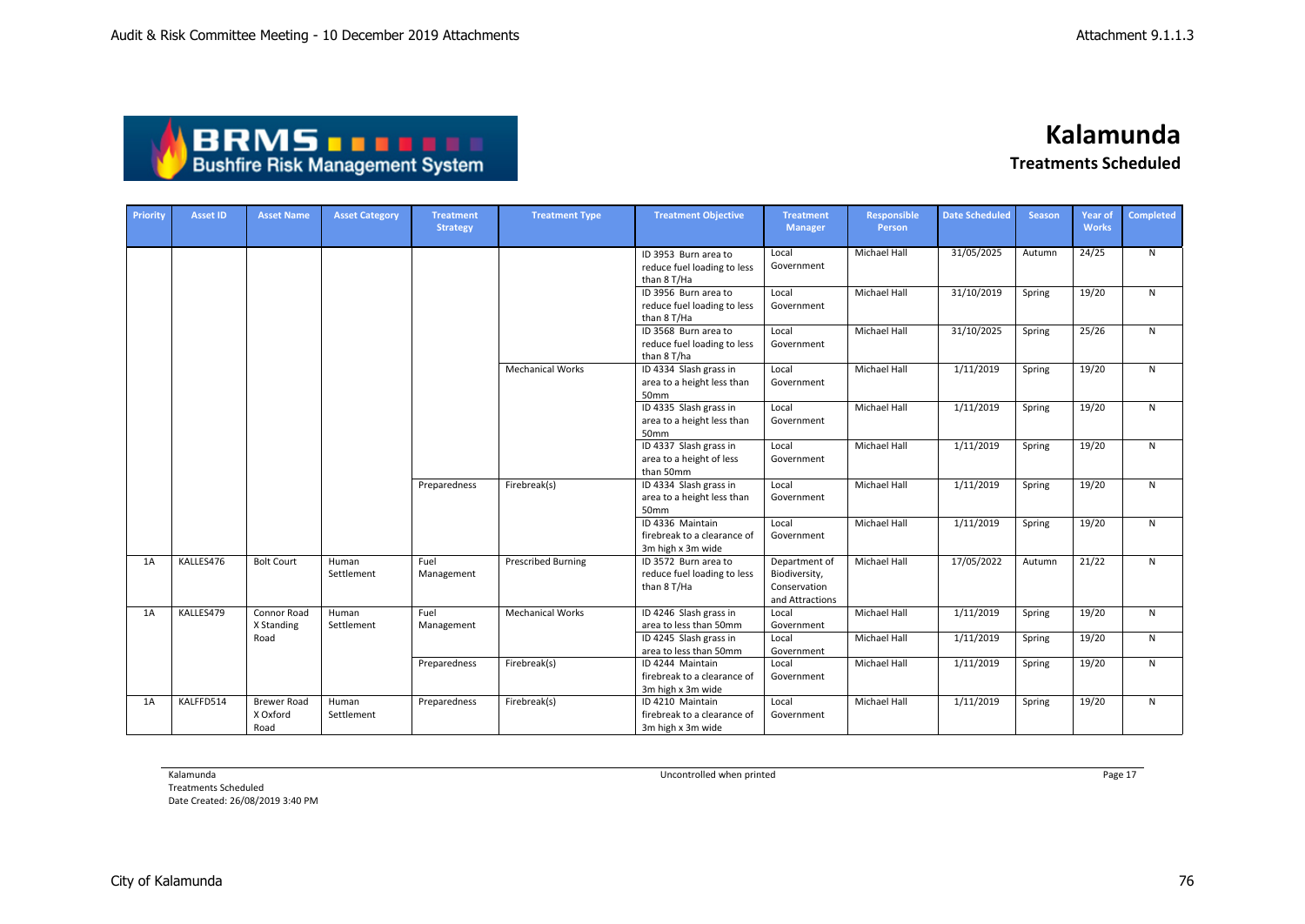| <b>ABRMS THEFT</b>                     |
|----------------------------------------|
| <b>Bushfire Risk Management System</b> |

| Priority | <b>Asset ID</b> | <b>Asset Name</b>                     | <b>Asset Category</b> | <b>Treatment</b><br><b>Strategy</b> | <b>Treatment Type</b>     | <b>Treatment Objective</b>                                              | <b>Treatment</b><br><b>Manager</b>                                | <b>Responsible</b><br>Person | <b>Date Scheduled</b> | <b>Season</b> | Year of<br><b>Works</b> | <b>Completed</b> |
|----------|-----------------|---------------------------------------|-----------------------|-------------------------------------|---------------------------|-------------------------------------------------------------------------|-------------------------------------------------------------------|------------------------------|-----------------------|---------------|-------------------------|------------------|
|          |                 |                                       |                       | Fuel<br>Management                  | <b>Mechanical Works</b>   | ID 4300 Slash grass in<br>area to a height of less<br>than 50mm         | Local<br>Government                                               | <b>Michael Hall</b>          | 1/11/2019             | Spring        | 19/20                   | $\mathsf{N}$     |
| 1A       | KALFFD520       | Littlefield<br>Road                   | Human<br>Settlement   | Preparedness                        | Firebreak(s)              | ID 4209 Maintain<br>firebreak to a clearance of<br>3m high x 3m wide    | Local<br>Government                                               | <b>Michael Hall</b>          | 1/11/2019             | Spring        | 19/20                   | $\mathsf{N}$     |
|          |                 |                                       |                       | Fuel<br>Management                  | <b>Mechanical Works</b>   | ID 4113 slash grass in area<br>to a height less than<br>50mm            | Local<br>Government                                               | Michael Hall                 | 1/11/2019             | Spring        | 19/20                   | $\mathsf{N}$     |
|          |                 |                                       |                       |                                     |                           | ID 4112 Slash grass in<br>area to a hight less than                     | Local<br>Government                                               | <b>Michael Hall</b>          | 1/11/2019             | Spring        | 19/20                   | $\mathsf{N}$     |
|          |                 |                                       |                       |                                     |                           | ID 4116 Slash grass in<br>area to a height of less<br>than 50mm         | Local<br>Government                                               | <b>Michael Hall</b>          | 1/11/2019             | Spring        | 19/20                   | $\mathsf{N}$     |
| 1A       | KALFFD542       | Sultana Road<br>East X<br>Cumquat Way | Human<br>Settlement   | Fuel<br>Management                  | <b>Mechanical Works</b>   | ID 4101 Slash grass in<br>area to a height less than<br>50mm            | Local<br>Government                                               | <b>Michael Hall</b>          | 1/11/2019             | Spring        | 19/20                   | $\mathsf{N}$     |
| 1A       | KALFFD552       | Dundas Road<br>X Bedford<br>Crescent  | Economic              | Fuel<br>Management                  | <b>Mechanical Works</b>   | ID 4115 Slash grass in<br>area to a height of less<br>than 50mm         | Local<br>Government                                               | <b>Michael Hall</b>          | 1/11/2019             | Spring        | 19/20                   | $\mathsf{N}$     |
| 1A       | KALPKB833       | Mundaring<br>Weir Road<br>901         | Human<br>Settlement   | Fuel<br>Management                  | <b>Prescribed Burning</b> | ID 3896 Burn area to<br>reduce fuel loading to less<br>than 8 T/Ha      | Department of<br>Biodiversity,<br>Conservation<br>and Attractions | Michael Hall                 | 31/10/2025            | Spring        | 25/26                   | $\mathsf{N}$     |
| 1B       | KALFFD153       | 9 GRANGE<br>CRESCENT                  | Human<br>Settlement   | Preparedness                        | Firebreak(s)              | ID 4216 Maintain<br>firebreak to a clearance of<br>3m high x 3m wide    | Local<br>Government                                               | <b>Michael Hall</b>          | 1/11/2019             | Spring        | 19/20                   | $\mathsf{N}$     |
| 1B       | KALLES220       | Houses -<br>Snowball rd &<br>Temby Av | Human<br>Settlement   | Fuel<br>Management                  | <b>Prescribed Burning</b> | ID 3825 Burn area to<br>reduce fuel loading to less<br>than 8 T/Ha      | Local<br>Government                                               | <b>Michael Hall</b>          | 30/11/2021            | Spring        | 21/22                   | $\mathsf{N}$     |
|          |                 |                                       |                       |                                     |                           | ID 3822 Burn area to<br>reduce fuel to less than 8<br>T/Ha              | Local<br>Government                                               | Michael Hall                 | 31/10/2019            | Spring        | 19/20                   | $\mathsf{N}$     |
| 1B       | KALBKY240       | 788,796,804,<br>810, Canning<br>Road  | Human<br>Settlement   | Preparedness                        | Firebreak(s)              | ID 3396 Maintain fire<br>breaks in Old Railway<br>Reserve               | Local<br>Government                                               | <b>Michael Hall</b>          | 1/11/2023             | Spring        | 23/24                   | $\mathsf{N}$     |
|          |                 |                                       |                       | Fuel<br>Management                  | <b>Prescribed Burning</b> | ID 3398 Burn forest in Old<br>Railway Reserve to reduce<br>fuel loading | Local<br>Government                                               | <b>Michael Hall</b>          | 30/06/2019            | Winter        | 18/19                   | $\mathsf{N}$     |

Kalamunda

Treatments Scheduled Date Created: 26/08/2019 3:40 PM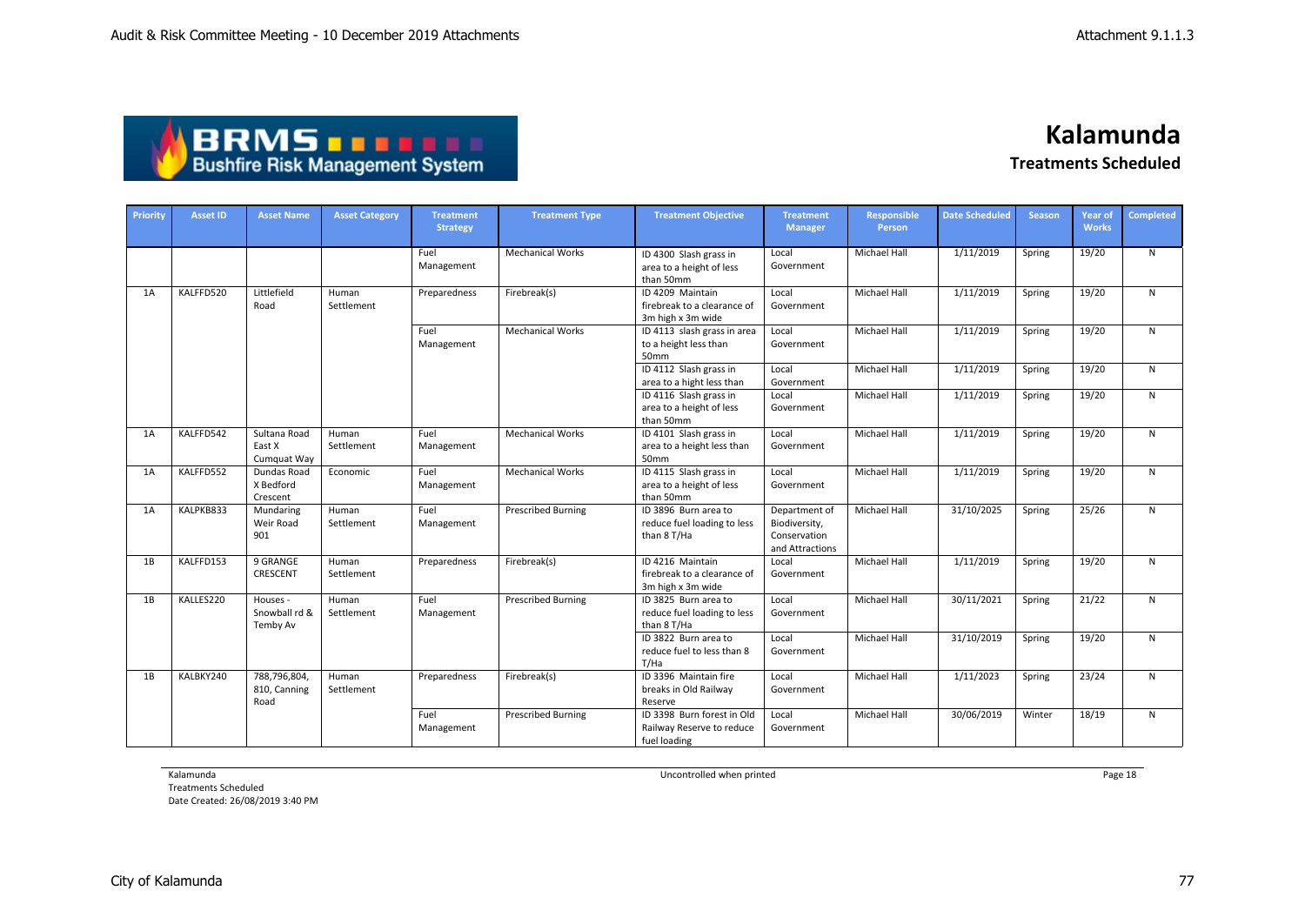## **BRMS DRMS DRMS**

### **Kalamunda Treatments Scheduled**

| Priority | Asset ID  | <b>Asset Name</b>                    | <b>Asset Category</b> | <b>Treatment</b><br><b>Strategy</b> | <b>Treatment Type</b>     | <b>Treatment Objective</b>                                                                                                   | <b>Treatment</b><br><b>Manager</b>                                | Responsible<br>Person | <b>Date Scheduled</b> | <b>Season</b> | Year of<br><b>Works</b> | <b>Completed</b> |
|----------|-----------|--------------------------------------|-----------------------|-------------------------------------|---------------------------|------------------------------------------------------------------------------------------------------------------------------|-------------------------------------------------------------------|-----------------------|-----------------------|---------------|-------------------------|------------------|
|          |           |                                      |                       |                                     |                           | ID 3396 Burn Carmel<br>Camping Ground to the<br>north of Canning Road and<br>west of Glensila Road to<br>reduce feul loading | Local<br>Government                                               | <b>Michael Hall</b>   | 30/06/2019            | Winter        | 18/19                   | $\mathsf{N}$     |
|          |           |                                      |                       |                                     |                           | Burn area to reducefuel<br>loading to less than 8 T/Ha                                                                       | Local<br>Government                                               | Dale Burgess          | 10/12/2016            | Summer        | 16/17                   | Y                |
| 1B       | KALBKY302 | Between<br>Baden Rd and<br>First Ave | Human<br>Settlement   | Fuel<br>Management                  | <b>Prescribed Burning</b> | ID 3683 Burn area to<br>reduce fuel loading to less<br>than 8 T/Ha                                                           | Local<br>Government                                               | Michael Hall          | 31/05/2022            | Autumn        | 21/22                   | N                |
|          |           |                                      |                       |                                     |                           | Burn area to reduce fuel<br>loading to less than 8 T/Ha                                                                      | Local<br>Government                                               | Dale Burgess          | 6/11/2018             | Spring        | 18/19                   | Y                |
| 1B       | KALBKY335 | Mitchell Road<br>50                  | Human<br>Settlement   | Fuel<br>Management                  | <b>Prescribed Burning</b> | ID 3704 Burn area to<br>reduce fuel loading to less<br>than 8 T/Ha                                                           | Local<br>Government                                               | Michael Hall          | 31/05/2021            | Autumn        | 20/21                   | $\mathsf{N}$     |
|          |           |                                      |                       |                                     |                           | ID 3692 Burn area to<br>reduce fuel loading to less<br>than 8 T/Ha                                                           | Local<br>Government                                               | <b>Michael Hall</b>   | 30/11/2022            | Spring        | 22/23                   | $\mathsf{N}$     |
|          |           |                                      |                       |                                     |                           | ID 3701 Burn area to<br>reduce fuel loading to less<br>than 8 T/Ha                                                           | Local<br>Government                                               | <b>Michael Hall</b>   | 30/11/2019            | Spring        | 19/20                   | N                |
|          |           |                                      |                       |                                     |                           | ID 4010 Burn area to<br>reduce fuel loading to less<br>than 8 T/Ha                                                           | Local<br>Government                                               | Michael Hall          | 31/05/2025            | Autumn        | 24/25                   | $\mathsf{N}$     |
| 1B       | KALBKY400 | Elson Road 75                        | Human<br>Settlement   | Fuel<br>Management                  | <b>Prescribed Burning</b> | ID 3881 Burn area to<br>reduce fuel loading to less<br>than 8 T/Ha                                                           | Department of<br>Biodiversity,<br>Conservation<br>and Attractions | Michael Hall          | 31/10/2025            | Spring        | 25/26                   | $\mathsf{N}$     |
| 1B       | KALLES456 | Sanderson<br>Road X<br>Rosemount     | Human<br>Settlement   | Fuel<br>Management                  | <b>Prescribed Burning</b> | ID 3959 Burn area to<br>reduce fuel loading to less<br>than 8 T/Ha                                                           | Local<br>Government                                               | Michael Hall          | 31/05/2022            | Autumn        | 21/22                   | $\mathsf{N}$     |
|          |           | Terrace                              |                       |                                     |                           | ID 3960 Burn area to<br>reduce fuel to less than 8<br>T/Ha                                                                   | Local<br>Government                                               | Michael Hall          | 31/05/2022            | Autumn        | 21/22                   | $\mathsf{N}$     |
|          |           |                                      |                       |                                     | <b>Mechanical Works</b>   | ID 4332 Slash grass in<br>area to a height less than<br>50mm                                                                 | Local<br>Government                                               | <b>Michael Hall</b>   | 1/11/2019             | Spring        | 19/20                   | N                |
|          |           |                                      |                       | Preparedness                        | Firebreak(s)              | ID 4331 Maintain<br>firebreak to a clearance of<br>3m high x 3m wide                                                         | Local<br>Government                                               | <b>Michael Hall</b>   | 1/11/2019             | Spring        | 19/20                   | N                |

Kalamunda

Treatments Scheduled Date Created: 26/08/2019 3:40 PM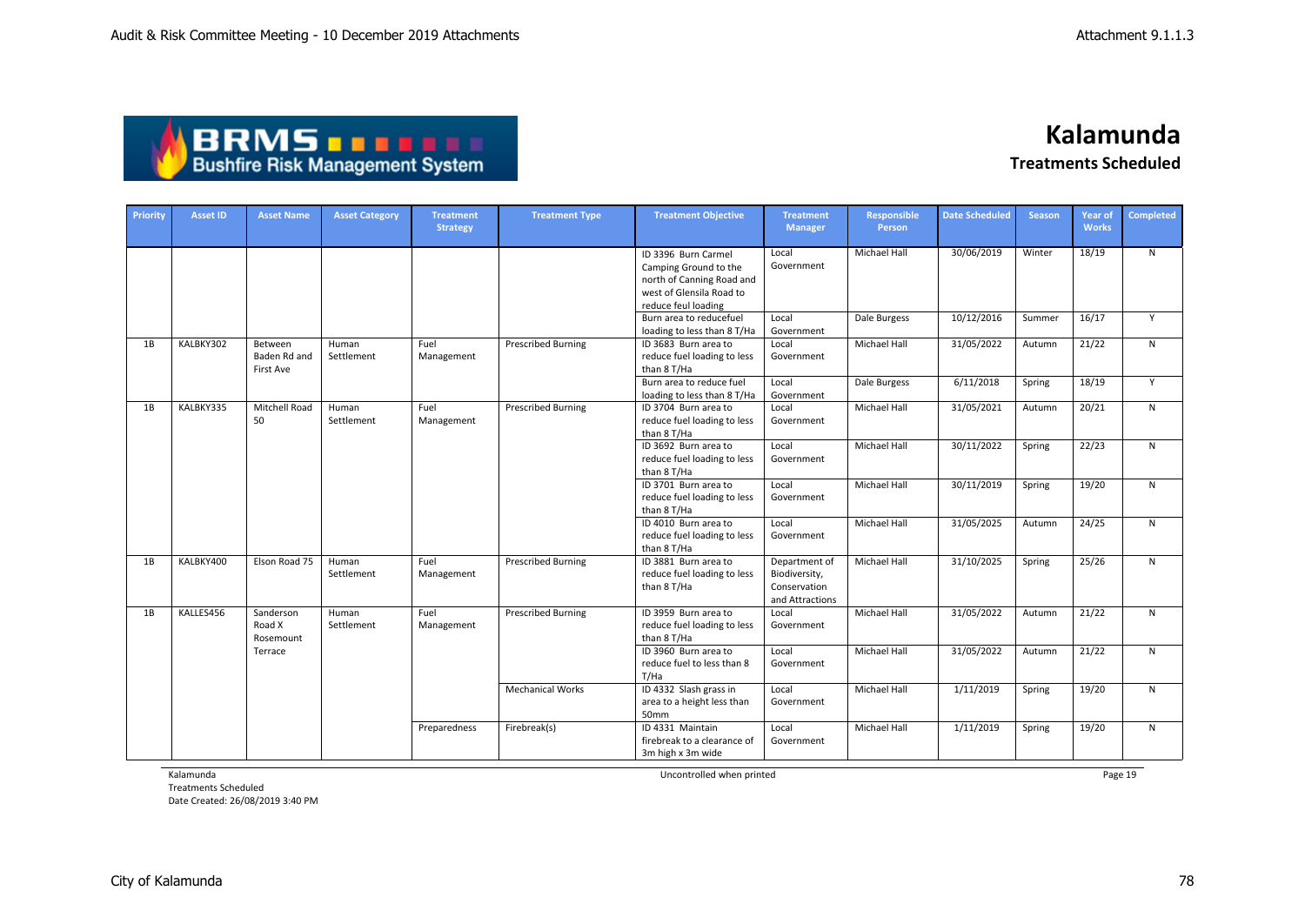| <b>ABRMS THEFE</b>                     |
|----------------------------------------|
| <b>Bushfire Risk Management System</b> |

| Priority | <b>Asset ID</b> | <b>Asset Name</b>                                              | <b>Asset Category</b> | <b>Treatment</b><br><b>Strategy</b> | <b>Treatment Type</b>     | <b>Treatment Objective</b>                                                     | <b>Treatment</b><br><b>Manager</b>                                | <b>Responsible</b><br>Person | <b>Date Scheduled</b> | <b>Season</b> | <b>Year of</b><br><b>Works</b> | Completed |
|----------|-----------------|----------------------------------------------------------------|-----------------------|-------------------------------------|---------------------------|--------------------------------------------------------------------------------|-------------------------------------------------------------------|------------------------------|-----------------------|---------------|--------------------------------|-----------|
| 1B       | KALLES461       | Kershaw Ave                                                    | Human<br>Settlement   | Fuel<br>Management                  | <b>Prescribed Burning</b> | ID 3962 Burn area to<br>reduce fuel loading to less<br>than 8 T/Ha             | Local<br>Government                                               | Michael Hall                 | 31/05/2025            | Autumn        | 24/25                          | N         |
|          |                 |                                                                |                       |                                     |                           | ID 3969 Burn area to<br>reduce fuel loading to less<br>than 8 T/ha             | Local<br>Government                                               | Michael Hall                 | 31/10/2024            | Spring        | 24/25                          | ${\sf N}$ |
|          |                 |                                                                |                       |                                     |                           | ID 3964 Burn area to<br>reduce fuel loading to less<br>than 8 T/Ha             | Local<br>Government                                               | Michael Hall                 | 31/10/2026            | Spring        | 26/27                          | ${\sf N}$ |
|          |                 |                                                                |                       |                                     | <b>Mechanical Works</b>   | ID 4319 Slash grass in<br>area to a height of less<br>than 50mm                | Local<br>Government                                               | <b>Michael Hall</b>          | 1/11/2019             | Spring        | 19/20                          | N         |
|          |                 |                                                                |                       | Preparedness                        | Firebreak(s)              | Maintain firebreak yearly<br>to a clearance of 3m high<br>X 3m wide            | Local<br>Government                                               | <b>Michael Hall</b>          | 1/11/2019             | Spring        | 19/20                          | N         |
|          |                 |                                                                |                       |                                     |                           | ID 3968 Maintain<br>firebreak yearly to a<br>clearance of 3m high X 3m<br>wide | Local<br>Government                                               | <b>Michael Hall</b>          | 1/11/2019             | Spring        | 19/20                          | N         |
| 1B       | KALLES470       | Falls Road 22<br>(Tennins                                      | Cultural              | Preparedness                        | Firebreak(s)              | ID 3892 Maintain fire<br>break yearly                                          | Local<br>Government                                               | <b>Michael Hall</b>          | 1/11/2019             | Spring        | 19/20                          | N         |
|          |                 | Club)                                                          |                       |                                     |                           | ID 3893 Maintain<br>firebreak                                                  | Local<br>Government                                               | Michael Hall                 | 1/11/2019             | Spring        | 19/20                          | N         |
| 1B       | KALLES497       | <b>Edward Road</b><br>X Welshpool<br>Road East                 | Environmental         | Fuel<br>Management                  | <b>Prescribed Burning</b> | Burn area to reduce fuel<br>loading to less than 8 t?Ha                        | Department of<br>Biodiversity,<br>Conservation<br>and Attractions | Dale Burgess                 | 30/11/2018            | Spring        | 18/19                          | Y         |
| 1B       | KALPKB779       | Pauls Valley<br><b>Road 319</b>                                | Human<br>Settlement   | Fuel<br>Management                  | <b>Prescribed Burning</b> | ID 3884 Burn area to<br>reduce fuel loading to less<br>than 8 T/Ha             | Department of<br>Biodiversity,<br>Conservation<br>and Attractions | Michael Hall                 | 31/10/2025            | Spring        | 25/26                          | N         |
| 1B       | KALBKY881       | Hummerston<br>Road X Roach<br>Road X<br>Mundaring<br>Weir Road | Human<br>Settlement   | Fuel<br>Management                  | <b>Mechanical Works</b>   | ID 4358 Slash grass in<br>area to a height of less<br>than 50mm                | Local<br>Government                                               | <b>Michael Hall</b>          | 1/11/2019             | Spring        | 19/20                          | N         |
| 1B       | KALBKY327       | First Ave X<br>Nairn Road<br>Carmel                            | Human<br>Settlement   | Fuel<br>Management                  | <b>Prescribed Burning</b> | ID 3686 Burn area to<br>reduce fuel loading to less<br>than 8 T/Ha             | Local<br>Government                                               | <b>Michael Hall</b>          | 31/05/2022            | Autumn        | 21/22                          | N         |

Kalamunda

Treatments Scheduled Date Created: 26/08/2019 3:40 PM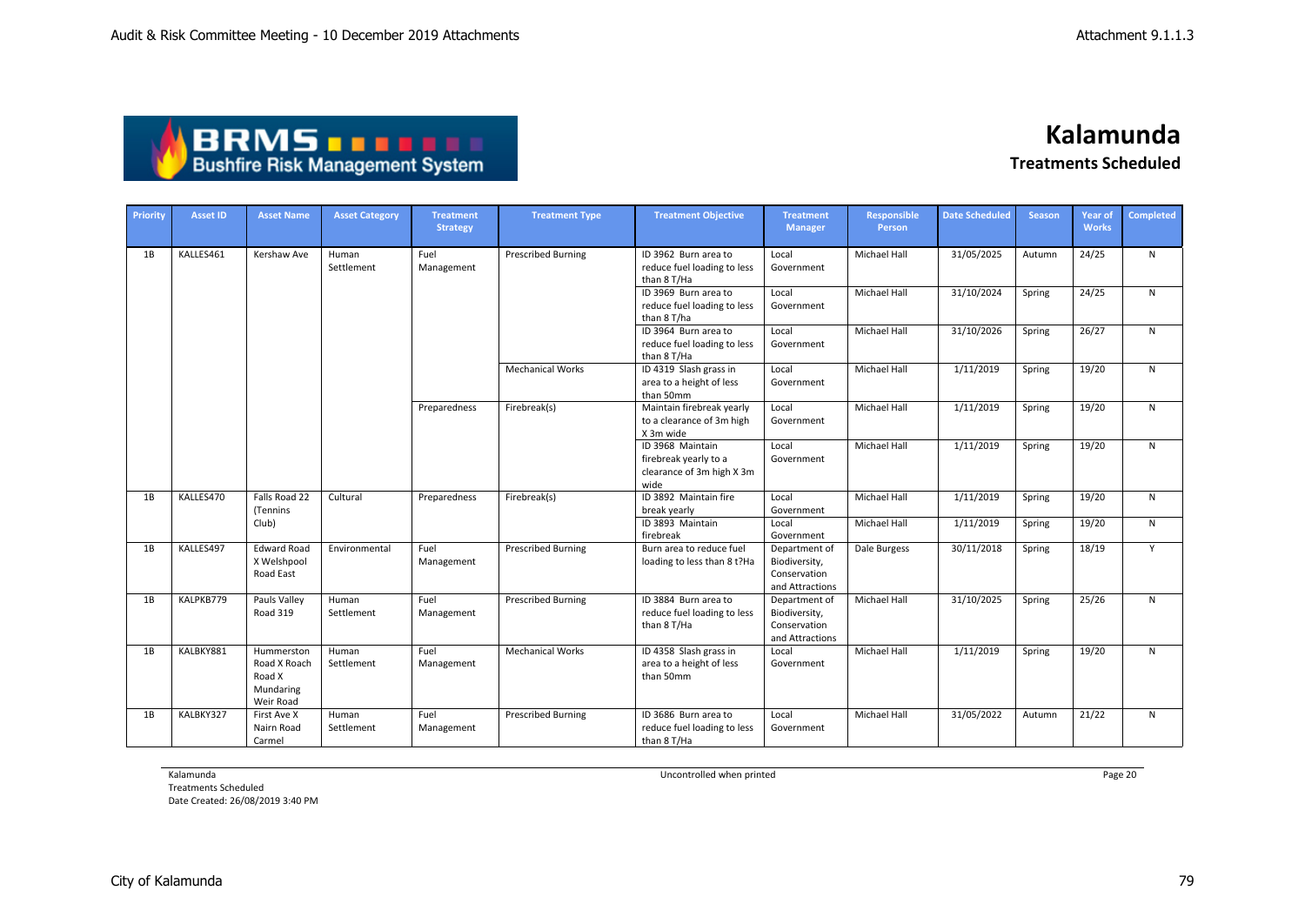| <b>ABRMS THEFT</b>                     |
|----------------------------------------|
| <b>Bushfire Risk Management System</b> |

| <b>Priority</b> | <b>Asset ID</b> | <b>Asset Name</b>                                                   | <b>Asset Category</b> | <b>Treatment</b><br><b>Strategy</b> | <b>Treatment Type</b>     | <b>Treatment Objective</b>                                                                                    | <b>Treatment</b><br><b>Manager</b> | <b>Responsible</b><br>Person | <b>Date Scheduled</b> | <b>Season</b> | <b>Year of</b><br><b>Works</b> | <b>Completed</b> |
|-----------------|-----------------|---------------------------------------------------------------------|-----------------------|-------------------------------------|---------------------------|---------------------------------------------------------------------------------------------------------------|------------------------------------|------------------------------|-----------------------|---------------|--------------------------------|------------------|
|                 |                 |                                                                     |                       |                                     | <b>Mechanical Works</b>   | ID 3746 Slash area yearly<br>to a height of less than<br>50mm                                                 | Local<br>Government                | <b>Michael Hall</b>          | 1/11/2019             | Spring        | 19/20                          | N                |
|                 |                 |                                                                     |                       |                                     |                           | ID 3744 Slash area yearly<br>to a hight of less than<br>50mm                                                  | Local<br>Government                | <b>Michael Hall</b>          | 1/11/2019             | Spring        | 19/20                          | N                |
|                 |                 |                                                                     |                       | Preparedness                        | Firebreak(s)              | ID 3743 Maintain<br>firebreak that is already<br>installed with a clearance<br>of 3m high X 3m wide<br>yearly | Local<br>Government                | <b>Michael Hall</b>          | 1/11/2019             | Spring        | 19/20                          | $\mathsf{N}$     |
| 1B              | KALFFD151       | Houses - John<br>Farrent DR<br>North                                | Human<br>Settlement   | Fuel<br>Management                  | <b>Mechanical Works</b>   | ID 3872 Slash grass in<br>area to a height less than<br>50mm yearly                                           | Local<br>Government                | Michael Hall                 | 1/11/2019             | Spring        | 19/20                          | $\mathsf{N}$     |
|                 |                 |                                                                     |                       | Preparedness                        | Firebreak(s)              | ID 4217 Maintain<br>firebreak to a clearance of<br>3m high X 3m wide                                          | Local<br>Government                | Michael Hall                 | 1/11/2019             | Spring        | 19/20                          | N.               |
|                 |                 |                                                                     |                       |                                     |                           | ID 4218 Maintain fire<br>break to a clearance of 3m<br>high x 3m wide                                         | Local<br>Government                | Michael Hall                 | 1/11/2019             | Spring        | 19/20                          | $\mathsf{N}$     |
|                 |                 |                                                                     |                       |                                     |                           | ID 4219 Maintain<br>firebreak to a clearance of<br>3m high x 3m wide                                          | Local<br>Government                | <b>Michael Hall</b>          | 1/11/2019             | Spring        | 19/20                          | $\mathsf{N}$     |
| 1B              | KALLES218       | Houses -<br>Persimmon Pl                                            | Human<br>Settlement   | Fuel<br>Management                  | <b>Mechanical Works</b>   | ID 4126 Slash grass in<br>area to a height less than<br>50mm                                                  | Local<br>Government                | Michael Hall                 | 1/11/2019             | Spring        | 19/20                          | N                |
|                 |                 |                                                                     |                       |                                     | <b>Prescribed Burning</b> | ID 3823 Burn area to<br>reduce fuel loading to less<br>than 8 T/Ha                                            | Local<br>Government                | <b>Michael Hall</b>          | 31/05/2027            | Autumn        | 26/27                          | N                |
| 1B              | KALPKB275       | 51/53 Union<br>Rd                                                   | Human<br>Settlement   | Fuel<br>Management                  | <b>Prescribed Burning</b> | ID 3836 Burn area to<br>reduce fuel loading to less<br>than 8 T/Ha                                            | Local<br>Government                | <b>Michael Hall</b>          | 31/10/2025            | Spring        | 25/26                          | N.               |
|                 |                 |                                                                     |                       | Preparedness                        | Firebreak(s)              | ID 3740 Maintain fire<br>break that is already<br>installed                                                   | Local<br>Government                | Michael Hall                 | 1/11/2024             | Spring        | 24/25                          | N                |
| 1B              | KALLES418       | Pruiti Cres,<br>Lilla Way<br>Kathleen<br>Road and<br>Rosella Street | Human<br>Settlement   | Fuel<br>Management                  | <b>Mechanical Works</b>   | ID 4073 Slash grass in<br>area to a height less than<br>50mm                                                  | Local<br>Government                | Michael Hall                 | 1/11/2019             | Spring        | 19/20                          | $\mathsf{N}$     |

Kalamunda

Treatments Scheduled Date Created: 26/08/2019 3:40 PM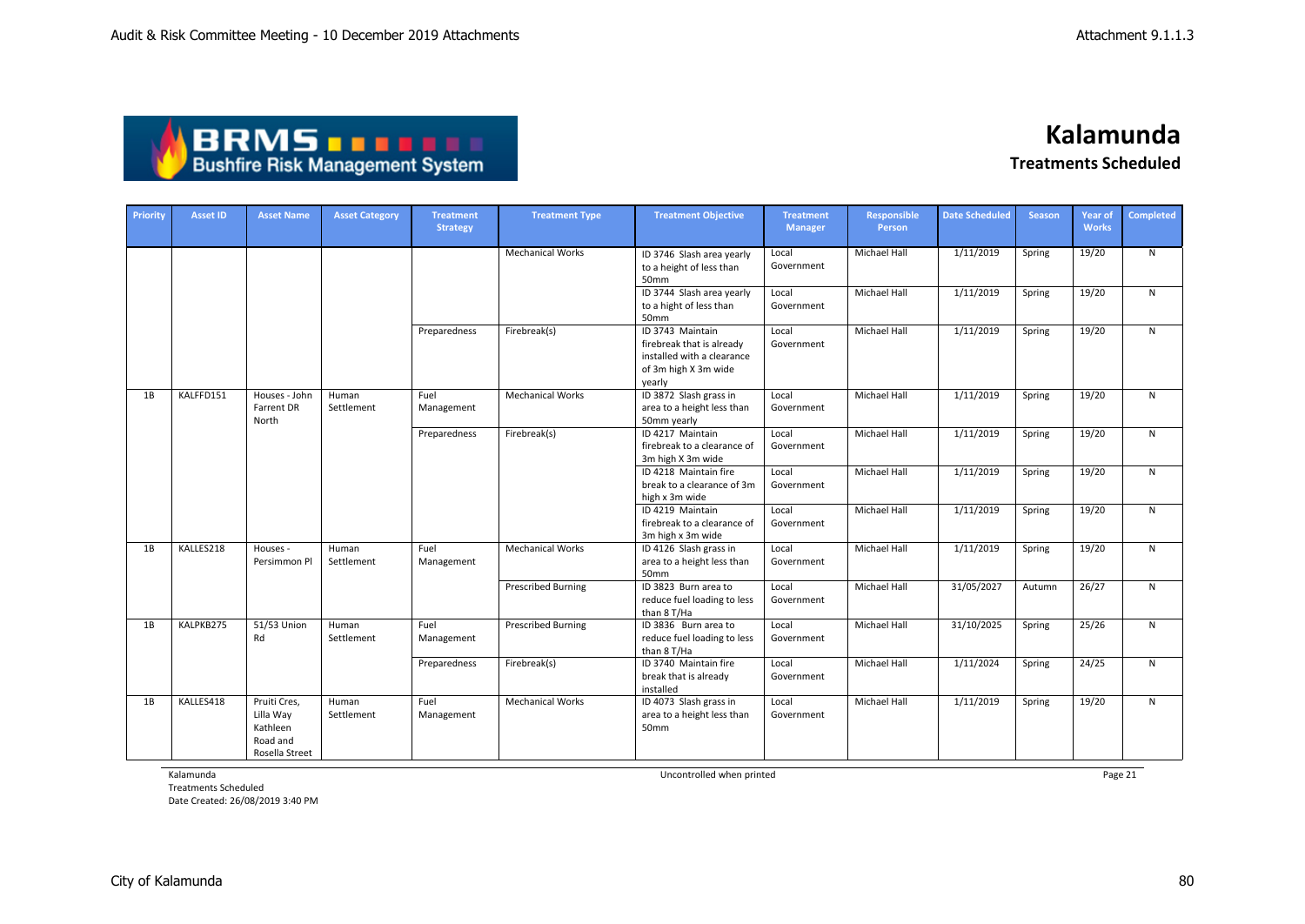| ABRMS <b>TELLE</b>                     |  |
|----------------------------------------|--|
| <b>Bushfire Risk Management System</b> |  |

| <b>Priority</b> | <b>Asset ID</b> | <b>Asset Name</b>                           | <b>Asset Category</b> | <b>Treatment</b><br><b>Strategy</b> | <b>Treatment Type</b>     | <b>Treatment Objective</b>                                           | <b>Treatment</b><br><b>Manager</b>                                | Responsible<br><b>Person</b> | <b>Date Scheduled</b> | <b>Season</b> | Year of<br><b>Works</b> | <b>Completed</b> |
|-----------------|-----------------|---------------------------------------------|-----------------------|-------------------------------------|---------------------------|----------------------------------------------------------------------|-------------------------------------------------------------------|------------------------------|-----------------------|---------------|-------------------------|------------------|
| 1B              | KALLES468       | Jillara Way                                 | Human<br>Settlement   | Fuel<br>Management                  | <b>Prescribed Burning</b> | ID 3568 Burn area to<br>reduce fuel loading to less<br>than 8 T/Ha   | Department of<br>Biodiversity,<br>Conservation<br>and Attractions | <b>Michael Hall</b>          | 17/05/2022            | Autumn        | 21/22                   | N                |
| 1B              | KALLES469       | Falls Road X<br>Burma Road                  | Human<br>Settlement   | Fuel<br>Management                  | <b>Prescribed Burning</b> | ID 3908 Burn area to<br>reduce fuel loading to less<br>than 8 T/Ha   | Local<br>Government                                               | <b>Michael Hall</b>          | 31/10/2023            | Spring        | 23/24                   | N                |
|                 |                 |                                             |                       |                                     | <b>Mechanical Works</b>   | ID 4326 Slash grass in<br>area to a height less than<br>50mm         | Local<br>Government                                               | <b>Michael Hall</b>          | 1/11/2019             | Spring        | 19/20                   | $\mathsf{N}$     |
|                 |                 |                                             |                       |                                     | <b>Prescribed Burning</b> | ID 3905 Burn area to<br>reduce fuel loading to less<br>than 8 T/Ha   | Local<br>Government                                               | <b>Michael Hall</b>          | 31/05/2021            | Autumn        | 20/21                   | $\mathsf{N}$     |
|                 |                 |                                             |                       |                                     |                           | ID 3907 Burn area to<br>reduce fuel loading to less<br>than 8 T/Ha   | Local<br>Government                                               | Michael Hall                 | 31/05/2021            | Autumn        | 20/21                   | N                |
|                 |                 |                                             |                       |                                     |                           | ID 3909 Burn area to<br>reduce fuel loading to less<br>than 8 T/Ha   | Local<br>Government                                               | <b>Michael Hall</b>          | 31/05/2023            | Autumn        | 22/23                   | N                |
|                 |                 |                                             |                       |                                     |                           | ID 3906 Burn area to<br>reduce fuel loading to less<br>than 8 T/Ha   | Local<br>Government                                               | <b>Michael Hall</b>          | 31/05/2026            | Autumn        | 25/26                   | N                |
|                 |                 |                                             |                       |                                     | <b>Mechanical Works</b>   | ID 4135 Slash grass in<br>area to a height of less<br>than 50mm      | Local<br>Government                                               | Michael Hall                 | 1/11/2019             | Spring        | 19/20                   | N                |
| 1B              | KALBKY877       | Schmitt Road<br>X Standen<br>Court          | Human<br>Settlement   | Fuel<br>Management                  | <b>Prescribed Burning</b> | ID 3835 Burn area to<br>reduce fuel loading to less<br>than 8 T/Ha   | Local<br>Government                                               | <b>Michael Hall</b>          | 31/05/2026            | Autumn        | 25/26                   | $\mathsf{N}$     |
|                 |                 |                                             |                       |                                     | <b>Mechanical Works</b>   | ID 4163 Slash grass in<br>area to a height less than<br>50mm         | Local<br>Government                                               | Michael Hall                 | 1/11/2019             | Spring        | 19/20                   | N                |
|                 |                 |                                             |                       |                                     | <b>Prescribed Burning</b> | ID 3990 Burn area to<br>reduce fuel loading to less<br>than 8 T/Ha   | Local<br>Government                                               | <b>Michael Hall</b>          | 31/05/2026            | Autumn        | 25/26                   | $\mathsf{N}$     |
|                 |                 |                                             |                       | Preparedness                        | Firebreak(s)              | ID 4350 Maintain<br>firebreak to a clearance of<br>3m high x 3m wide | Local<br>Government                                               | <b>Michael Hall</b>          | 1/11/2019             | Spring        | 19/20                   | N                |
| 1 <sup>C</sup>  | KALBKY048       | Carmel, Perth<br>Metropolitan<br>Television | Economic              | Fuel<br>Management                  | <b>Prescribed Burning</b> | ID 3840 Burn area to<br>reduce fuel load to less<br>than 8 T/Ha      | Local<br>Government                                               | <b>Michael Hall</b>          | 31/10/2020            | Spring        | 20/21                   | $\mathsf{N}$     |

Kalamunda

Treatments Scheduled Date Created: 26/08/2019 3:40 PM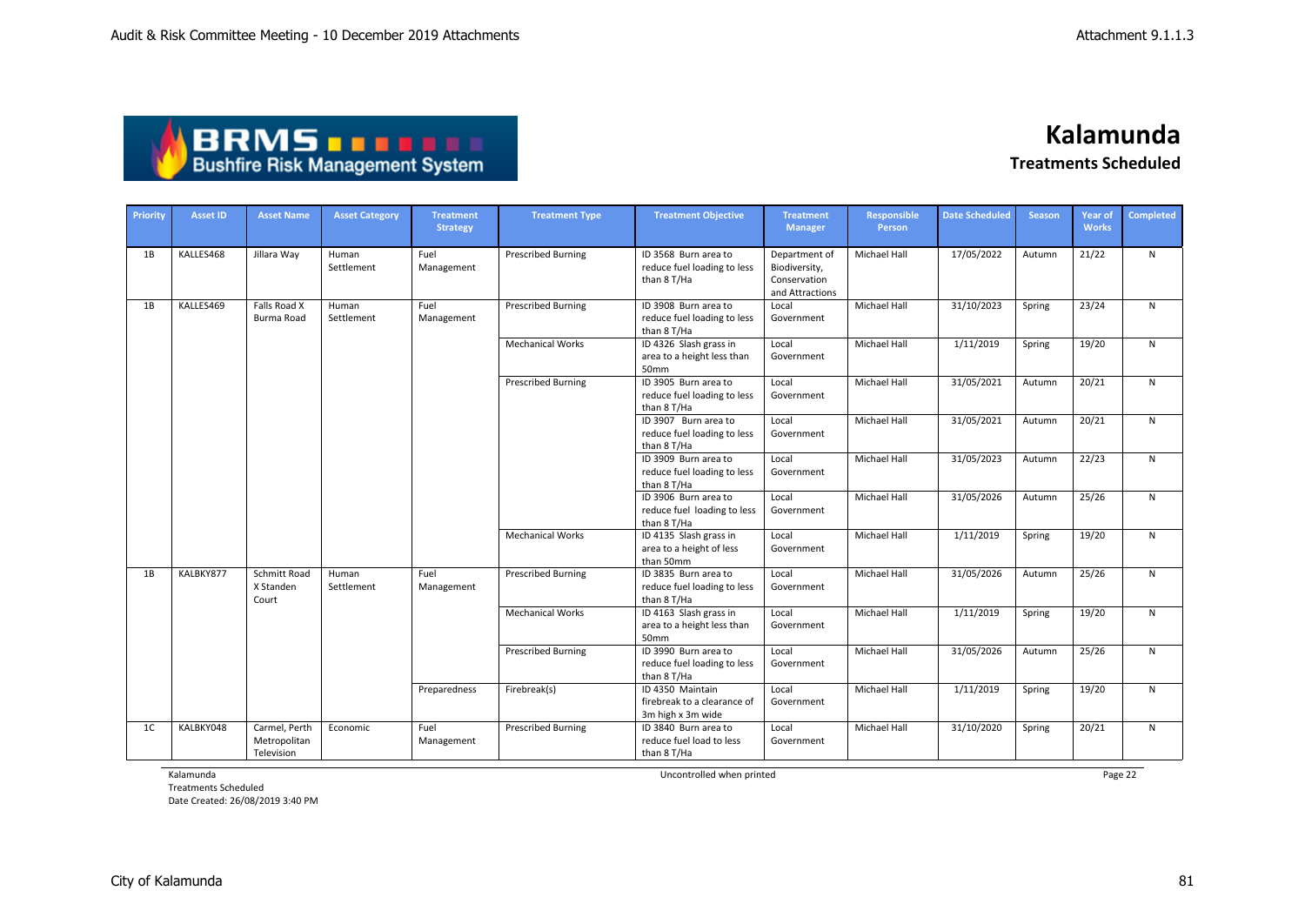| <b>ABRMS DEELL</b>                     |
|----------------------------------------|
| <b>Bushfire Risk Management System</b> |

**Kalamunda**

**Treatments Scheduled**

| Priority       | <b>Asset ID</b> | <b>Asset Name</b>                       | <b>Asset Category</b> | <b>Treatment</b><br><b>Strategy</b> | <b>Treatment Type</b>     | <b>Treatment Objective</b>                                                                       | <b>Treatment</b><br><b>Manager</b> | <b>Responsible</b><br>Person | <b>Date Scheduled</b> | <b>Season</b> | <b>Year of</b><br><b>Works</b> | Completed    |
|----------------|-----------------|-----------------------------------------|-----------------------|-------------------------------------|---------------------------|--------------------------------------------------------------------------------------------------|------------------------------------|------------------------------|-----------------------|---------------|--------------------------------|--------------|
|                |                 | Transmission<br>sites                   |                       |                                     |                           |                                                                                                  |                                    |                              |                       |               |                                |              |
| 1 <sup>C</sup> | KALLES052       | Gooseberry<br>Hill, Huntley,            | Human<br>Settlement   | Fuel<br>Management                  | <b>Prescribed Burning</b> | ID 3410 Burn to east side<br>of Huntley street                                                   | Local<br>Government                | <b>Michael Hall</b>          | 30/06/2020            | Winter        | 19/20                          | N            |
|                |                 | Longfellow,<br>Byron Rds<br>residential |                       |                                     | <b>Mechanical Works</b>   | ID 4093 Slash grass in<br>area to a height less than<br>50mm                                     | Local<br>Government                | Michael Hall                 | 1/11/2019             | Spring        | 19/20                          | N            |
|                |                 |                                         |                       |                                     | <b>Prescribed Burning</b> | ID 3400 burn forest area<br>Byron Road X Chaucer<br>Way to reduce fuel<br>loadings               | Local<br>Government                | Michael Hall                 | 30/06/2019            | Winter        | 18/19                          | N            |
|                |                 |                                         |                       |                                     |                           | ID 3401 Burn area to<br>north of Byron Road and<br>Longfellow Road to reduce<br>fuel loading     | Local<br>Government                | Michael Hall                 | 30/06/2019            | Winter        | 18/19                          | $\mathsf{N}$ |
|                |                 |                                         |                       |                                     | <b>Mechanical Works</b>   | ID 3416 Slash Long Grass<br>along Huntley Street<br>(gravel section) between<br>25 and 55 yearly | Local<br>Government                | <b>Michael Hall</b>          | 1/11/2019             | Spring        | 19/20                          | N            |
|                |                 |                                         |                       | Preparedness                        | Firebreak(s)              | ID 4273 Maintain<br>firebreak to a clearance of<br>3m high x 3m wide                             | Local<br>Government                | Michael Hall                 | 1/11/2019             | Spring        | 19/20                          | $\mathsf{N}$ |
|                |                 |                                         |                       |                                     |                           | ID 3399 Maintain fire<br>break Byron Road X<br>Chaucer Way                                       | Local<br>Government                | Michael Hall                 | 31/10/2024            | Spring        | 24/25                          | $\mathsf{N}$ |
|                |                 |                                         |                       |                                     |                           | ID 4272 Maintain<br>firebreak to a clearance of<br>3m wide x 3m high                             | Local<br>Government                | Michael Hall                 | 1/11/2019             | Spring        | 19/20                          | N            |
| 1 <sup>C</sup> | KALPKB173       | Francais Rd<br>SW                       | Human<br>Settlement   | Fuel<br>Management                  | <b>Prescribed Burning</b> | Burn Area to reduce fuel<br>loading to less than 8 T/Ha                                          | Local<br>Government                | Dale Burgess                 | 1/05/2019             | Autumn        | 18/19                          | Y            |
|                |                 |                                         |                       |                                     |                           | ID 3547 Burn area to<br>reduce fuel loading to less<br>than 8 T/Ha                               | Local<br>Government                | <b>Michael Hall</b>          | 20/04/2021            | Autumn        | 20/21                          | N            |
|                |                 |                                         |                       |                                     |                           | Burn area to reduce fuel<br>loading to less than 8 T/Ha                                          | Local<br>Government                | Michael Hall                 | 3/06/2019             | Winter        | 18/19                          | N            |
|                |                 |                                         |                       |                                     | <b>Mechanical Works</b>   | ID 3735 Slash area to a<br>height of less than 50mm<br>yearly                                    | Local<br>Government                | Michael Hall                 | 1/11/2019             | Spring        | 19/20                          | N            |

Kalamunda

Treatments Scheduled Date Created: 26/08/2019 3:40 PM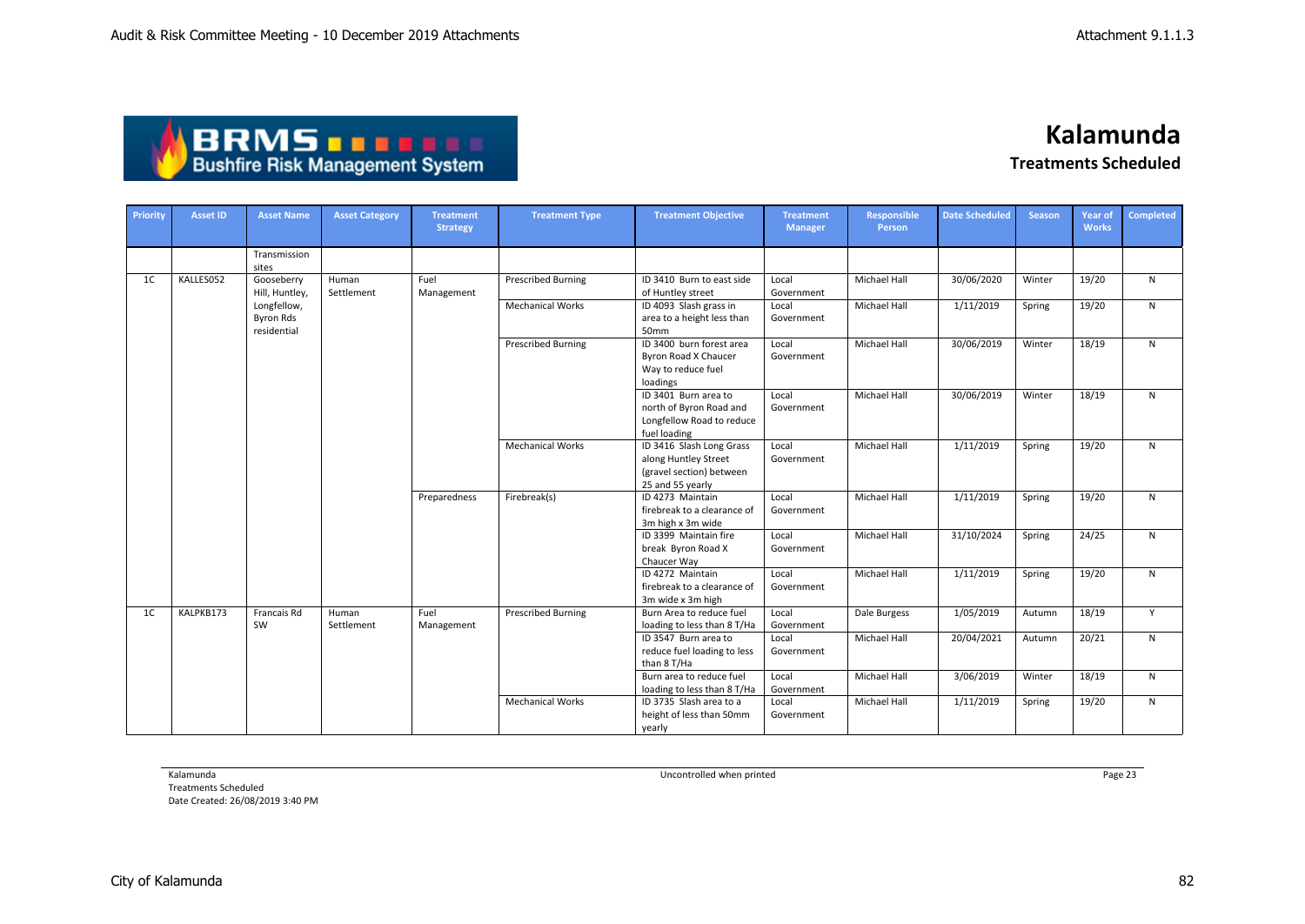| <b>ABRMS THEFT</b>                     |
|----------------------------------------|
| <b>Bushfire Risk Management System</b> |

| Priority       | <b>Asset ID</b> | <b>Asset Name</b>                          | <b>Asset Category</b> | <b>Treatment</b><br><b>Strategy</b> | <b>Treatment Type</b>     | <b>Treatment Objective</b>                                                                      | <b>Treatment</b><br><b>Manager</b> | Responsible<br>Person | <b>Date Scheduled</b> | <b>Season</b> | <b>Year of</b><br><b>Works</b> | Completed |
|----------------|-----------------|--------------------------------------------|-----------------------|-------------------------------------|---------------------------|-------------------------------------------------------------------------------------------------|------------------------------------|-----------------------|-----------------------|---------------|--------------------------------|-----------|
|                |                 |                                            |                       | Preparedness                        | Firebreak(s)              | ID 4396 Maintain<br>firebreak to a clearance of<br>3m high x 3m wide                            | Local<br>Government                | <b>Michael Hall</b>   | 1/11/2019             | Spring        | 19/20                          | N         |
| 1 <sup>C</sup> | KALPKB177       | Pickering<br><b>Brook</b><br>General Store | Human<br>Settlement   | Preparedness                        | Firebreak(s)              | ID 4393 Maintain<br>firebreak to a clearance of<br>3m high x 3m wide                            | Local<br>Government                | <b>Michael Hall</b>   | 1/11/2019             | Spring        | 19/20                          | N         |
|                |                 | and Cafe                                   |                       | Fuel<br>Management                  | <b>Prescribed Burning</b> | ID 3664 Burn area to<br>reduce fuel loading to less<br>than 8 T/Ha                              | Local<br>Government                | Michael Hall          | 18/10/2018            | Spring        | 18/19                          | N         |
| 1 <sup>C</sup> | KALFFD550       | Carolyn Way                                | Economic              | Fuel<br>Management                  | <b>Mechanical Works</b>   | ID 4114 Slash grass in<br>area to a height of less<br>than 50mm                                 | Local<br>Government                | <b>Michael Hall</b>   | 1/11/2019             | Spring        | 19/20                          | N         |
| 1 <sup>C</sup> | KALFFD558       | Palmer<br>Crescent X<br>Mack Place         | Economic              | Fuel<br>Management                  | <b>Mechanical Works</b>   | ID 4040 Slash grass in<br>area to height of less than<br>50mm                                   | Local<br>Government                | <b>Michael Hall</b>   | 1/11/2019             | Spring        | 19/20                          | N         |
|                |                 |                                            |                       | Preparedness                        | Firebreak(s)              | ID 4193 Maintain<br>firebreak to a clearance of<br>3m high x 3m wide                            | Local<br>Government                | Michael Hall          | 1/11/2019             | Spring        | 19/20                          | N         |
| 1 <sup>C</sup> | KALFFD643       | Veteran Car<br>Club of<br>Western          | Cultural              | Preparedness                        | Firebreak(s)              | ID 4202 Maintain<br>firebreak to a clearance of<br>3m high x 3m wide                            | Local<br>Government                | <b>Michael Hall</b>   | 1/11/2019             | Spring        | 19/20                          | N         |
|                |                 | Australia                                  |                       |                                     |                           | ID 4201 Maintain<br>firebreak to a clearance of<br>3m high x 3m wide                            | Local<br>Government                | <b>Michael Hall</b>   | 1/11/2019             | Spring        | 19/20                          | N         |
|                |                 |                                            |                       | Fuel<br>Management                  | <b>Mechanical Works</b>   | ID 4059 Slash grass in<br>area to a height less than<br>50mm                                    | Local<br>Government                | <b>Michael Hall</b>   | 1/10/2019             | Spring        | 19/20                          | N         |
| 1 <sup>C</sup> | KALFFD655       | Edinburgh<br>Road X<br>Rothesay<br>Street  | Human<br>Settlement   | Fuel<br>Management                  | <b>Mechanical Works</b>   | ID 4304 Slash grass in<br>area to a height less than<br>50mm                                    | Local<br>Government                | <b>Michael Hall</b>   | 1/11/2019             | Spring        | 19/20                          | N         |
| 1 <sup>C</sup> | KALFFD656       | Forrestfield<br>Hockey Club                | Cultural              | Fuel<br>Management                  | <b>Mechanical Works</b>   | ID 4061 Slash grass in<br>area to a height of less<br>than 50mm                                 | Local<br>Government                | Michael Hall          | 1/11/2019             | Spring        | 19/20                          | N         |
| 1 <sup>C</sup> | KALBKY704       | Gooseberry<br>Hill Hall                    | Human<br>Settlement   | Fuel<br>Management                  | <b>Prescribed Burning</b> | ID 3412 Burn to the east<br>side of Gooseberry Hill<br>Primary School to reduce<br>fuel loading | Local<br>Government                | Michael Hall          | 30/06/2020            | Winter        | 19/20                          | N         |

Kalamunda

Treatments Scheduled Date Created: 26/08/2019 3:40 PM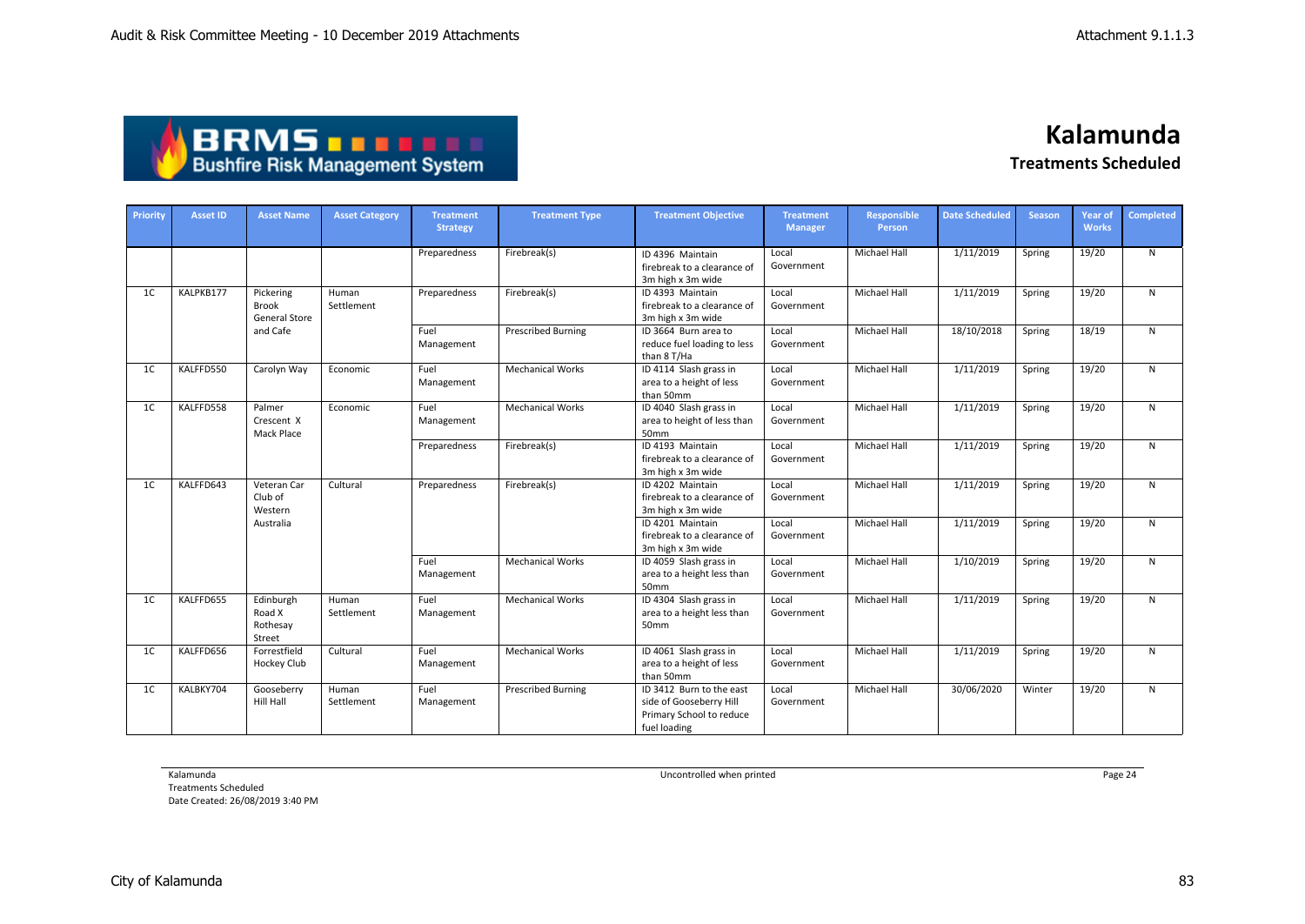| <b>ABRMS THEFT</b>                     |
|----------------------------------------|
| <b>Bushfire Risk Management System</b> |

| Priority       | <b>Asset ID</b> | <b>Asset Name</b>                               | <b>Asset Category</b> | <b>Treatment</b><br><b>Strategy</b> | <b>Treatment Type</b>     | <b>Treatment Objective</b>                                                 | <b>Treatment</b><br><b>Manager</b> | Responsible<br>Person | <b>Date Scheduled</b> | <b>Season</b> | <b>Year of</b><br><b>Works</b> | <b>Completed</b> |
|----------------|-----------------|-------------------------------------------------|-----------------------|-------------------------------------|---------------------------|----------------------------------------------------------------------------|------------------------------------|-----------------------|-----------------------|---------------|--------------------------------|------------------|
|                |                 |                                                 | Cultural              | Fuel<br>Management                  | <b>Prescribed Burning</b> | Burn Area to the east of<br>Goosebeery Hill Hall to<br>reduce fuel loading | Local<br>Government                | <b>Michael Hall</b>   | 4/10/2017             | Spring        | 17/18                          | Y                |
| 1 <sup>C</sup> | KALFFD723       | Buttercup<br>Crescent and<br>Henderson<br>Place | Human<br>Settlement   | Fuel<br>Management                  | <b>Mechanical Works</b>   | ID 4 Slash grass in area to<br>a height of less than<br>50mm               | Local<br>Government                | <b>Michael Hall</b>   | 1/11/2019             | Spring        | 19/20                          | N                |
| 1 <sup>C</sup> | KALFFD735       | Maida Vale<br>Road X Pinker<br>Crescent         | Human<br>Settlement   | Fuel<br>Management                  | <b>Mechanical Works</b>   | ID 4299 Slash grass in<br>area to a height less than<br>50mm               | Local<br>Government                | <b>Michael Hall</b>   | 1/11/2019             | Spring        | 19/20                          | $\mathsf{N}$     |
| 1 <sup>C</sup> | KALLES223       | Houses - St<br>Emilies                          | Human<br>Settlement   | Fuel<br>Management                  | <b>Prescribed Burning</b> | ID 3774 Reduce fuel<br>loading to 8T/Ha                                    | Local<br>Government                | Michael Hall          | 30/06/2021            | Winter        | 20/21                          | $\mathsf{N}$     |
|                |                 |                                                 |                       |                                     | <b>Mechanical Works</b>   | Id 4128 Slash grass in area<br>to a height of less than<br>50mm            | Local<br>Government                | Michael Hall          | 1/11/2019             | Spring        | 19/20                          | N                |
| 1 <sup>C</sup> | KALFFD555       | Abernethy<br>Road West<br>Side                  | Economic              | Fuel<br>Management                  | <b>Mechanical Works</b>   | ID 4050 Slash grass in<br>area to a height less than<br>50mm               | Local<br>Government                | Michael Hall          | 1/11/2019             | Spring        | 19/20                          | $\mathsf{N}$     |
|                |                 |                                                 |                       |                                     |                           | ID 4048 Slash grass in<br>area to a height of less<br>than 50mm            | Local<br>Government                | <b>Michael Hall</b>   | 1/11/2019             | Spring        | 19/20                          | N                |
|                |                 |                                                 |                       | Preparedness                        | Firebreak(s)              | ID 4195 Maintain<br>firebreak to a clearance of<br>3m high x 3m wide       | Local<br>Government                | <b>Michael Hall</b>   | 1/11/2019             | Spring        | 19/20                          | N                |
| 1 <sup>C</sup> | KALFFD657       | <b>Hartfield Park</b><br>Recreation<br>Centre   | Cultural              | Preparedness                        | Firebreak(s)              | ID 4206 Maintain<br>firebreak to a clearance of<br>3m high x 3m wide       | Local<br>Government                | <b>Michael Hall</b>   | 1/11/2019             | Spring        | 19/20                          | $\mathsf{N}$     |
| 1 <sup>C</sup> | KALBKY862       | Kalamunda<br><b>Tennis Club</b>                 | Cultural              | Fuel<br>Management                  | <b>Mechanical Works</b>   | ID 3406 Slash long grass<br>behind tennis club                             | Local<br>Government                | <b>Michael Hall</b>   | 1/11/2019             | Spring        | 19/20                          | N                |
|                |                 |                                                 |                       |                                     | <b>Prescribed Burning</b> | ID 3989 Burn area to<br>reduce fuel loading to less<br>than 8 T/Ha         | Local<br>Government                | Michael Hall          | 31/10/2022            | Spring        | 22/23                          | $\mathsf{N}$     |
|                |                 |                                                 |                       |                                     |                           | ID 3991 Burn area to<br>reduce fuel loading to less<br>than 8 T/Ha         | Local<br>Government                | <b>Michael Hall</b>   | 31/10/2019            | Spring        | 19/20                          | $\mathsf{N}$     |
|                |                 |                                                 |                       |                                     | <b>Mechanical Works</b>   | ID 4164 Slash grass in<br>area to a height less than<br>50mm               | Local<br>Government                | <b>Michael Hall</b>   | 1/11/2019             | Spring        | 19/20                          | $\mathsf{N}$     |

Kalamunda

Treatments Scheduled Date Created: 26/08/2019 3:40 PM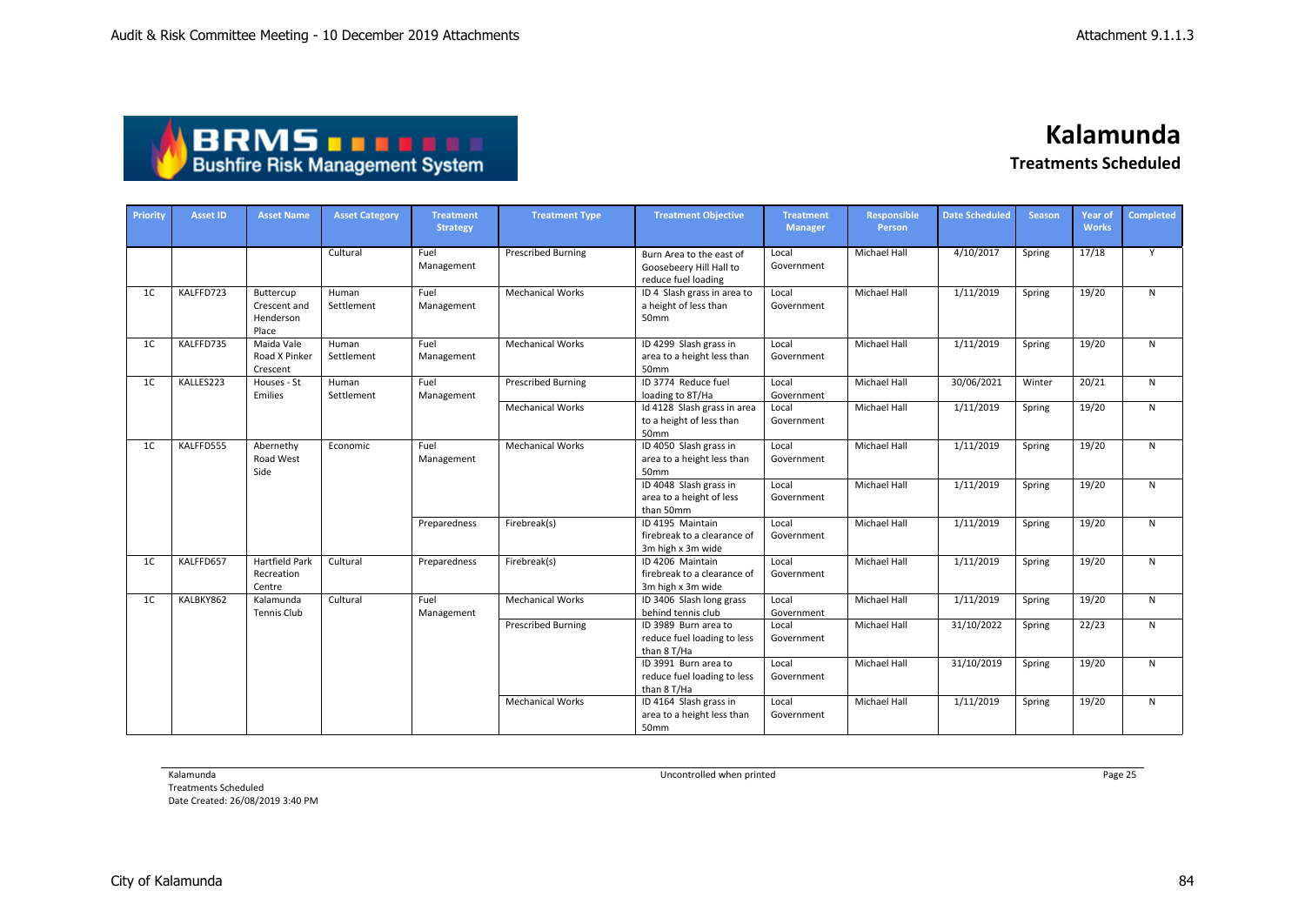| <b>ABRMS DEELL</b>                     |  |
|----------------------------------------|--|
| <b>Bushfire Risk Management System</b> |  |

| Priority       | <b>Asset ID</b> | <b>Asset Name</b>                       | <b>Asset Category</b> | <b>Treatment</b><br><b>Strategy</b> | <b>Treatment Type</b>     | <b>Treatment Objective</b>                                             | <b>Treatment</b><br><b>Manager</b>                                | <b>Responsible</b><br>Person | <b>Date Scheduled</b> | <b>Season</b> | <b>Year of</b><br><b>Works</b> | Completed    |
|----------------|-----------------|-----------------------------------------|-----------------------|-------------------------------------|---------------------------|------------------------------------------------------------------------|-------------------------------------------------------------------|------------------------------|-----------------------|---------------|--------------------------------|--------------|
|                |                 |                                         |                       | Preparedness                        | Firebreak(s)              | ID 4349 Maintain<br>firebreak to a clearance of<br>3m high x 3m wide   | Local<br>Government                                               | <b>Michael Hall</b>          | 1/11/2019             | Spring        | 19/20                          | N            |
| 1 <sup>C</sup> | KALBKY253       | Carmel rd<br>East                       | Human<br>Settlement   | Fuel<br>Management                  | <b>Prescribed Burning</b> | ID 3670 Burn area to<br>reduce fuel loading to less<br>than 8 T/Ha     | Local<br>Government                                               | <b>Michael Hall</b>          | 1/11/2019             | Spring        | 19/20                          | N            |
| 1 <sup>C</sup> | KALLES478       | Orange Valley<br>Road X Littley<br>Rest | Human<br>Settlement   | Fuel<br>Management                  | <b>Mechanical Works</b>   | ID 4139 Slash grass in<br>area to a height of less<br>than 50mm        | Local<br>Government                                               | <b>Michael Hall</b>          | 1/11/2019             | Spring        | 19/20                          | N            |
|                |                 |                                         |                       |                                     | <b>Prescribed Burning</b> | ID 3574 Burn are to<br>reduce fuel loading to less<br>than 8 T/Ha      | Department of<br>Biodiversity,<br>Conservation<br>and Attractions | <b>Michael Hall</b>          | 31/05/2022            | Autumn        | 21/22                          | $\mathsf{N}$ |
| 1 <sup>C</sup> | KALFFD660       | Whelshpool<br>Road East X<br>Lewis Road | Human<br>Settlement   | Preparedness                        | Firebreak(s)              | ID 4204 Maintain<br>firebreak to a clearance of<br>3m high x 3m wide   | Local<br>Government                                               | Michael Hall                 | 1/11/2019             | Spring        | 19/20                          | N            |
|                |                 |                                         |                       | Fuel<br>Management                  | <b>Mechanical Works</b>   | ID 3862 Slash area of<br>grass to less than a height<br>of 50mm        | Local<br>Government                                               | <b>Michael Hall</b>          | 1/11/2019             | Spring        | 19/20                          | N            |
| 2A             | KALFFD103       | John Farrant<br>Dr - East               | Human<br>Settlement   | Fuel<br>Management                  | <b>Mechanical Works</b>   | ID 3874 Slash area to a<br>height of less than 50mm<br>yearly          | Local<br>Government                                               | Michael Hall                 | 30/11/2019            | Spring        | 19/20                          | ${\sf N}$    |
|                |                 |                                         |                       |                                     | <b>Prescribed Burning</b> | ID 3581 Burn area to<br>reduce fuel loading to less<br>than 8 T/Ha     | Department of<br>Biodiversity,<br>Conservation<br>and Attractions | <b>Michael Hall</b>          | 30/06/2022            | Winter        | 21/22                          | N            |
|                |                 |                                         |                       | Preparedness                        | Firebreak(s)              | ID 4221 Maintain<br>firebreak to a clearance of<br>3m high x 3m wide   | Local<br>Government                                               | <b>Michael Hall</b>          | 1/11/2019             | Spring        | 19/20                          | N            |
| 2A             | KALBKY138       | Houses -<br>Torwood Dr,<br>Karri Ct,    | Human<br>Settlement   | Preparedness                        | Firebreak(s)              | ID 4352 Maintain<br>firebreak to a clearaance<br>of 3m high x 3m wide  | Local<br>Government                                               | <b>Michael Hall</b>          | 1/11/2019             | Spring        | 19/20                          | $\mathsf{N}$ |
|                |                 | Tregenna Pl                             |                       | Fuel<br>Management                  | <b>Mechanical Works</b>   | Slash grass in area to a<br>height less than 50mm                      | Local<br>Government                                               | <b>Michael Hall</b>          | 1/11/2019             | Spring        | 19/20                          | $\mathsf{N}$ |
| 2A             | KALFFD148       | Houses -<br>Sadler, Ridge<br>Hill       | Human<br>Settlement   | Fuel<br>Management                  | <b>Mechanical Works</b>   | ID 3871 Slash grass in<br>area to a height of less<br>than 50mm yearly | Local<br>Government                                               | <b>Michael Hall</b>          | 1/11/2019             | Spring        | 19/20                          | N            |
| 2A             | KALPKB194       | Repatriation x<br>Valento Rd            | Human<br>Settlement   | Fuel<br>Management                  | <b>Prescribed Burning</b> | ID 3627 Burn are to<br>reduce fuel loading to less<br>than 8 T/Ha      | Department of<br>Biodiversity,                                    | <b>Michael Hall</b>          | 31/05/2022            | Autumn        | 21/22                          | N            |

Kalamunda

Treatments Scheduled Date Created: 26/08/2019 3:40 PM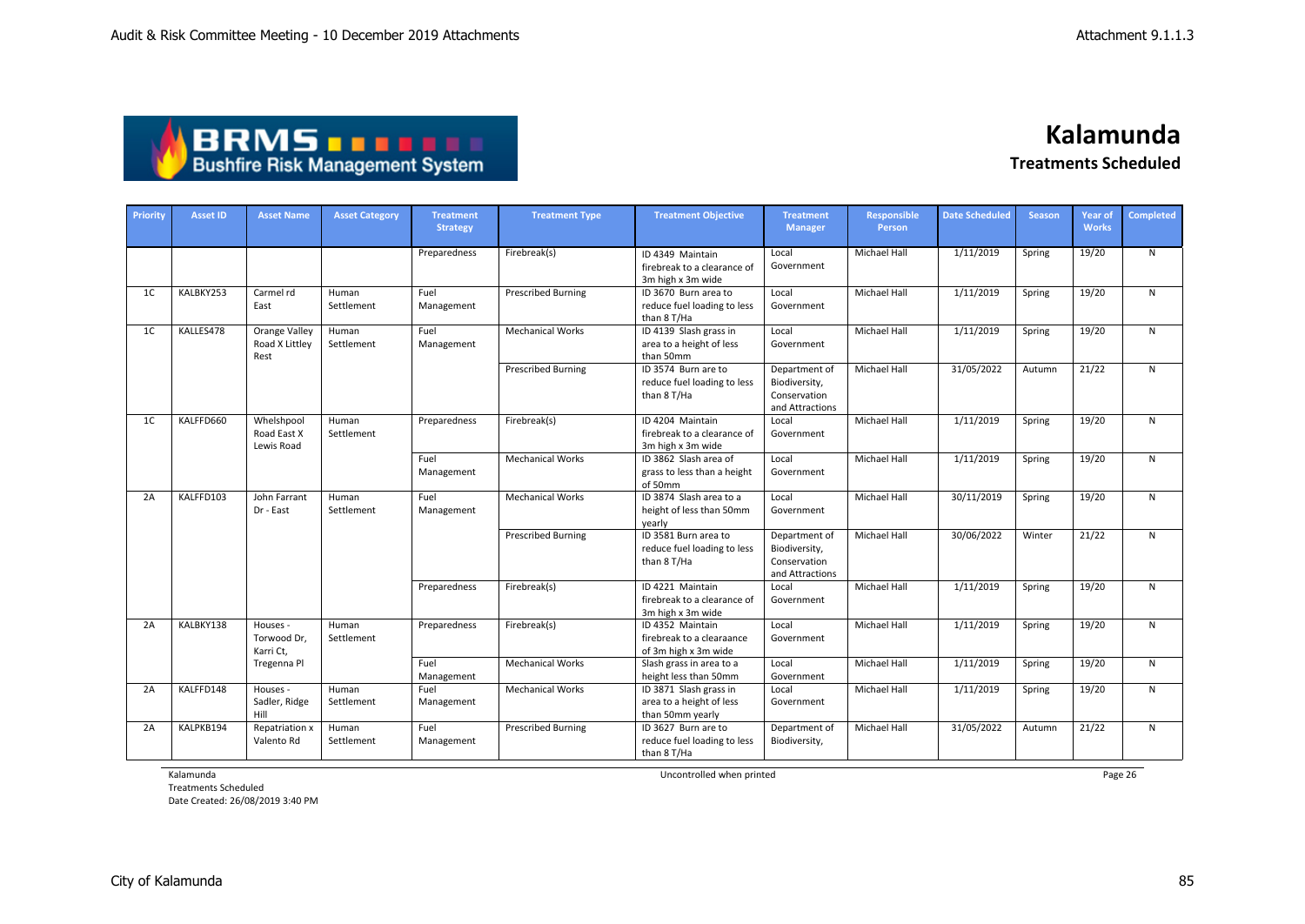| <b>ABRMS THEFT</b>                     |  |
|----------------------------------------|--|
| <b>Bushfire Risk Management System</b> |  |

**Kalamunda**

**Treatments Scheduled**

| Priority | <b>Asset ID</b> | <b>Asset Name</b>                        | <b>Asset Category</b> | <b>Treatment</b><br><b>Strategy</b> | <b>Treatment Type</b>     | <b>Treatment Objective</b>                                                     | <b>Treatment</b><br><b>Manager</b>                                | <b>Responsible</b><br>Person | <b>Date Scheduled</b> | <b>Season</b> | <b>Year of</b><br><b>Works</b> | <b>Completed</b> |
|----------|-----------------|------------------------------------------|-----------------------|-------------------------------------|---------------------------|--------------------------------------------------------------------------------|-------------------------------------------------------------------|------------------------------|-----------------------|---------------|--------------------------------|------------------|
|          |                 |                                          |                       |                                     |                           |                                                                                | Conservation<br>and Attractions                                   |                              |                       |               |                                |                  |
| 2A       | KALLES416       | <b>Canning Road</b><br>X Pomeroy<br>Road | Human<br>Settlement   | Preparedness                        | Firebreak(s)              | ID 4368 Maintain<br>firebreak to a clearance of<br>3m high x 3m wide           | Local<br>Government                                               | Michael Hall                 | 1/11/2019             | Spring        | 19/20                          | N                |
| 2A       | KALLES438       | Grove Road                               | Human<br>Settlement   | Preparedness                        | Firebreak(s)              | ID 4342 Maintain<br>firebreak to a clearance of<br>3m high x 3m wide           | Local<br>Government                                               | <b>Michael Hall</b>          | 1/11/2019             | Spring        | 19/20                          | N                |
|          |                 |                                          |                       | Fuel<br>Management                  | <b>Mechanical Works</b>   | ID 4343 Slash grass in<br>area to a height less than<br>50mm                   | Local<br>Government                                               | Michael Hall                 | 1/11/2019             | Spring        | 19/20                          | $\mathsf{N}$     |
| 2A       | KALFFD512       | Bruce Road X<br>Sultana Road<br>East     | Human<br>Settlement   | Fuel<br>Management                  | <b>Prescribed Burning</b> | ID 3974 Burn area to<br>reduce fuel loading to less<br>than 8 T/ha             | Local<br>Government                                               | <b>Michael Hall</b>          | 31/10/2025            | Spring        | 25/26                          | N                |
|          |                 |                                          |                       |                                     | <b>Mechanical Works</b>   | ID 4102 Slash grass in<br>area to a height less than<br>50mm                   | Local<br>Government                                               | <b>Michael Hall</b>          | 1/11/2019             | Spring        | 19/20                          | N                |
| 2A       | KALFFD557       | Maida Vale<br>Road X Everitt<br>Place    | Economic              | Fuel<br>Management                  | <b>Mechanical Works</b>   | ID 4041 Slash grass in<br>area to a height of less<br>than 50mm                | Local<br>Government                                               | Michael Hall                 | 1/11/2019             | Spring        | 19/20                          | ${\sf N}$        |
|          |                 |                                          |                       | Preparedness                        | Firebreak(s)              | ID 4194 Maintain<br>firebreak to a clearance of<br>3m high x 3m wide           | Local<br>Government                                               | <b>Michael Hall</b>          | 1/11/2019             | Spring        | 19/20                          | $\mathsf{N}$     |
| 2A       | KALLES770       | Ray Owen<br>Sports Centre                | Cultural              | Fuel<br>Management                  | <b>Prescribed Burning</b> | ID 3970 Burn area to<br>reduce fuel loading to less<br>than 8 T/Ha             | Local<br>Government                                               | Michael Hall                 | 31/10/2022            | Spring        | 22/23                          | N                |
|          |                 |                                          |                       |                                     | <b>Mechanical Works</b>   | Slash grass in area to a<br>height less than 50mm                              | Local<br>Government                                               | Michael Hall                 | 1/11/2019             | Spring        | 19/20                          | N                |
| 2A       | KALPKB232       | <b>Canning Mills</b><br>East             | Human<br>Settlement   | Fuel<br>Management                  | <b>Prescribed Burning</b> | ID 3886 Burn area to<br>reduce fuel loading to less<br>than 8 T/Ha             | Department of<br>Biodiversity,<br>Conservation<br>and Attractions | Michael Hall                 | 31/10/2025            | Spring        | 25/26                          | $\mathsf{N}$     |
| 2A       | KALBKY250       | Ash Rd North                             | Human<br>Settlement   | Fuel<br>Management                  | <b>Prescribed Burning</b> | Burn area to less than 8<br>T/Ha fuel loading                                  | Local<br>Government                                               | Dale Burgess                 | 7/11/2014             | Spring        | 14/15                          | Y                |
| 2A       | KALPKB272       | Empire x<br>Union Rd<br>North            | Human<br>Settlement   | Fuel<br>Management                  | <b>Prescribed Burning</b> | ID 3394 Burn between fire<br>break and Glensila Road to<br>reduce fuel loading | Local<br>Government                                               | Michael Hall                 | 30/06/2019            | Winter        | 18/19                          | $\mathsf{N}$     |
|          |                 |                                          |                       |                                     |                           | ID 3667 Burn area to<br>reduce fuel loading to less<br>than 8 T/Ha             | Local<br>Government                                               | Michael Hall                 | 2/11/2017             | Spring        | 17/18                          | $\mathsf{N}$     |

Kalamunda

Treatments Scheduled Date Created: 26/08/2019 3:40 PM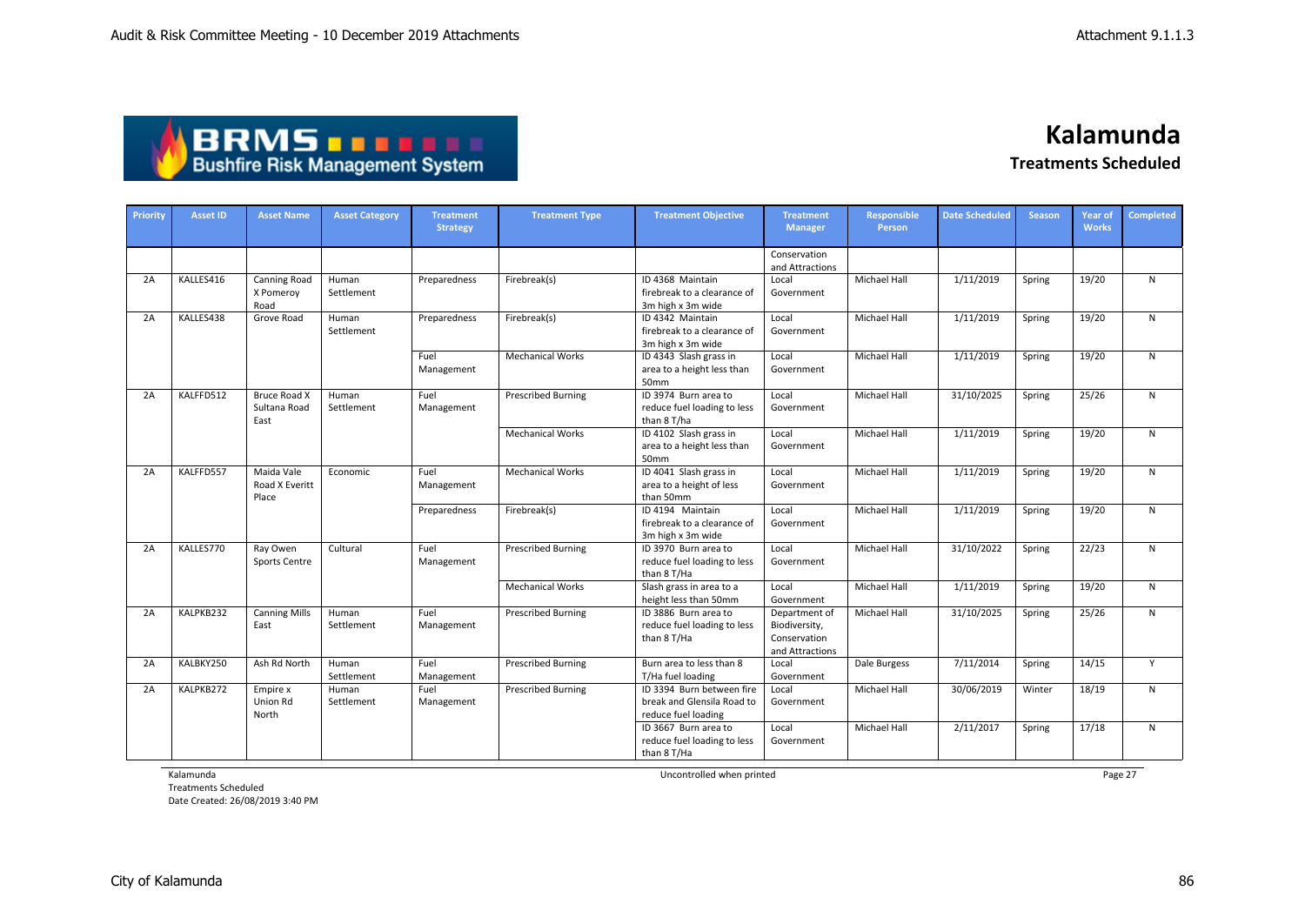## **BRMS DRMS DRMS**

### **Kalamunda Treatments Scheduled**

| <b>Priority</b> | <b>Asset ID</b> | <b>Asset Name</b>                                  | <b>Asset Category</b> | <b>Treatment</b><br><b>Strategy</b> | <b>Treatment Type</b>     | <b>Treatment Objective</b>                                                   | <b>Treatment</b><br><b>Manager</b>                                | Responsible<br>Person | <b>Date Scheduled</b> | <b>Season</b> | <b>Year of</b><br><b>Works</b> | <b>Completed</b> |
|-----------------|-----------------|----------------------------------------------------|-----------------------|-------------------------------------|---------------------------|------------------------------------------------------------------------------|-------------------------------------------------------------------|-----------------------|-----------------------|---------------|--------------------------------|------------------|
|                 |                 |                                                    |                       |                                     |                           | Burn area to reduce fuel<br>loading to less than 8 T/Ha                      | <b>Forest Products</b><br>Commission                              | Dale Burgess          | 24/10/2018            | Spring        | 18/19                          | Y                |
|                 |                 |                                                    |                       |                                     |                           | Burn area to reduce fuel<br>loading to less than 8 T/Ha                      | Local<br>Government                                               | Dale Burgess          | 10/09/2017            | Spring        | 17/18                          | Y                |
|                 |                 |                                                    |                       |                                     |                           | ID 3393 Burn forest on<br>south end of Empire Road<br>to reduce fuel loading | Local<br>Government                                               | Michael Hall          | 15/05/2020            | Autumn        | 19/20                          | N                |
|                 |                 |                                                    |                       | Preparedness                        | Firebreak(s)              | ID 4388 Maintain<br>firebreak to a clearance of<br>3m high x 3m wide         | Local<br>Government                                               | <b>Michael Hall</b>   | 1/11/2019             | Spring        | 19/20                          | $\mathsf{N}$     |
| 2A              | KALBKY867       | Kalamunda<br>Telstra<br>Exchange                   | Economic              | Fuel<br>Management                  | <b>Mechanical Works</b>   | ID 3619 Slash grass to a<br>height of less than 50mm<br>yearly               | Local<br>Government                                               | Michael Hall          | 1/11/2019             | Spring        | 19/20                          | N                |
|                 |                 |                                                    |                       |                                     | <b>Prescribed Burning</b> | Burn area to reduce fuel<br>loading to less than 8 T/Ha                      | Local<br>Government                                               | Dale Burgess          | 11/11/2014            | Spring        | 14/15                          | Y                |
| 2A              | KALLES136       | Houses -<br>Kalamatta<br>way, Balga Pl             | Human<br>Settlement   | Preparedness                        | Firebreak(s)              | Maintain firebreak to a<br>clearance of 3m high x 3m<br>wide                 | Local<br>Government                                               | <b>Michael Hall</b>   | 1/11/2019             | Spring        | 19/20                          | $\mathsf{N}$     |
|                 |                 | & Lascelles<br>Pde                                 |                       | Fuel<br>Management                  | <b>Mechanical Works</b>   | Slash grass in area to<br>height less than 50mm                              | Local<br>Government                                               | Michael Hall          | 1/11/2019             | Spring        | 19/20                          | N                |
|                 |                 |                                                    |                       |                                     | <b>Prescribed Burning</b> | ID 3814 Burn area to<br>reduce fuel loading to less<br>than 8 T/Ha           | Local<br>Government                                               | Michael Hall          | 1/11/2024             | Spring        | 24/25                          | N                |
| 2B              | KALLES141       | Houses -<br>Graham road,<br>John St.<br>Ocean View | Human<br>Settlement   | Fuel<br>Management                  | <b>Prescribed Burning</b> | ID 3579 Burn are to<br>reduce fuel loading to less<br>than 8 T/Ha            | Department of<br>Biodiversity,<br>Conservation<br>and Attractions | <b>Michael Hall</b>   | 30/06/2022            | Winter        | 21/22                          | $\mathsf{N}$     |
|                 |                 | Pde                                                |                       |                                     |                           | ID 3578 Burn area to<br>reduce fuel loading to less<br>than 8 T/Ha           | Department of<br>Biodiversity,<br>Conservation<br>and Attractions | Michael Hall          | 30/06/2022            | Winter        | 21/22                          | N                |
| 2B              | KALLES146       | Houses -<br>Between                                | Human<br>Settlement   | Fuel<br>Management                  | <b>Mechanical Works</b>   | Slash grass in area to<br>height of less than 50mm                           | Local<br>Government                                               | Michael Hall          | 1/11/2019             | Spring        | 19/20                          | $\mathsf{N}$     |
|                 |                 | Panoramic<br>TCE & Ozone<br><b>TCE</b>             |                       |                                     | <b>Prescribed Burning</b> | reduce fuel loading to less<br>than 8 T/Ha                                   | Department of<br>Biodiversity,<br>Conservation<br>and Attractions | Dale Burgess          | 3/05/2019             | Autumn        | 18/19                          | Y                |
|                 |                 |                                                    |                       |                                     | <b>Mechanical Works</b>   | ID 4086 Slash grass in<br>area to height less than<br>50mm                   | Local<br>Government                                               | <b>Michael Hall</b>   | 1/11/2019             | Spring        | 19/20                          | N                |

Kalamunda

Treatments Scheduled Date Created: 26/08/2019 3:40 PM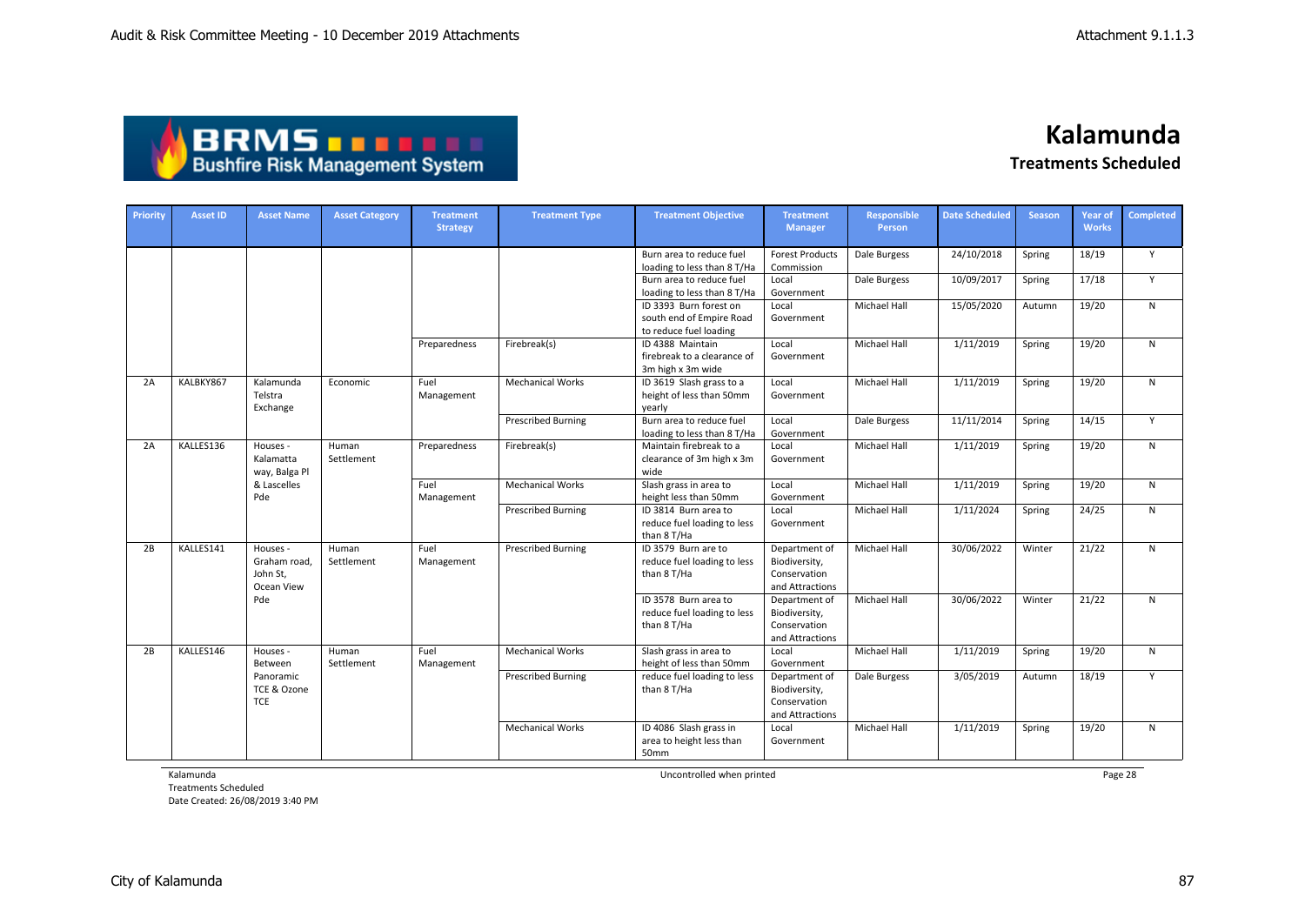| <b>ABRMS TEEL!</b>                     |
|----------------------------------------|
| <b>Bushfire Risk Management System</b> |

| Priority | <b>Asset ID</b> | <b>Asset Name</b>                                        | <b>Asset Category</b> | <b>Treatment</b><br><b>Strategy</b> | <b>Treatment Type</b>     | <b>Treatment Objective</b>                                                                 | <b>Treatment</b><br><b>Manager</b>                                | Responsible<br>Person | <b>Date Scheduled</b> | <b>Season</b> | <b>Year of</b><br><b>Works</b> | <b>Completed</b> |
|----------|-----------------|----------------------------------------------------------|-----------------------|-------------------------------------|---------------------------|--------------------------------------------------------------------------------------------|-------------------------------------------------------------------|-----------------------|-----------------------|---------------|--------------------------------|------------------|
|          |                 |                                                          |                       |                                     | <b>Prescribed Burning</b> | ID 3645 Burn area to<br>reduce fuel loading to less<br>than 8 T/Ha                         | Department of<br>Biodiversity,<br>Conservation<br>and Attractions | <b>Michael Hall</b>   | 30/11/2017            | Spring        | 17/18                          | N                |
|          |                 |                                                          |                       | Preparedness                        | Firebreak(s)              | ID 4232 Maintain<br>firebreak to a clearance of<br>3m high x 3m wide                       | Local<br>Government                                               | <b>Michael Hall</b>   | 1/11/2019             | Spring        | 19/20                          | $\mathsf{N}$     |
| 2B       | KALBKY344       | Kennedya<br>Road, Grove<br>Road and<br>Caladenia<br>Road | Human<br>Settlement   | Fuel<br>Management                  | <b>Prescribed Burning</b> | Burn area to reducew fuel<br>loading to less than 8 t/ha                                   | Local<br>Government                                               | Dale Burgess          | 15/11/2016            | Spring        | 16/17                          | Y                |
| 2B       | KALBKY345       | Grove Road<br>12                                         | Human<br>Settlement   | Fuel<br>Management                  | <b>Prescribed Burning</b> | ID 3921 Burn area to<br>reduce fuel loading to less<br>than 8 T/Ha                         | Local<br>Government                                               | <b>Michael Hall</b>   | 31/10/2025            | Spring        | 25/26                          | $\mathsf{N}$     |
| 2B       | KALBKY346       | Grove Road X<br>Lawnbrook<br>East Road                   | Human<br>Settlement   | Fuel<br>Management                  | <b>Prescribed Burning</b> | ID 3608 Burn area to<br>reduce fuel loading to less<br>than 8 T/Ha                         | Department of<br>Fire &<br>Emergency<br>Services                  | Aaron Kain            | 22/11/2017            | Spring        | 17/18                          | $\mathsf{N}$     |
|          |                 |                                                          |                       |                                     |                           | ID 3919 Burn area to<br>reduce fuel loading to less<br>than 8 T/Ha                         | Local<br>Government                                               | Michael Hall          | 31/10/2025            | Spring        | 25/26                          | $\mathsf{N}$     |
|          |                 |                                                          |                       |                                     | <b>Mechanical Works</b>   | Lower the overall bushfire<br>risk to the school                                           | Department of<br>Education                                        | <b>Trevor Dunstan</b> | 31/12/2019            | Summer        | 19/20                          | $\mathsf{N}$     |
| 2B       | KALBKY351       | Gladstone<br>Road X<br>Stanhope<br>Road South            | Human<br>Settlement   | Fuel<br>Management                  | <b>Prescribed Burning</b> | ID 3386 Burn forrest<br>between fire break and<br>Gladstone Road to reduce<br>fuel loading | Local<br>Government                                               | <b>Michael Hall</b>   | 31/05/2019            | Autumn        | 18/19                          | $\mathsf{N}$     |
|          |                 |                                                          |                       |                                     |                           | Burn area to reduce fuel<br>loading to less than 8 T/Ha                                    | Local<br>Government                                               | Dale Burgess          | 10/03/2017            | Autumn        | 16/17                          | Y                |
|          |                 |                                                          |                       |                                     |                           | Burn area to reduce fuel<br>to less than 8 T/Ha                                            | Local<br>Government                                               | Dale Burgess          | 18/09/2017            | Spring        | 17/18                          | Y                |
|          |                 |                                                          |                       | Preparedness                        | Firebreak(s)              | Install Firebreak behind<br>properties on Stanhope<br>Road                                 | Local<br>Government                                               | Dale Burgess          | 6/05/2019             | Autumn        | 18/19                          | Y                |
| 2B       | KALBKY366       | <b>Hinkler Road</b><br>X Carlisle<br>Road                | Human<br>Settlement   | Fuel<br>Management                  | <b>Prescribed Burning</b> | Burn area to reduce fuel<br>to less than 8 T/Ha                                            | Local<br>Government                                               | Dale Burgess          | 28/08/2017            | Winter        | 17/18                          | Y                |

Kalamunda

Treatments Scheduled Date Created: 26/08/2019 3:40 PM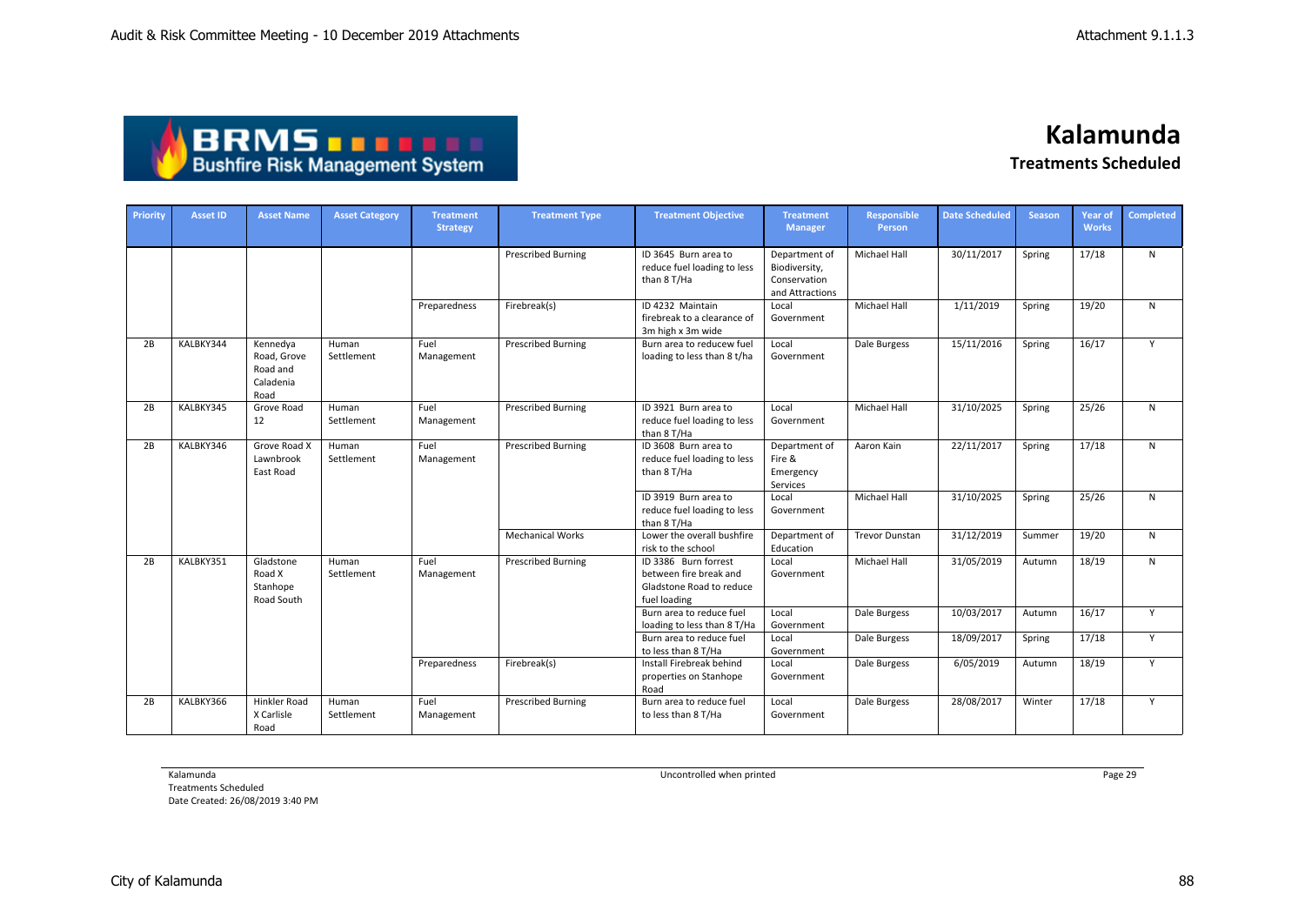| ABRMS                                  |  |
|----------------------------------------|--|
| <b>Bushfire Risk Management System</b> |  |

| Priority | <b>Asset ID</b> | <b>Asset Name</b>                  | <b>Asset Category</b> | <b>Treatment</b><br><b>Strategy</b> | <b>Treatment Type</b>                                           | <b>Treatment Objective</b>                                           | <b>Treatment</b><br><b>Manager</b> | <b>Responsible</b><br>Person | <b>Date Scheduled</b> | <b>Season</b> | <b>Year of</b><br><b>Works</b> | <b>Completed</b> |
|----------|-----------------|------------------------------------|-----------------------|-------------------------------------|-----------------------------------------------------------------|----------------------------------------------------------------------|------------------------------------|------------------------------|-----------------------|---------------|--------------------------------|------------------|
| 2B       | KALLES428       | Rootes Road<br>Glen Avon<br>Street | Human<br>Settlement   | Fuel<br>Management                  | <b>Mechanical Works</b>                                         | ID 4340 Slash grass in<br>area to a height of less<br>than 50mm      | Local<br>Government                | Michael Hall                 | 1/11/2019             | Spring        | 19/20                          | N                |
|          |                 |                                    |                       |                                     |                                                                 | ID 4341 Slash grass to a<br>height of less than 50mm                 | Local<br>Government                | <b>Michael Hall</b>          | 1/11/2019             | Spring        | 19/20                          | N                |
| 2B       | KALFFD498       | Holmes Road<br>X Maud Road         | Human<br>Settlement   | Preparedness                        | Firebreak(s)                                                    | ID 4223 Maintain<br>firebreak to a clearance of<br>3m high x 3m wide | Local<br>Government                | Michael Hall                 | 1/11/2019             | Spring        | 19/20                          | N                |
|          |                 |                                    |                       | Fuel<br>Management                  | <b>Mechanical Works</b>                                         | ID 4224 Slash grass in<br>area to a height of less<br>than 50mm      | Local<br>Government                | Michael Hall                 | 1/11/2019             | Spring        | 19/20                          | N                |
|          |                 |                                    |                       |                                     |                                                                 | ID 4225 Slash grass in<br>area to a height less than<br>50mm         | Local<br>Government                | <b>Michael Hall</b>          | 1/11/2019             | Spring        | 19/20                          | N                |
|          |                 |                                    |                       |                                     | ID 4227 Slash grass in<br>area to a height of less<br>than 50mm | Local<br>Government                                                  | <b>Michael Hall</b>                | 1/11/2019                    | Spring                | 19/20         | N                              |                  |
| 2B       | KALFFD507       | Norwood<br>Road X Lilian<br>Road   | Human<br>Settlement   | Fuel<br>Management                  | <b>Mechanical Works</b>                                         | ID 4287 Slash grass in<br>area to a height less than<br>50mm         | Local<br>Government                | <b>Michael Hall</b>          | 1/11/2019             | Spring        | 19/20                          | N                |
|          |                 |                                    |                       |                                     |                                                                 | ID 4288 Slash grass in<br>area to a height less than<br>50mm         | Local<br>Government                | Michael Hall                 | 1/11/2019             | Spring        | 19/20                          | $\mathsf{N}$     |
|          |                 |                                    |                       |                                     |                                                                 | ID 4293 Brush cut grass in<br>area to a height of less<br>than 50mm  | Local<br>Government                | Michael Hall                 | 1/11/2019             | Spring        | 19/20                          | $\mathsf{N}$     |
|          |                 |                                    |                       |                                     |                                                                 | ID 4294 Slash grass in<br>area to a height of less<br>than 50mm      | Local<br>Government                | <b>Michael Hall</b>          | 1/11/2019             | Spring        | 19/20                          | N                |
|          |                 |                                    |                       |                                     |                                                                 | ID 4296 Slash grass in<br>area to a height of less<br>than 50mm      | Local<br>Government                | <b>Michael Hall</b>          | 1/11/2019             | Spring        | 19/20                          | $\mathsf{N}$     |
|          |                 |                                    |                       |                                     |                                                                 | ID 4292 Slash grass in<br>area to a height of less<br>than 50mm      | Local<br>Government                | Michael Hall                 | 1/11/2019             | Spring        | 19/20                          | N                |
|          |                 |                                    |                       |                                     | <b>Prescribed Burning</b>                                       | ID 3817 Burn area to<br>reduce fuel loading to less<br>than 8 T/Ha   | Local<br>Government                | Michael Hall                 | 31/10/2025            | Spring        | 25/26                          | N                |
|          |                 |                                    |                       |                                     |                                                                 | ID 3403 Burn north<br>western corner of Millson                      | Local<br>Government                | Michael Hall                 | 31/05/2019            | Autumn        | 18/19                          | N                |

Kalamunda

Treatments Scheduled Date Created: 26/08/2019 3:40 PM

City of Kalamunda 89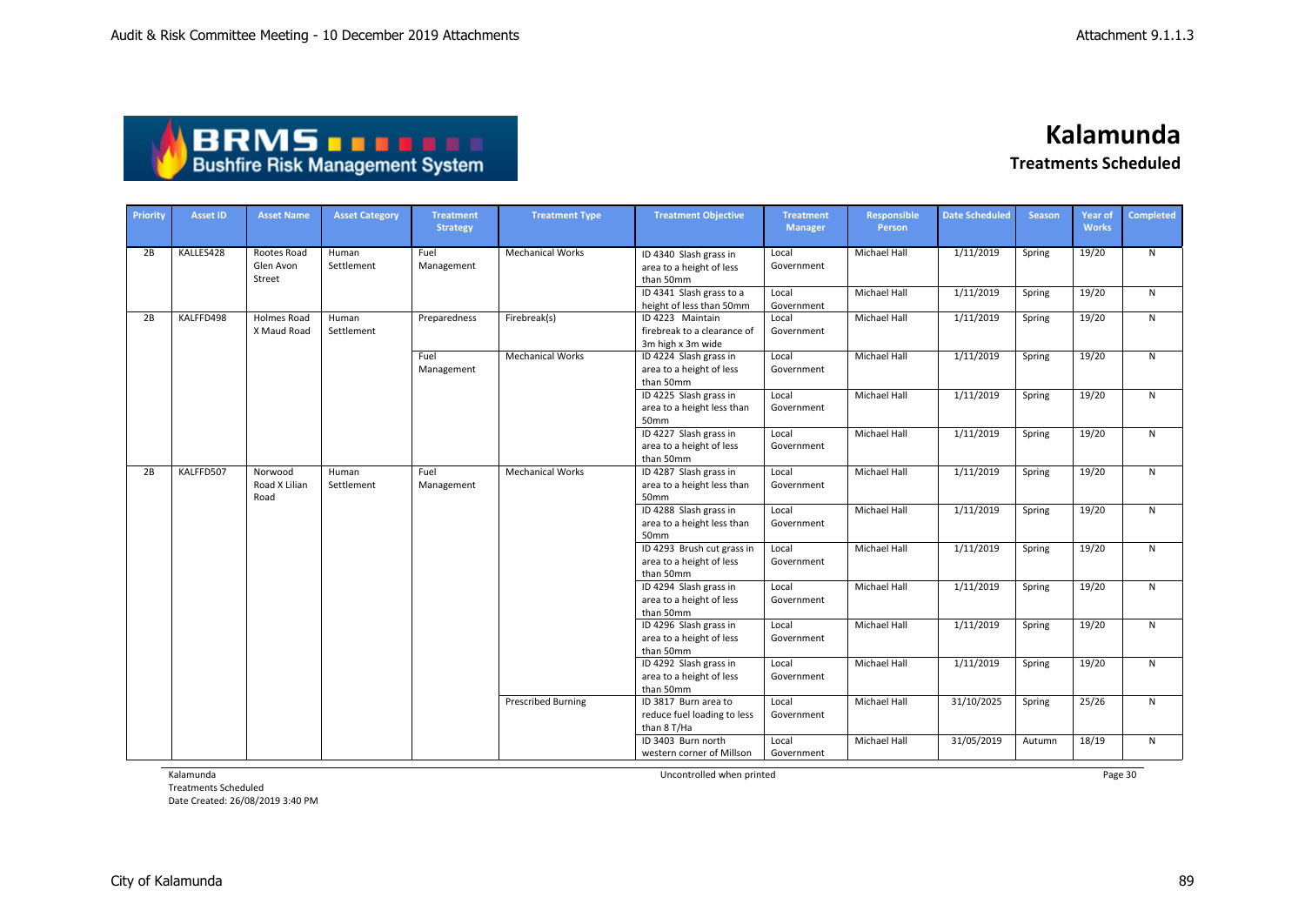

**Kalamunda**

**Treatments Scheduled**

| Priority | <b>Asset ID</b> | <b>Asset Name</b>                           | <b>Asset Category</b> | <b>Treatment</b><br><b>Strategy</b> | <b>Treatment Type</b>     | <b>Treatment Objective</b>                                           | <b>Treatment</b><br><b>Manager</b>                                | <b>Responsible</b><br>Person | <b>Date Scheduled</b> | <b>Season</b> | Year of<br><b>Works</b> | Completed    |
|----------|-----------------|---------------------------------------------|-----------------------|-------------------------------------|---------------------------|----------------------------------------------------------------------|-------------------------------------------------------------------|------------------------------|-----------------------|---------------|-------------------------|--------------|
|          |                 |                                             |                       |                                     |                           | Reserve to reduce fuel<br>loading                                    |                                                                   |                              |                       |               |                         |              |
|          |                 |                                             |                       |                                     |                           | ID 3818 Burn area to<br>reduce fuel loading to less<br>than 8 T/Ha   | Local<br>Government                                               | Michael Hall                 | 31/10/2025            | Spring        | 25/26                   | N            |
|          |                 |                                             |                       |                                     |                           | ID 3819 Burn area to<br>reduce fuel loading to less<br>than 8 t/Ha   | Local<br>Government                                               | Michael Hall                 | 31/10/2025            | Spring        | 25/26                   | ${\sf N}$    |
|          |                 |                                             |                       | Preparedness                        | Firebreak(s)              | ID 4289 Maintain<br>firebreak to a clearance of<br>3m high x 3m wide | Local<br>Government                                               | <b>Michael Hall</b>          | 1/11/2019             | Spring        | 19/20                   | N            |
|          |                 |                                             |                       |                                     |                           | ID 4290 Maintain<br>firebreak to a clearance of<br>3m high x 3m wide | Local<br>Government                                               | Michael Hall                 | 1/11/2019             | Spring        | 19/20                   | N            |
|          |                 |                                             |                       |                                     |                           | ID 4295 Maintain<br>firebreak to a clearance of<br>3m high x 3m wide | Local<br>Government                                               | Michael Hall                 | 1/11/2019             | Spring        | 19/20                   | $\mathsf{N}$ |
| 2B       | KALPKB781       | Calamunda<br>Camel Farm<br>and<br>Kalamunda | Human<br>Settlement   | Fuel<br>Management                  | <b>Prescribed Burning</b> | ID 3598 Burn area to<br>reduce fuel loading to less<br>than 8 T/ha   | Department of<br>Biodiversity,<br>Conservation<br>and Attractions | Michael Hall                 | 31/05/2022            | Autumn        | 21/22                   | ${\sf N}$    |
|          |                 | Mountain<br>Bike Hub                        | Cultural              | Fuel<br>Management                  | <b>Prescribed Burning</b> | ID 3882 Burn area to<br>reduce fuel to less than 8<br>T/Ha           | Department of<br>Biodiversity,<br>Conservation<br>and Attractions | Michael Hall                 | 31/10/2025            | Spring        | 25/26                   | $\mathsf{N}$ |
| 2B       | KALBKY878       | Benbullen<br>Road                           | Human<br>Settlement   | Fuel<br>Management                  | <b>Prescribed Burning</b> | ID 3829 Burn are to<br>reduce fuel loading to less<br>than 8 T/Ha    | Local<br>Government                                               | Michael Hall                 | 31/05/2025            | Autumn        | 24/25                   | $\mathsf{N}$ |
| 2B       | KALBKY880       | Hummerston<br>Road                          | Human<br>Settlement   | Fuel<br>Management                  | <b>Prescribed Burning</b> | ID 3852 Burn area to<br>reduce fuel loading to less<br>than 8 T/Ha   | Local<br>Government                                               | Michael Hall                 | 30/11/2018            | Spring        | 18/19                   | ${\sf N}$    |
|          |                 |                                             |                       |                                     |                           | ID 3855 Burn area to<br>reduce fuel loading to less<br>than 8 T/Ha   | Local<br>Government                                               | <b>Michael Hall</b>          | 30/11/2024            | Spring        | 24/25                   | $\mathsf{N}$ |
|          |                 |                                             |                       |                                     |                           | ID 3857 Burn area to<br>reduce fuel loading to less<br>than 8 T/Ha   | Local<br>Government                                               | Michael Hall                 | 31/05/2024            | Autumn        | 23/24                   | ${\sf N}$    |
|          |                 |                                             |                       |                                     |                           | ID 3851 Burn area to<br>reduce fuel loading to less<br>than 8 T/Ha   | Local<br>Government                                               | <b>Michael Hall</b>          | 30/11/2025            | Spring        | 25/26                   | $\mathsf{N}$ |

Kalamunda

Treatments Scheduled Date Created: 26/08/2019 3:40 PM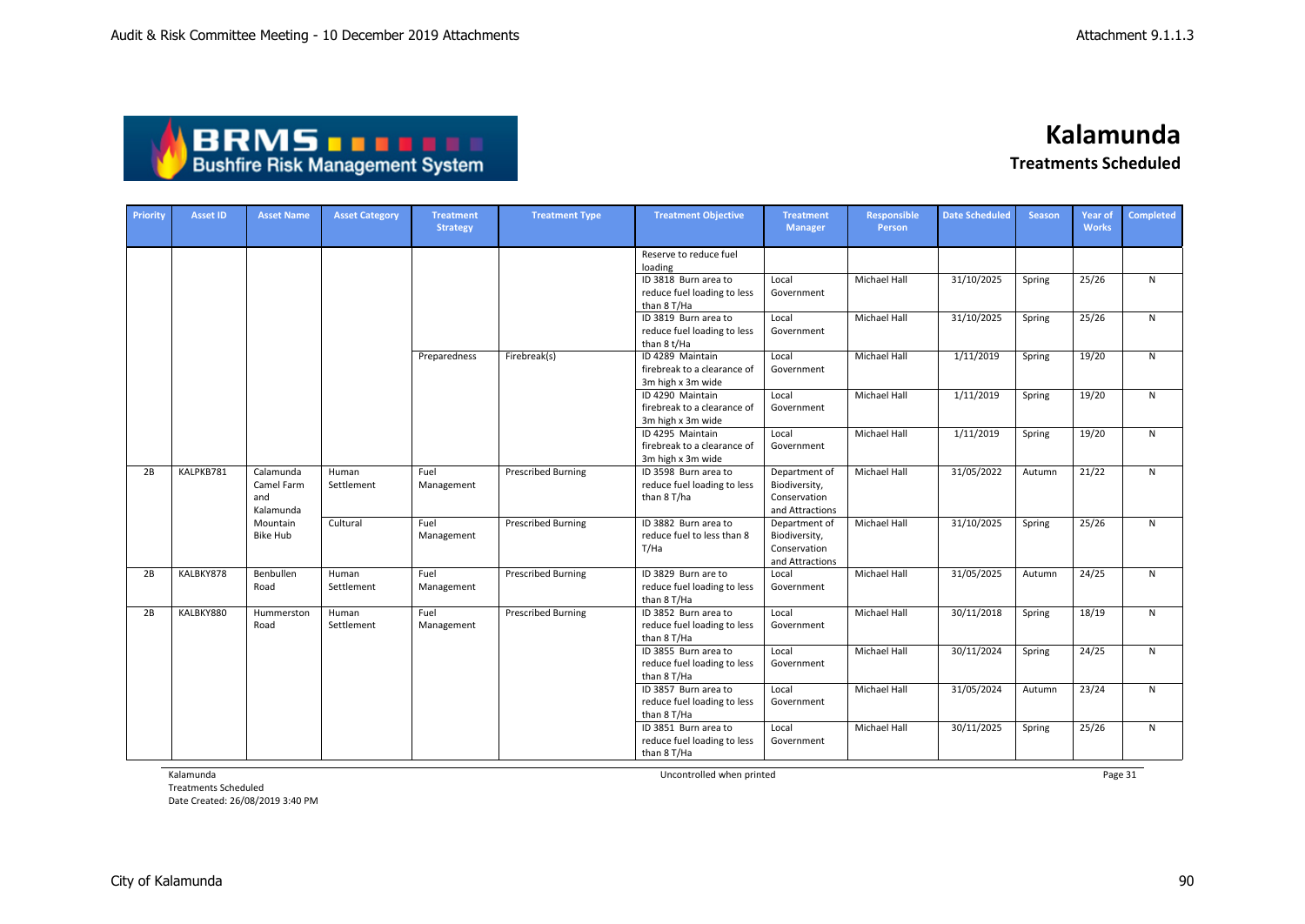| <b>ABRMS THEFT</b>                     |
|----------------------------------------|
| <b>Bushfire Risk Management System</b> |

| <b>Priority</b> | <b>Asset ID</b> | <b>Asset Name</b>                     | <b>Asset Category</b> | <b>Treatment</b><br><b>Strategy</b> | <b>Treatment Type</b>     | <b>Treatment Objective</b>                                           | <b>Treatment</b><br><b>Manager</b> | <b>Responsible</b><br>Person | <b>Date Scheduled</b> | <b>Season</b> | <b>Year of</b><br><b>Works</b> | <b>Completed</b> |
|-----------------|-----------------|---------------------------------------|-----------------------|-------------------------------------|---------------------------|----------------------------------------------------------------------|------------------------------------|------------------------------|-----------------------|---------------|--------------------------------|------------------|
|                 |                 |                                       |                       |                                     |                           | ID 3853 Burn area to<br>reduce fuel loading to less<br>than 8 T/Ha   | Local<br>Government                | <b>Michael Hall</b>          | 30/11/2018            | Spring        | 18/19                          | N                |
|                 |                 |                                       |                       |                                     |                           | ID 3854 Burn area to<br>reduce fuel loading to less<br>than 8 T/Ha   | Local<br>Government                | Michael Hall                 | 30/11/2024            | Spring        | 24/25                          | N                |
|                 |                 |                                       |                       | Preparedness                        | Firebreak(s)              | ID 4398 Maintain<br>firebreak to a clearance of<br>3m high x 3m wide | Local<br>Government                | Michael Hall                 | 1/11/2019             | Spring        | 19/20                          | N                |
|                 |                 |                                       |                       |                                     |                           | ID 4399 Maintain<br>firebreak to a clearance of<br>3m high x 3m wide | Local<br>Government                | Michael Hall                 | 1/11/2019             | Spring        | 19/20                          | N                |
|                 |                 |                                       |                       |                                     |                           | ID 4400 Maintain<br>firebreak to a clearance of<br>3m high x 3m wide | Local<br>Government                | Michael Hall                 | 1/11/2019             | Spring        | 19/20                          | N                |
|                 |                 |                                       | Cultural              | Fuel<br>Management                  | <b>Prescribed Burning</b> | ID 3856 Burn area to<br>reduce fuel loading to less<br>than 8 T/Ha   | Local<br>Government                | Michael Hall                 | 31/05/2025            | Autumn        | 24/25                          | N                |
| 2B              | KALBKY392       | Mundaring<br>Weir Road X<br>King Road | Human<br>Settlement   | Preparedness                        | Firebreak(s)              | ID 4359 Maintain<br>firebreak to a clearance of<br>3m high x 3m wide | Local<br>Government                | Michael Hall                 | 1/11/2019             | Spring        | 19/20                          | N                |
|                 |                 |                                       |                       | Fuel<br>Management                  | <b>Mechanical Works</b>   | ID 4360 Slash grass in<br>area to a height less than<br>50mm         | Local<br>Government                | Michael Hall                 | 1/11/2019             | Spring        | 19/20                          | N                |
| 2B              | KALBKY396       | Halleendale<br>Road                   | Human<br>Settlement   | Fuel<br>Management                  | <b>Mechanical Works</b>   | ID 4078 Slash grass in<br>area to a height of less<br>than 50mm      | Local<br>Government                | Michael Hall                 | 1/11/2019             | Spring        | 19/20                          | N                |
|                 |                 |                                       |                       |                                     |                           | ID 4079 Slash grass in<br>area to a height of less<br>than 50mm      | Local<br>Government                | Michael Hall                 | 1/11/2019             | Spring        | 19/20                          | N                |
|                 |                 |                                       |                       | Preparedness                        | Firebreak(s)              | ID 4372 Maintain<br>firebreak to a clearance of<br>3m high x 3m wide | Local<br>Government                | Michael Hall                 | 1/11/2019             | Spring        | 19/20                          | N                |
|                 |                 |                                       |                       |                                     |                           | ID 4373 Maintain<br>firebreak to a clearance of<br>3m high x 3m wide | Local<br>Government                | Michael Hall                 | 1/11/2019             | Spring        | 19/20                          | N                |
| 2B              | KALLES466       | Finlay Court X<br>Warlinghom<br>Drive | Human<br>Settlement   | Fuel<br>Management                  | <b>Prescribed Burning</b> | ID 3972 Burn are to<br>reduce fuel loading to less<br>than 8 T/Ha    | Local<br>Government                | <b>Michael Hall</b>          | 31/10/2023            | Spring        | 23/24                          | N                |

Kalamunda

Treatments Scheduled Date Created: 26/08/2019 3:40 PM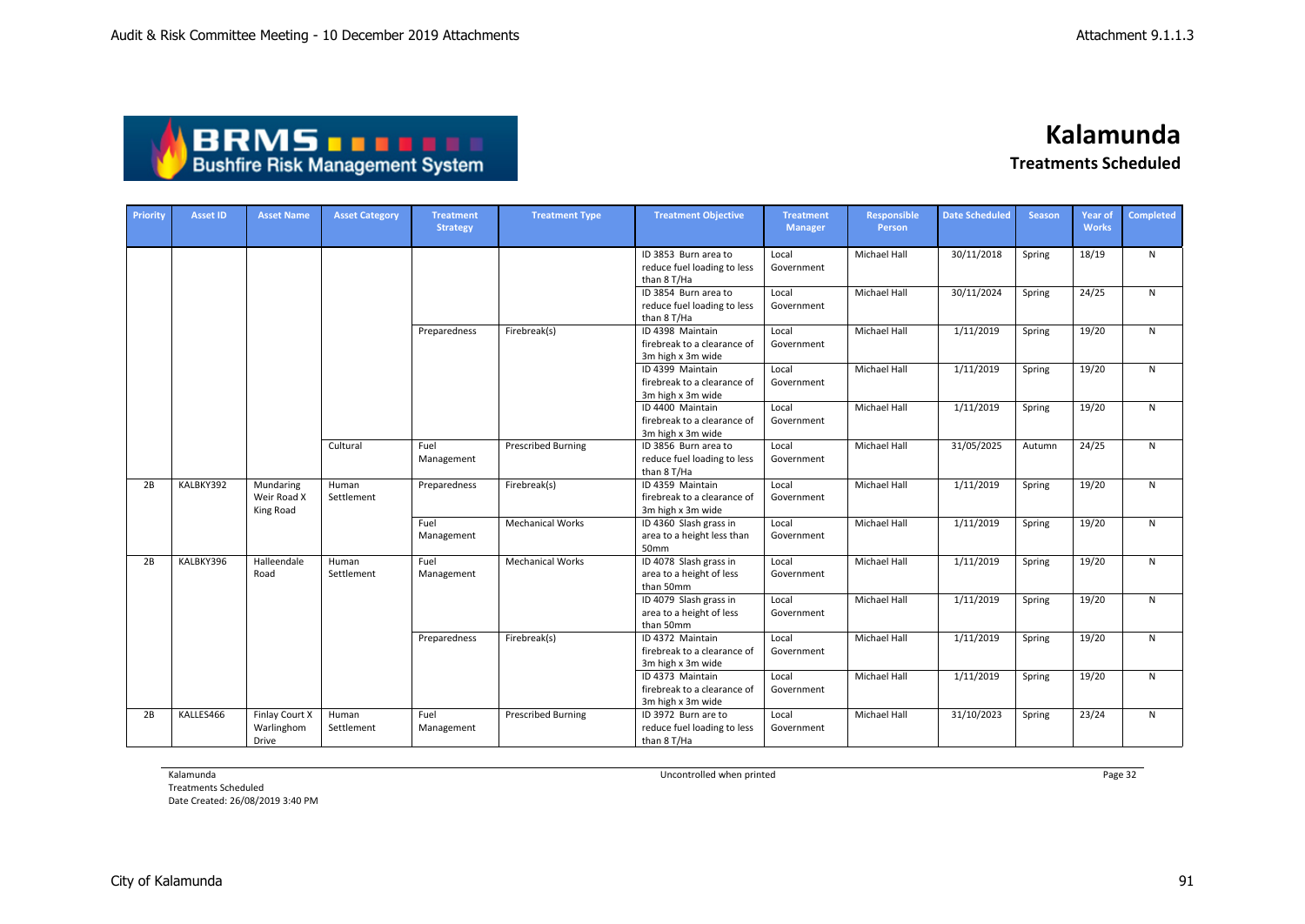| <b>ABRMS THEFT</b>                     |
|----------------------------------------|
| <b>Bushfire Risk Management System</b> |

| <b>Priority</b> | <b>Asset ID</b> | <b>Asset Name</b>                        | <b>Asset Category</b> | <b>Treatment</b><br><b>Strategy</b> | <b>Treatment Type</b>     | <b>Treatment Objective</b>                                           | <b>Treatment</b><br><b>Manager</b>                                | <b>Responsible</b><br>Person | <b>Date Scheduled</b> | <b>Season</b> | Year of<br><b>Works</b> | <b>Completed</b> |
|-----------------|-----------------|------------------------------------------|-----------------------|-------------------------------------|---------------------------|----------------------------------------------------------------------|-------------------------------------------------------------------|------------------------------|-----------------------|---------------|-------------------------|------------------|
|                 |                 |                                          |                       |                                     | <b>Mechanical Works</b>   | ID 4325 Slash grass in<br>area to a height less than<br>50mm         | Local<br>Government                                               | <b>Michael Hall</b>          | 1/11/2019             | Spring        | 19/20                   | $\mathsf{N}$     |
|                 |                 |                                          |                       | Preparedness                        | Firebreak(s)              | ID 4324 Maintain<br>firebreak to a clearance of<br>3m high x 3m wide | Local<br>Government                                               | Michael Hall                 | 1/11/2019             | Spring        | 19/20                   | N                |
|                 |                 |                                          |                       |                                     |                           | ID 4323 Maintain<br>firebreak to a clearance of<br>3m high x 3m wide | Local<br>Government                                               | Michael Hall                 | 1/11/2019             | Spring        | 19/20                   | $\mathsf{N}$     |
| 2B              | KALLES494       | Moffet Road                              | Human<br>Settlement   | Fuel<br>Management                  | <b>Prescribed Burning</b> | ID 4001 Burn area to<br>reduce fuel loading to less<br>than 8 T/Ha   | Department of<br>Biodiversity,<br>Conservation<br>and Attractions | Michael Hall                 | 31/05/2025            | Autumn        | 24/25                   | N                |
| 2C              | KALFFD018       | 41-117<br>Hartfield<br>Road              | Human<br>Settlement   | Fuel<br>Management                  | <b>Prescribed Burning</b> | ID 4405 Burn area to<br>reduce fuel loading to less<br>than 8 T/Ha   | Local<br>Government                                               | <b>Michael Hall</b>          | 1/06/2026             | Winter        | 25/26                   | N                |
|                 |                 |                                          |                       |                                     |                           | ID 4406 Burn area to<br>reduce fuel loading to less<br>than 8 T/Ha   | Local<br>Government                                               | Michael Hall                 | 1/05/2026             | Autumn        | 25/26                   | N                |
| 2C              | KALFFD024       | Agincourt<br>Drive. Hove                 | Human<br>Settlement   | Preparedness                        | Firebreak(s)              | ID 3770 Maintain existing<br>fire break                              | Local<br>Government                                               | Michael Hall                 | 1/11/2019             | Spring        | 19/20                   | $\mathsf{N}$     |
|                 |                 | Court, Jubilee<br>Road & hood<br>Street. |                       | Fuel<br>Management                  | <b>Prescribed Burning</b> | ID 3769 Burn area to<br>reduce fuel loading to less<br>than 8 T/Ha   | Local<br>Government                                               | Michael Hall                 | 30/11/2019            | Spring        | 19/20                   | $\mathsf{N}$     |
|                 |                 |                                          |                       |                                     | <b>Mechanical Works</b>   | ID 4308 Slash grass in<br>area to a height less than<br>50mm         | Local<br>Government                                               | <b>Michael Hall</b>          | 1/11/2019             | Spring        | 19/20                   | N                |
| 2C              | KALFFD023       | 1-21 Moira<br>Avenue                     | Human<br>Settlement   | Preparedness                        | Firebreak(s)              | ID 4309 Maintain<br>firebreak to a clearance of<br>3m high x 3m wide | Local<br>Government                                               | Michael Hall                 | 1/11/2019             | Spring        | 19/20                   | $\mathsf{N}$     |
|                 |                 |                                          |                       | Fuel<br>Management                  | <b>Mechanical Works</b>   | ID 4310 Slash grass in<br>area to a height less than<br>50mm         | Local<br>Government                                               | <b>Michael Hall</b>          | 1/11/2019             | Spring        | 19/20                   | $\mathsf{N}$     |
|                 |                 |                                          |                       |                                     | <b>Prescribed Burning</b> | ID 3865 Burn area to less<br>than 8 T/Ha                             | Local<br>Government                                               | <b>Michael Hall</b>          | 31/05/2025            | Autumn        | 24/25                   | $\mathsf{N}$     |
|                 |                 |                                          |                       |                                     |                           | ID 3866 Burn area to<br>reduce fuel loading to less<br>than 8 T/Ha   | Local<br>Government                                               | <b>Michael Hall</b>          | 31/05/2025            | Autumn        | 24/25                   | $\mathsf{N}$     |

Kalamunda

Treatments Scheduled Date Created: 26/08/2019 3:40 PM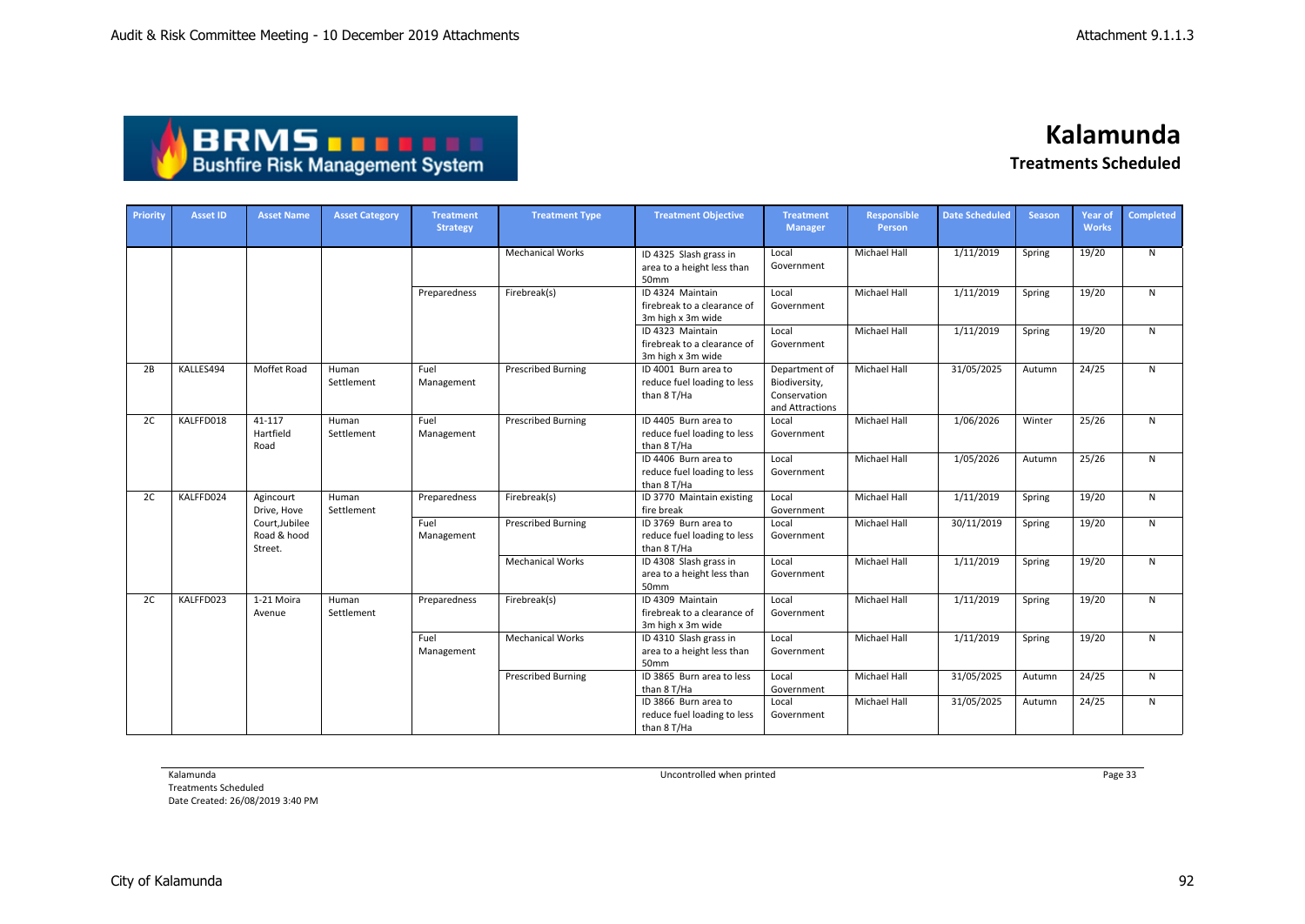| <b>ABRMS THEFE</b>                     |
|----------------------------------------|
| <b>Bushfire Risk Management System</b> |

| Priority | <b>Asset ID</b> | <b>Asset Name</b>                                  | <b>Asset Category</b> | <b>Treatment</b><br><b>Strategy</b> | <b>Treatment Type</b>     | <b>Treatment Objective</b>                                              | <b>Treatment</b><br><b>Manager</b>                                | <b>Responsible</b><br>Person | <b>Date Scheduled</b> | <b>Season</b> | <b>Year of</b><br><b>Works</b> | <b>Completed</b> |
|----------|-----------------|----------------------------------------------------|-----------------------|-------------------------------------|---------------------------|-------------------------------------------------------------------------|-------------------------------------------------------------------|------------------------------|-----------------------|---------------|--------------------------------|------------------|
|          |                 |                                                    |                       |                                     |                           | ID 3864 Burn area to<br>reduce fuel loading to less<br>than 8 T/Ha      | Local<br>Government                                               | <b>Michael Hall</b>          | 31/05/2025            | Autumn        | 24/25                          | $\mathsf{N}$     |
| 2C       | KALFFD033       | Cnr Palm Tce<br>& Lewis Road                       | Human<br>Settlement   | Fuel<br>Management                  | <b>Prescribed Burning</b> | ID 3571 Burn are to<br>reduce fuel loading to less<br>than 8 T/Ha       | Department of<br>Biodiversity,<br>Conservation<br>and Attractions | <b>Michael Hall</b>          | 17/05/2022            | Autumn        | 21/22                          | $\mathsf{N}$     |
| 2C       | KALFFD034       | Cnr Wandoo<br>Road, Lewis<br>Road &<br>Holmes Road | Human<br>Settlement   | Fuel<br>Management                  | <b>Prescribed Burning</b> | ID 3644 Burn area to<br>reduce fuel loading to less<br>than 8 T/Ha      | Department of<br>Biodiversity,<br>Conservation<br>and Attractions | Michael Hall                 | 30/11/2017            | Spring        | 17/18                          | N                |
| 2C       | KALBKY305       | Canning x<br>Pomeroy Rd                            | Human<br>Settlement   | Fuel<br>Management                  | <b>Mechanical Works</b>   | ID 3867 slash all grass in<br>area to a height of 50mm<br>or less       | Local<br>Government                                               | <b>Michael Hall</b>          | 1/11/2019             | Spring        | 19/20                          | N                |
|          |                 |                                                    |                       |                                     | <b>Prescribed Burning</b> | Burn area to reduce fuel<br>loading to less than 8 T/Ha                 | Local<br>Government                                               | Michael Hall                 | 31/10/2019            | Spring        | 19/20                          | $\mathsf{N}$     |
|          |                 |                                                    |                       |                                     |                           | ID 3996 Burn area to<br>reduce fuel loading to less<br>than 8 T/Ha      | Local<br>Government                                               | Michael Hall                 | 31/10/2019            | Spring        | 19/20                          | $\mathsf{N}$     |
|          |                 |                                                    |                       | Preparedness                        | Firebreak(s)              | ID 4369 Maintain<br>firebreak to a clearance of<br>3m high x 3m wide    | Local<br>Government                                               | <b>Michael Hall</b>          | 1/11/2019             | Spring        | 19/20                          | N                |
| 2C       | KALBKY313       | 71 Broadway                                        | Human<br>Settlement   | Fuel<br>Management                  | <b>Prescribed Burning</b> | Burn are to reduce fuel<br>loading to less than 8 T/Ha                  | Local<br>Government                                               | Dale Burgess                 | 11/09/2019            | Spring        | 19/20                          | Y                |
| 2C       | KALBKY873       | Lesmurdie<br>Road East X<br>Currawong              | Human<br>Settlement   | Fuel<br>Management                  | <b>Mechanical Works</b>   | ID 4080 Slash grass in<br>area to a height of less<br>than 50mm         | Local<br>Government                                               | Michael Hall                 | 1/11/2019             | Spring        | 19/20                          | $\mathsf{N}$     |
|          |                 | Crescent                                           |                       |                                     | <b>Prescribed Burning</b> | ID 3932 Burn area to<br>reduce fuel loading to less<br>than 8 T/Ha      | Local<br>Government                                               | <b>Michael Hall</b>          | 31/10/2021            | Spring        | 21/22                          | $\mathsf{N}$     |
|          |                 |                                                    |                       |                                     |                           | ID 3934 Burn area to<br>reduce fuel loading to less<br>than 8 T/Ha      | Local<br>Government                                               | Michael Hall                 | 31/05/2025            | Autumn        | 24/25                          | ${\sf N}$        |
| 2C       | KALFFD055       | 35-69 Moira<br>Avenue                              | Human<br>Settlement   | Preparedness                        | Firebreak(s)              | ID 4311 Maintain<br>firebreak to a clearance of<br>3m high x 3m wide    | Local<br>Government                                               | <b>Michael Hall</b>          | 1/11/2019             | Spring        | 19/20                          | $\mathsf{N}$     |
|          |                 |                                                    |                       |                                     |                           | ID 4243 Maintain<br>firebreaks to a clearance<br>of 3m high and 3m wide | Local<br>Government                                               | <b>Michael Hall</b>          | 1/11/2019             | Spring        | 19/20                          | $\mathsf{N}$     |

Kalamunda

Treatments Scheduled Date Created: 26/08/2019 3:40 PM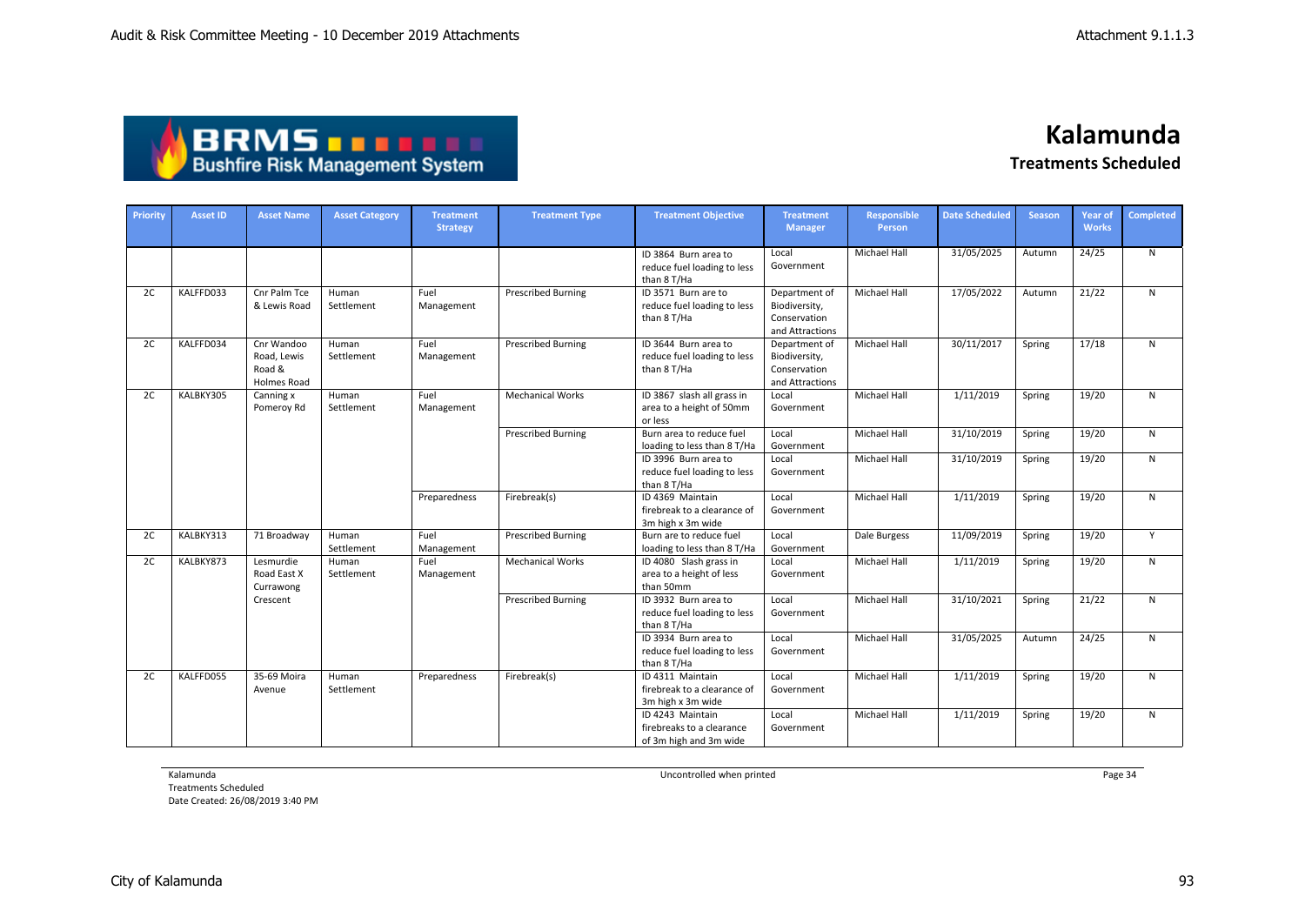| <b>ABRMS THEFT</b>                     |
|----------------------------------------|
| <b>Bushfire Risk Management System</b> |

| Priority | Asset ID  | <b>Asset Name</b>                                          | <b>Asset Category</b> | <b>Treatment</b><br><b>Strategy</b> | <b>Treatment Type</b>     | <b>Treatment Objective</b>                                           | <b>Treatment</b><br><b>Manager</b>                                | <b>Responsible</b><br>Person | <b>Date Scheduled</b> | <b>Season</b> | Year of<br><b>Works</b> | <b>Completed</b> |
|----------|-----------|------------------------------------------------------------|-----------------------|-------------------------------------|---------------------------|----------------------------------------------------------------------|-------------------------------------------------------------------|------------------------------|-----------------------|---------------|-------------------------|------------------|
|          |           |                                                            |                       | Fuel<br>Management                  | <b>Mechanical Works</b>   | ID 4242 Slash grass in<br>area to a height of less<br>than 50mm      | Local<br>Government                                               | Michael Hall                 | 1/11/2019             | Spring        | 19/20                   | N                |
|          |           |                                                            |                       |                                     | <b>Prescribed Burning</b> | ID 3868 Burn area to<br>reduce fuel loading to less<br>than 8 T/Ha   | Local<br>Government                                               | Michael Hall                 | 31/05/2021            | Autumn        | 20/21                   | N                |
| 2C       | KALFFD002 | Cnr Kelvin<br>Road &<br>Crystal Brook<br>Road East<br>side | Human<br>Settlement   | Fuel<br>Management                  | <b>Prescribed Burning</b> | ID 3586 Burn area to<br>reduce fuel loading to less<br>than 8 T/Ha   | Department of<br>Biodiversity,<br>Conservation<br>and Attractions | Michael Hall                 | 30/06/2022            | Winter        | 21/22                   | N                |
| 2C       | KALFFD214 | 36 Casuarina<br>Road                                       | Economic              | Fuel<br>Management                  | <b>Mechanical Works</b>   | ID 4120 Slash grass in<br>area to a height less than<br>50mm         | Local<br>Government                                               | <b>Michael Hall</b>          | 1/11/2019             | Spring        | 19/20                   | $\mathsf{N}$     |
|          |           |                                                            |                       |                                     | <b>Prescribed Burning</b> | ID 3978 Burn area to<br>reduce fuel loading to less<br>than 8 T/Ha   | Local<br>Government                                               | Michael Hall                 | 31/10/2026            | Spring        | 26/27                   | N                |
| 2C       | KALFFD672 | Upton Road                                                 | Human<br>Settlement   | Fuel<br>Management                  | <b>Mechanical Works</b>   | Slash grass in area to a<br>height less than 50mm                    | Local<br>Government                                               | Michael Hall                 | 1/11/2019             | Spring        | 19/20                   | N                |
| 2C       | KALFFD026 | Anderson<br>Road,<br>between                               | Human<br>Settlement   | Fuel<br>Management                  | <b>Mechanical Works</b>   | ID 4240 Slash grass in<br>area to a height of less<br>than 50mm      | Local<br>Government                                               | Michael Hall                 | 1/11/2019             | Spring        | 19/20                   | ${\sf N}$        |
|          |           | Holmes Road<br>& Lewis Road                                |                       |                                     |                           | ID 4241 Slash grass in<br>area to a height of less<br>than 50mm      | Local<br>Government                                               | <b>Michael Hall</b>          | 1/11/2019             | Spring        | 19/20                   | N                |
| 2C       | KALFFD032 | Hartfield<br>Road.<br>Waterfall                            | Human<br>Settlement   | Preparedness                        | Firebreak(s)              | ID 4315 Maintain<br>firebreak to a clearance of<br>3m high x 3m wide | Local<br>Government                                               | Michael Hall                 | 1/11/2019             | Spring        | 19/20                   | N                |
|          |           | Road, Palm<br>Tce & Lewis<br>Road                          |                       |                                     |                           | ID 4316 Maintain<br>firebreak to a clearance of<br>3m high x 3m wide | Local<br>Government                                               | Michael Hall                 | 1/11/2019             | Spring        | 19/20                   | N                |
|          |           |                                                            |                       | Fuel<br>Management                  | <b>Mechanical Works</b>   | ID 4314 Slash grass in<br>area to a height less than<br>50mm         | Local<br>Government                                               | <b>Michael Hall</b>          | 1/11/2019             | Spring        | 19/20                   | $\mathsf{N}$     |
| 2C       | KALBKY420 | Lawnbrook<br>Road West X                                   | Economic              | Fuel<br>Management                  | <b>Prescribed Burning</b> | Burn area to reduce fuel<br>loading to less than 8 T/Ha              | Local<br>Government                                               | Dale Burgess                 | 14/10/2014            | Spring        | 14/15                   | Y                |
|          |           | Palmateer<br><b>Drive</b>                                  |                       |                                     |                           | Burn are to reduce fuel<br>loading to less than 8 T/Ha               | Local<br>Government                                               | Dale Burgess                 | 28/11/2017            | Spring        | 17/18                   | Y                |
|          |           |                                                            |                       |                                     |                           | Burn area to reduce fuel<br>loading to less than 8 T/Ha              | Local<br>Government                                               | Dale Burgess                 | 18/11/2018            | Spring        | 18/19                   | Y                |

Kalamunda

Treatments Scheduled Date Created: 26/08/2019 3:40 PM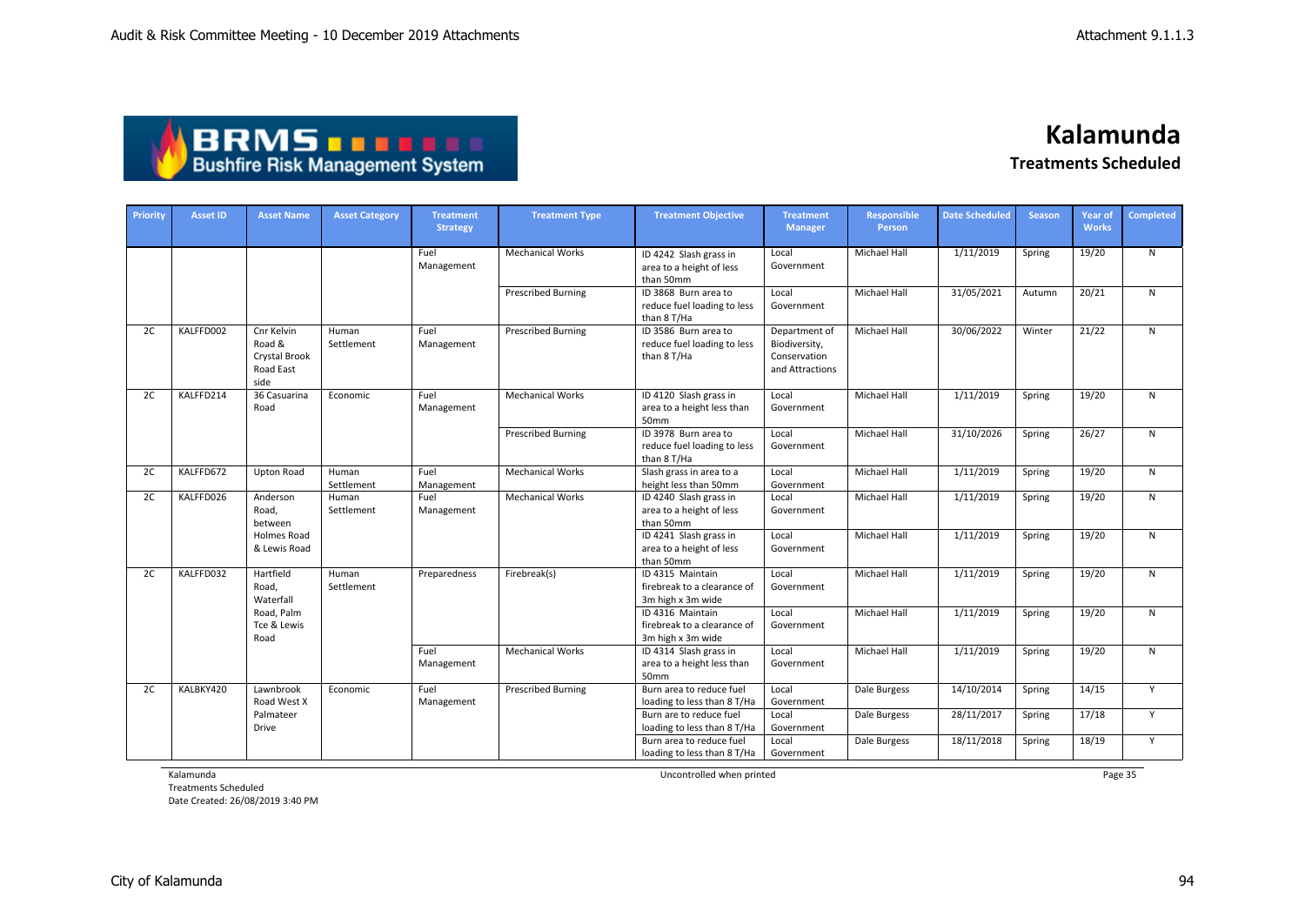

| Priority | <b>Asset ID</b> | <b>Asset Name</b>                               | <b>Asset Category</b> | <b>Treatment</b><br><b>Strategy</b> | <b>Treatment Type</b>     | <b>Treatment Objective</b>                                           | <b>Treatment</b><br><b>Manager</b>                                | Responsible<br>Person | <b>Date Scheduled</b> | <b>Season</b> | <b>Year of</b><br><b>Works</b> | Completed |
|----------|-----------------|-------------------------------------------------|-----------------------|-------------------------------------|---------------------------|----------------------------------------------------------------------|-------------------------------------------------------------------|-----------------------|-----------------------|---------------|--------------------------------|-----------|
|          |                 |                                                 |                       |                                     |                           | Burn area to reduce fuel<br>load to less than 8 T/Ha                 | Local<br>Government                                               | Dale Burgess          | 31/10/2018            | Spring        | 18/19                          | Υ         |
|          |                 |                                                 |                       |                                     |                           | Burn are to reduce fuel<br>loading to less than 8 T/Ha               | Local<br>Government                                               | Dale Burgess          | 1/11/2017             | Spring        | 17/18                          | Y         |
|          |                 |                                                 |                       | Preparedness                        | Firebreak(s)              | ID 4377 Maintain<br>firebreak to a clearance of<br>3m high x 3m wide | Local<br>Government                                               | Michael Hall          | 1/11/2019             | Spring        | 19/20                          | ${\sf N}$ |
|          |                 |                                                 |                       |                                     |                           | ID 4375 Maintain<br>firebreak to a clearance of<br>3m high x 3m wide | Local<br>Government                                               | Michael Hall          | 1/11/2019             | Spring        | 19/20                          | ${\sf N}$ |
|          |                 |                                                 |                       |                                     |                           | ID 4378 Maintain<br>firebreak to a clearance of<br>3m high x 3m wide | Local<br>Government                                               | Michael Hall          | 1/11/2019             | Spring        | 19/20                          | ${\sf N}$ |
|          |                 |                                                 |                       |                                     |                           | ID 4376 Maintain<br>firebreak to a clearance of<br>3m high x 3m wide | Local<br>Government                                               | Michael Hall          | 1/11/2019             | Spring        | 19/20                          | ${\sf N}$ |
| 2C       | KALFFD556       | Abernethy<br>Road 967 to<br>1011                | Economic              | Fuel<br>Management                  | <b>Mechanical Works</b>   | ID 4044 slash grass in area<br>to a height of less than<br>50mm      | Local<br>Government                                               | Michael Hall          | 1/11/2019             | Spring        | 19/20                          | ${\sf N}$ |
|          |                 |                                                 |                       |                                     |                           | Slash grass in area to a<br>height of less than 50mm                 | Local<br>Government                                               | Michael Hall          | 1/11/2019             | Spring        | 19/20                          | ${\sf N}$ |
|          |                 |                                                 |                       |                                     |                           | ID 4036 Slash grass in<br>area to a height of less<br>than 50mm      | Local<br>Government                                               | Michael Hall          | 1/11/2019             | Spring        | 19/20                          | ${\sf N}$ |
|          |                 |                                                 |                       |                                     |                           | ID 4037 Slash grass in<br>area to a height of less<br>than 50mm      | Local<br>Government                                               | Michael Hall          | 1/11/2019             | Spring        | 19/20                          | ${\sf N}$ |
|          |                 |                                                 |                       |                                     |                           | ID 4039 slash grass in<br>area to a height less than<br>50mm         | Local<br>Government                                               | Michael Hall          | 1/11/2019             | Spring        | 19/20                          | ${\sf N}$ |
|          |                 |                                                 |                       | Preparedness                        | Firebreak(s)              | ID 4192 Maintain<br>firebreak to clearance of<br>3m high X 3m wide   | Local<br>Government                                               | Michael Hall          | 1/11/2019             | Spring        | 19/20                          | ${\sf N}$ |
| 2C       | KALPKB693       | Mundaring<br>Weir Road<br>1240 (water<br>works) | Cultural              | Fuel<br>Management                  | <b>Prescribed Burning</b> | ID 3891 Burn area to<br>reduce fuel loading to less<br>than 8 T/Ha   | Department of<br>Biodiversity,<br>Conservation<br>and Attractions | <b>Michael Hall</b>   | 31/10/2025            | Spring        | 25/26                          | N         |
| 2C       | KALBKY729       | Mundaring<br>Weir Road<br><b>Traffic Bridge</b> | Economic              | Fuel<br>Management                  | <b>Mechanical Works</b>   | ID 4420 Slash grass in<br>area to a height of less<br>than 50mm      | Local<br>Government                                               | Michael Hall          | 1/11/2019             | Spring        | 19/20                          | ${\sf N}$ |

Kalamunda

Treatments Scheduled Date Created: 26/08/2019 3:40 PM Uncontrolled when printed **Page 36** Page 36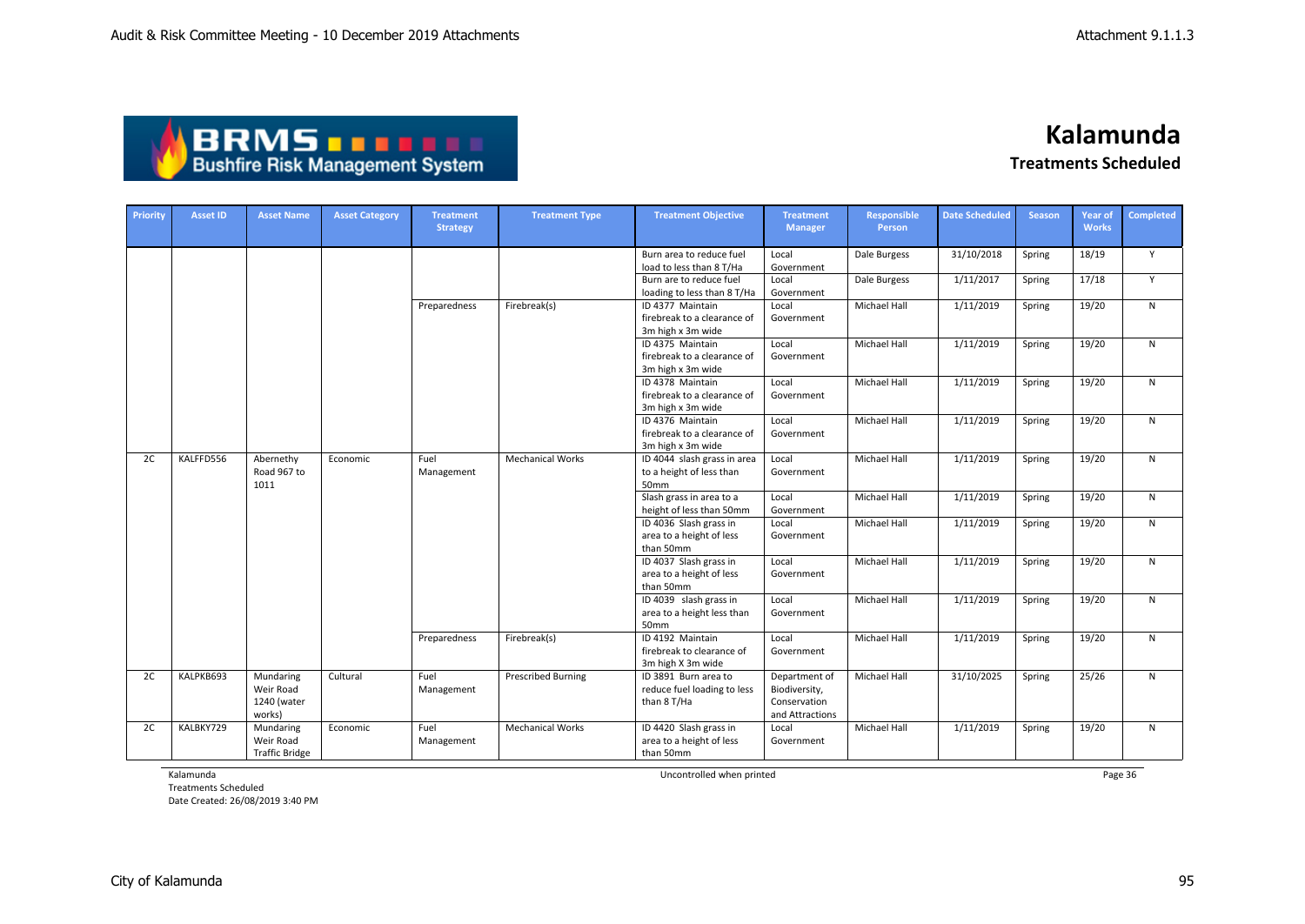| ABRMS                                  |  |
|----------------------------------------|--|
| <b>Bushfire Risk Management System</b> |  |

| Priority | <b>Asset ID</b> | <b>Asset Name</b>                      | <b>Asset Category</b> | <b>Treatment</b><br><b>Strategy</b> | <b>Treatment Type</b>     | <b>Treatment Objective</b>                                             | <b>Treatment</b><br><b>Manager</b> | <b>Responsible</b><br><b>Person</b> | <b>Date Scheduled</b> | <b>Season</b> | <b>Year of</b><br><b>Works</b> | <b>Completed</b> |
|----------|-----------------|----------------------------------------|-----------------------|-------------------------------------|---------------------------|------------------------------------------------------------------------|------------------------------------|-------------------------------------|-----------------------|---------------|--------------------------------|------------------|
| 2C       | KALFFD736       | Hawtin Road<br>X Nurukk<br>Place       | Human<br>Settlement   | Fuel<br>Management                  | <b>Mechanical Works</b>   | ID 4297 Slash grass in<br>area to a height of less<br>than 50mm        | Local<br>Government                | Michael Hall                        | 1/11/2019             | Spring        | 19/20                          | N                |
|          |                 |                                        |                       |                                     |                           | ID 4298 Slash grass in<br>area to a height of less<br>than 50mm        | Local<br>Government                | Michael Hall                        | 1/11/2019             | Spring        | 19/20                          | N                |
| 3A       | KALPKB089       | Cunnold Rd<br>Residential              | Human<br>Settlement   | Fuel<br>Management                  | <b>Prescribed Burning</b> | ID 3663 Burn area to<br>reduce fuel loading to less<br>than 8 T/Ha     | Local<br>Government                | Michael Hall                        | 31/10/2019            | Spring        | 19/20                          | N                |
| 3A       | KALLES135       | Milford Cl                             | Human<br>Settlement   | Fuel<br>Management                  | <b>Prescribed Burning</b> | ID 3815 Burn area to<br>reduce fuel loading to less<br>than 8 T/Ha     | Local<br>Government                | Michael Hall                        | 1/11/2020             | Spring        | 20/21                          | N                |
| 3A       | KALFFD156       | houses - John<br>Farrent,<br>Grange Cr | Human<br>Settlement   | Fuel<br>Management                  | <b>Mechanical Works</b>   | ID 3873 Slash grass in<br>area to a height of less<br>than 50mm yearly | Local<br>Government                | Michael Hall                        | 1/11/2019             | Spring        | 19/20                          | N                |
| 3A       | KALLES228       | Houses -<br><b>Headingly Rd</b>        | Human<br>Settlement   | Fuel<br>Management                  | <b>Mechanical Works</b>   | ID 4179 Slash grass in<br>area to a height less than<br>50mm           | Local<br>Government                | <b>Michael Hall</b>                 | 1/11/2019             | Spring        | 19/20                          | N                |
|          |                 |                                        |                       |                                     |                           | ID 4177 Slash grass in<br>area to a height less than<br>50mm           | Local<br>Government                | <b>Michael Hall</b>                 | 1/11/2019             | Spring        | 19/20                          | N                |
|          |                 |                                        |                       |                                     | <b>Prescribed Burning</b> | ID 3538 Burn area to<br>reduce fuel loading to less<br>than 8 T/Ha     | Local<br>Government                | Michael Hall                        | 30/06/2019            | Winter        | 18/19                          | N                |
|          |                 |                                        |                       |                                     | <b>Mechanical Works</b>   | ID 4174 Slash grass in<br>area to a height less than<br>50mm           | Local<br>Government                | <b>Michael Hall</b>                 | 1/11/2019             | Spring        | 19/20                          | N                |
|          |                 |                                        |                       |                                     |                           | ID 4175 Slash grass in<br>area to a height of less<br>than 50mm        | Local<br>Government                | Michael Hall                        | 1/11/2019             | Spring        | 19/20                          | N                |
|          |                 |                                        |                       |                                     | <b>Prescribed Burning</b> | ID 3824 Burn area to<br>reduce fuel loading to less<br>than 8 T/Ha     | Local<br>Government                | Michael Hall                        | 30/11/2025            | Spring        | 25/26                          | N                |
|          |                 |                                        |                       | Preparedness                        | Firebreak(s)              | ID 4184 Maintain<br>firebreak to a clearance of<br>3m high X 3m Wide   | Local<br>Government                | <b>Michael Hall</b>                 | 1/11/2019             | Spring        | 19/20                          | N                |
|          |                 |                                        |                       |                                     |                           | ID 4182 Maintain<br>firebreak to a clearance of<br>3m wide x 3m high   | Local<br>Government                | <b>Michael Hall</b>                 | 1/11/2019             | Spring        | 19/20                          | N                |

Kalamunda

Treatments Scheduled Date Created: 26/08/2019 3:40 PM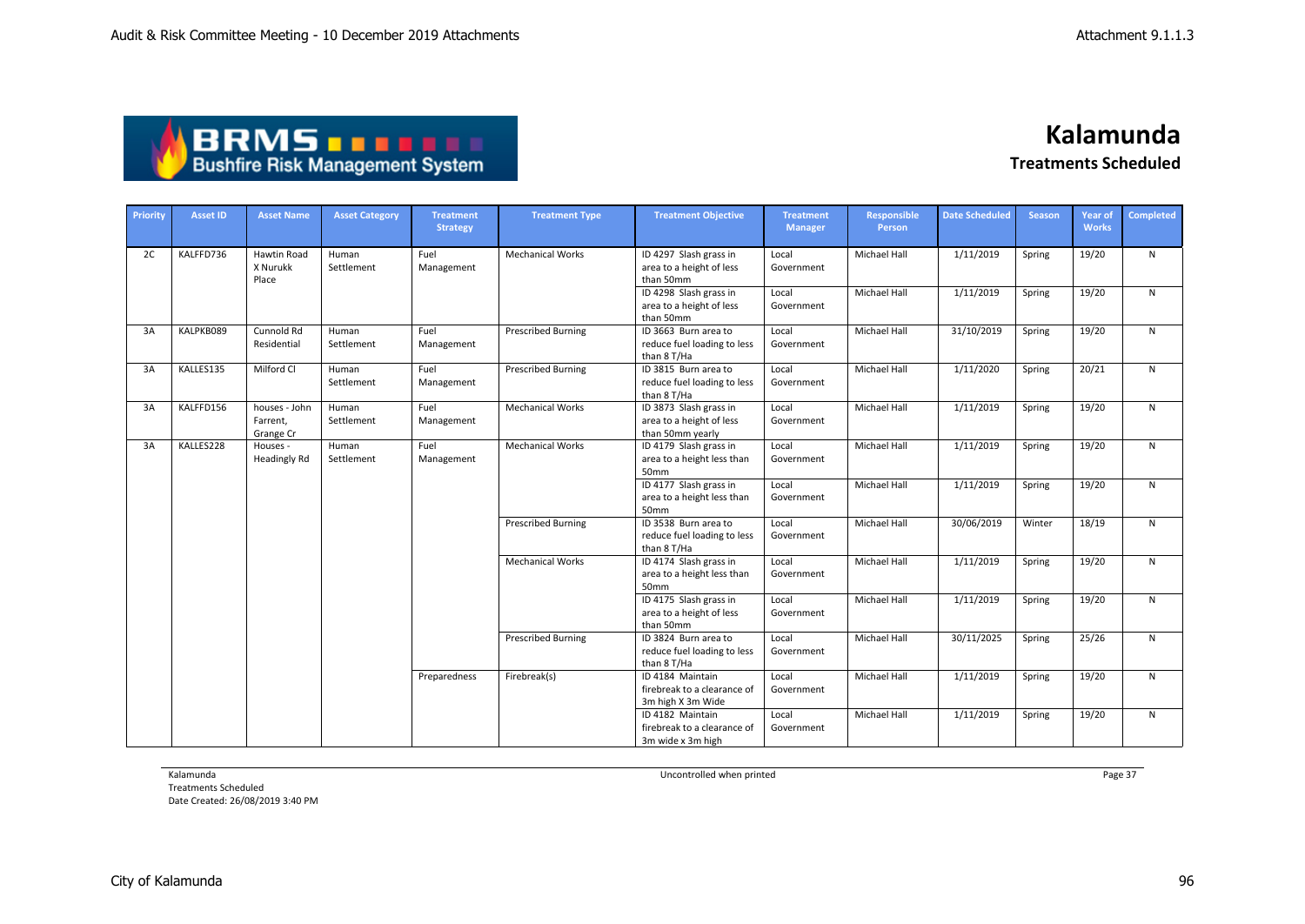| ABRMS                                  |  |
|----------------------------------------|--|
| <b>Bushfire Risk Management System</b> |  |

| Priority | <b>Asset ID</b> | <b>Asset Name</b>                        | <b>Asset Category</b> | <b>Treatment</b><br><b>Strategy</b> | <b>Treatment Type</b>     | <b>Treatment Objective</b>                                                   | <b>Treatment</b><br><b>Manager</b>                                | Responsible<br><b>Person</b> | <b>Date Scheduled</b> | <b>Season</b> | <b>Year of</b><br><b>Works</b> | <b>Completed</b> |
|----------|-----------------|------------------------------------------|-----------------------|-------------------------------------|---------------------------|------------------------------------------------------------------------------|-------------------------------------------------------------------|------------------------------|-----------------------|---------------|--------------------------------|------------------|
| 3A       | KALLES241       | <b>TX Australia</b><br>Welshpool Rd      | Economic              | Fuel<br>Management                  | <b>Prescribed Burning</b> | ID 3404 Burn Heidelberg<br>Park backing onto<br><b>Communications towers</b> | Local<br>Government                                               | <b>Michael Hall</b>          | 31/05/2019            | Autumn        | 18/19                          | N                |
| 3A       | KALLES504       | West Terrace<br>Water Tank               | Economic              | Fuel<br>Management                  | <b>Prescribed Burning</b> | ID 3584 Burn area to<br>reduce fuel loading to less<br>than 8 T/Ha           | Department of<br>Biodiversity,<br>Conservation<br>and Attractions | Michael Hall                 | 31/05/2022            | Autumn        | 21/22                          | N                |
| 3A       | KALFFD621       | Blackbutt<br>Way                         | Human<br>Settlement   | Fuel<br>Management                  | <b>Mechanical Works</b>   | ID 4236 Slash grass in<br>area to a height less than<br>50mm                 | Local<br>Government                                               | <b>Michael Hall</b>          | 1/11/2019             | Spring        | 19/20                          | N                |
| 3A       | KALFFD633       | St John Road<br>X Kypton Lane            | Human<br>Settlement   | Fuel<br>Management                  | <b>Mechanical Works</b>   | ID 4051 Slash grass in<br>area to a height of less<br>than 50mm              | Local<br>Government                                               | Michael Hall                 | 1/11/2019             | Spring        | 19/20                          | N                |
| 3A       | KALFFD658       | Hartfield Golf<br>Club                   | Cultural              | Fuel<br>Management                  | <b>Mechanical Works</b>   | ID 4319 Slash grass in<br>area to a height less than<br>50mm                 | Local<br>Government                                               | Michael Hall                 | 1/11/2019             | Spring        | 19/20                          | N                |
| 3A       | KALFFD682       | <b>Bird and Fish</b><br>Place            | Human<br>Settlement   | Fuel<br>Management                  | <b>Mechanical Works</b>   | ID 3861 Slash all grass to a<br>height of less than 50mm<br>vearly           | Local<br>Government                                               | <b>Michael Hall</b>          | 1/11/2019             | Spring        | 19/20                          | N                |
| 3A       | KALLES775       | Ray Owen<br>Reserve<br><b>Water Tank</b> | Economic              | Fuel<br>Management                  | <b>Prescribed Burning</b> | ID 3971 Burn area to<br>reduce fuel loading to less<br>than 8 T/Ha           | Local<br>Government                                               | <b>Michael Hall</b>          | 31/05/2022            | Autumn        | 21/22                          | N                |
|          |                 |                                          |                       |                                     | <b>Mechanical Works</b>   | ID 4187 Slash grass in<br>area to a height less than<br>50mm                 | Local<br>Government                                               | Michael Hall                 | 1/11/2019             | Spring        | 19/20                          | N                |
| 3A       | KALPKB185       | Mccorkill Rd<br>East                     | Human<br>Settlement   | Fuel<br>Management                  | <b>Prescribed Burning</b> | ID 3632 Burn area to<br>reduce fuel loading to less<br>than 8 T/Ha           | Department of<br>Biodiversity,<br>Conservation<br>and Attractions | <b>Michael Hall</b>          | 31/05/2022            | Autumn        | 21/22                          | N                |
| 3B       | KALPKB088       | Merrivile Rd<br>West                     | Human<br>Settlement   | Fuel<br>Management                  | <b>Prescribed Burning</b> | Reduce fuel load to the<br>community of Pickering<br>brook                   | Department of<br>Biodiversity,<br>Conservation<br>and Attractions | Dale Burgess                 | 15/09/2017            | Spring        | 17/18                          | Y                |
| 3B       | KALPKB123       | 61 Brigita<br>road                       | Human<br>Settlement   | Fuel<br>Management                  | <b>Prescribed Burning</b> | ID 3900 Burn area to<br>reduce fuel loading to less<br>than 8 T/Ha           | Department of<br>Biodiversity,<br>Conservation<br>and Attractions | Michael Hall                 | 31/10/2025            | Spring        | 25/26                          | N                |
|          |                 |                                          |                       |                                     |                           | ID 3901 Burn area to<br>reduce fuel loading to less<br>than 8 T/Ha           | Department of<br>Biodiversity,                                    | <b>Michael Hall</b>          | 31/10/2025            | Spring        | 25/26                          | $\mathsf{N}$     |

Kalamunda

Treatments Scheduled Date Created: 26/08/2019 3:40 PM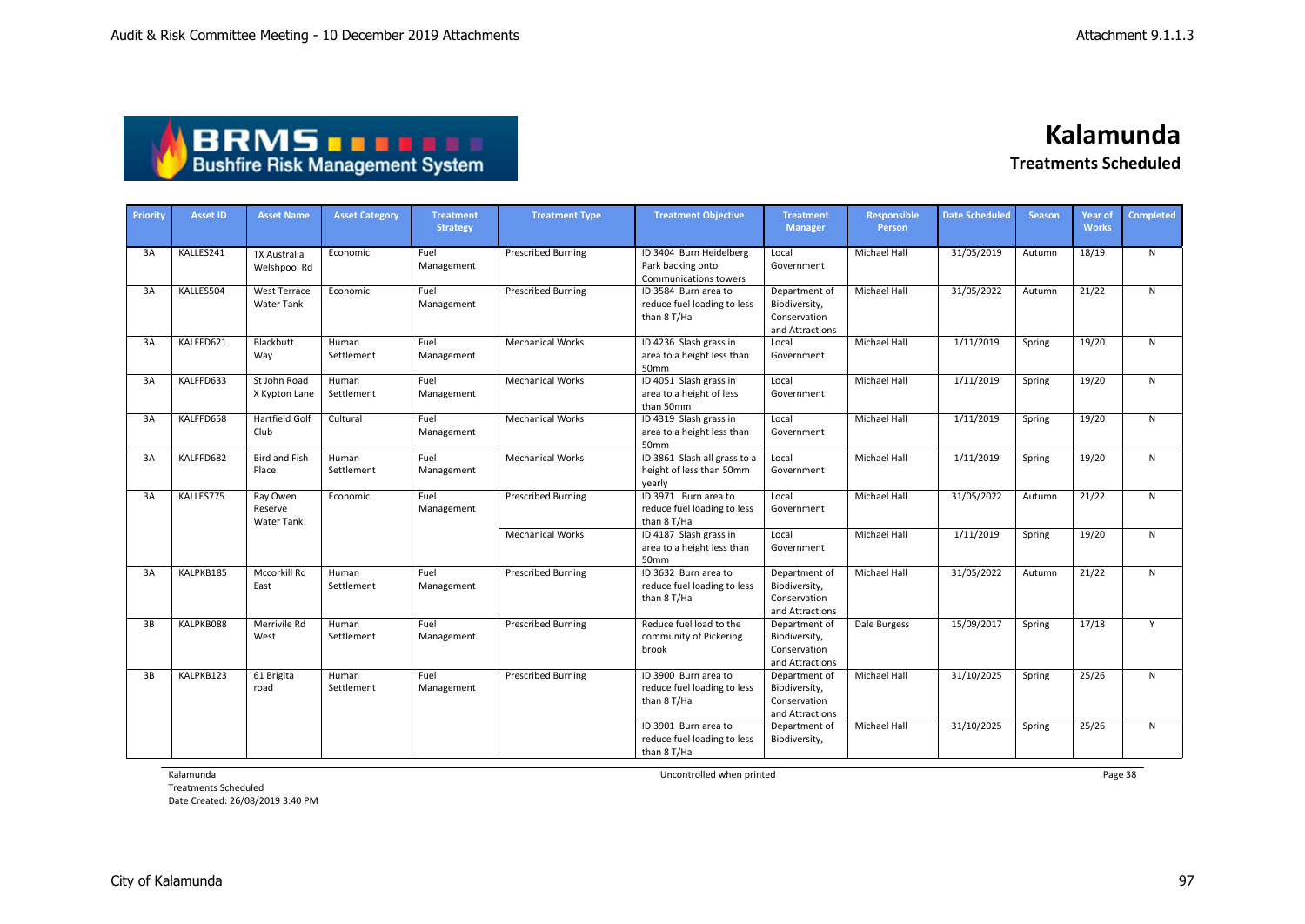# **BRMS DRMS DRMS**

**Kalamunda**

**Treatments Scheduled**

| Priority | <b>Asset ID</b> | <b>Asset Name</b>                                | <b>Asset Category</b> | <b>Treatment</b><br><b>Strategy</b> | <b>Treatment Type</b>     | <b>Treatment Objective</b>                                                       | <b>Treatment</b><br><b>Manager</b>                                | <b>Responsible</b><br>Person | <b>Date Scheduled</b> | <b>Season</b> | <b>Year of</b><br><b>Works</b> | <b>Completed</b> |
|----------|-----------------|--------------------------------------------------|-----------------------|-------------------------------------|---------------------------|----------------------------------------------------------------------------------|-------------------------------------------------------------------|------------------------------|-----------------------|---------------|--------------------------------|------------------|
|          |                 |                                                  |                       |                                     |                           |                                                                                  | Conservation<br>and Attractions                                   |                              |                       |               |                                |                  |
| 3B       | KALBKY251       | 29 Reeds Rd                                      | Human<br>Settlement   | Fuel<br>Management                  | <b>Prescribed Burning</b> | ID 3839 Burn area to<br>reduce fuel to less than 8<br>T/Ha                       | Local<br>Government                                               | Michael Hall                 | 31/10/2020            | Spring        | 20/21                          | $\mathsf{N}$     |
| 3B       | KALPKB279       | Union Rd End                                     | Human<br>Settlement   | Fuel<br>Management                  | <b>Prescribed Burning</b> | Burn area to reduce fuel<br>loading to less than 8 T/Ha                          | Department of<br>Biodiversity,<br>Conservation<br>and Attractions | Michael Hall                 | 30/11/2018            | Spring        | 18/19                          | Y                |
| 3B       | KALBKY421       | Lawnbrook<br><b>Road Pistol</b>                  | Cultural              | Fuel<br>Management                  | <b>Prescribed Burning</b> | Burn area to reduce fuel<br>loading to less than 8 T/Ha                          | Local<br>Government                                               | Dale Burgess                 | 1/11/2017             | Spring        | 17/18                          | Y                |
|          |                 | Club                                             |                       | Preparedness                        | Firebreak(s)              | ID 4379 Maintain<br>firebreak to a clearance of<br>3m high x 3m wide             | Local<br>Government                                               | Michael Hall                 | 1/11/2019             | Spring        | 19/20                          | $\mathsf{N}$     |
| 3B       | KALLES436       | Canning Road<br>X Myrtle<br>Street               | Human<br>Settlement   | Preparedness                        | Firebreak(s)              | ID 3944 Maintain<br>firebreaks yearly to a<br>clearance of 3m heigh x<br>3m wide | Local<br>Government                                               | <b>Michael Hall</b>          | 1/11/2019             | Spring        | 19/20                          | $\mathsf{N}$     |
|          |                 |                                                  |                       | Fuel<br>Management                  | <b>Prescribed Burning</b> | ID 3945 Burn area to<br>reduce feul loading to less<br>than 8 T/Ha               | Local<br>Government                                               | <b>Michael Hall</b>          | 31/05/2024            | Autumn        | 23/24                          | $\mathsf{N}$     |
|          |                 |                                                  |                       |                                     | <b>Mechanical Works</b>   | ID 3753 Slash long grass<br>yearly to less than 50mm                             | Local<br>Government                                               | <b>Michael Hall</b>          | 1/11/2019             | Spring        | 19/20                          | $\mathsf{N}$     |
|          |                 |                                                  |                       |                                     |                           | ID 3754 Slash long grass in<br>area yearly to less than<br>50mm heigh            | Local<br>Government                                               | Michael Hall                 | 1/11/2019             | Spring        | 19/20                          | ${\sf N}$        |
| 3B       | KALPKB711       | <b>Hewetts Hill</b><br>Hut<br>Bibbulmun<br>Track | Economic              | Fuel<br>Management                  | <b>Prescribed Burning</b> | ID 3880 Burn area to<br>reduce fuel loading to less<br>than 8 T/Ha               | Department of<br>Biodiversity,<br>Conservation<br>and Attractions | <b>Michael Hall</b>          | 31/10/2025            | Spring        | 25/26                          | N                |
| 3B       | KALBKY858       | Dianella Road<br>X Grove Road                    | Human<br>Settlement   | Fuel<br>Management                  | <b>Mechanical Works</b>   | ID 3751 Slash long grass<br>yearly to a hieght less than<br>50mm                 | Local<br>Government                                               | <b>Michael Hall</b>          | 1/11/2019             | Spring        | 19/20                          | $\mathsf{N}$     |
| 3B       | KALBKY875       | <b>Wilkins Road</b><br>X Lewis Road              | Human<br>Settlement   | Fuel<br>Management                  | <b>Prescribed Burning</b> | ID 3809 Burn area to<br>reduce fuel loading to less<br>than 8 T/Ha               | Local<br>Government                                               | <b>Michael Hall</b>          | 31/10/2019            | Spring        | 19/20                          | $\mathsf{N}$     |
|          |                 |                                                  |                       |                                     | <b>Mechanical Works</b>   | ID 4155 Slash grass in<br>area to a height less than<br>50mm                     | Local<br>Government                                               | <b>Michael Hall</b>          | 1/11/2019             | Spring        | 19/20                          | $\mathsf{N}$     |

Kalamunda

Treatments Scheduled Date Created: 26/08/2019 3:40 PM Uncontrolled when printed **Page 39** Page 39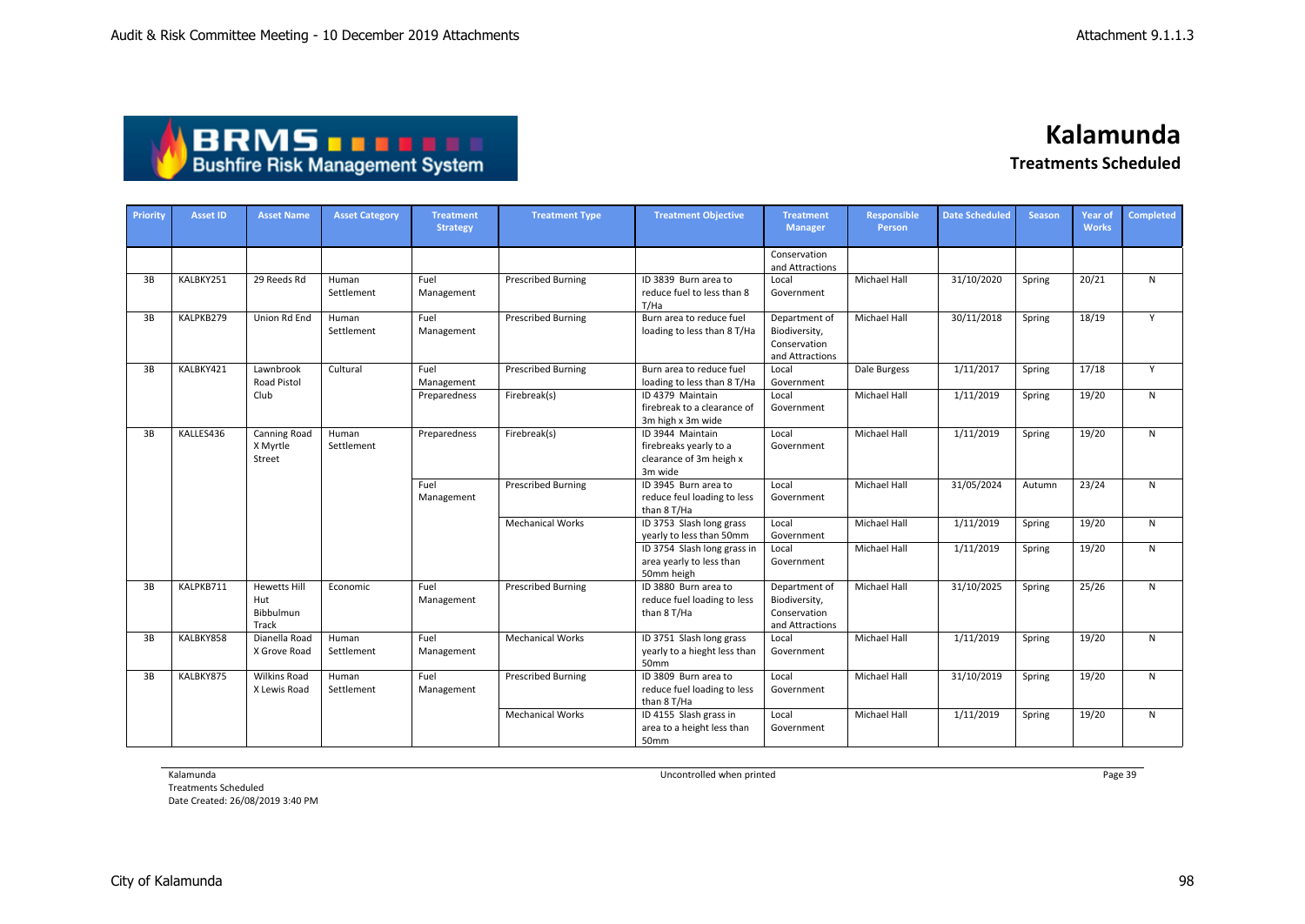| <b>ABRMS THEFT</b>                     |
|----------------------------------------|
| <b>Bushfire Risk Management System</b> |

| Priority | <b>Asset ID</b> | <b>Asset Name</b>                            | <b>Asset Category</b> | <b>Treatment</b><br><b>Strategy</b> | <b>Treatment Type</b>     | <b>Treatment Objective</b>                                                      | <b>Treatment</b><br><b>Manager</b>                                | Responsible<br>Person | <b>Date Scheduled</b> | <b>Season</b> | <b>Year of</b><br><b>Works</b> | Completed |
|----------|-----------------|----------------------------------------------|-----------------------|-------------------------------------|---------------------------|---------------------------------------------------------------------------------|-------------------------------------------------------------------|-----------------------|-----------------------|---------------|--------------------------------|-----------|
|          |                 |                                              |                       |                                     |                           | ID 4153 Slash grass in<br>area to a height of less<br>than 50mm                 | Local<br>Government                                               | <b>Michael Hall</b>   | 1/11/2019             | Spring        | 19/20                          | N         |
|          |                 |                                              |                       |                                     |                           | ID 4150 Slash grass in<br>area to a height of less<br>than 50mm                 | Local<br>Government                                               | <b>Michael Hall</b>   | 1/11/2019             | Spring        | 19/20                          | N         |
|          |                 |                                              |                       |                                     |                           | ID 4148 Slash grass in<br>area to a height less than<br>50mm                    | Local<br>Government                                               | Michael Hall          | 1/11/2019             | Spring        | 19/20                          | N         |
|          |                 |                                              |                       | Preparedness                        | Firebreak(s)              | Maintain firebreak to a<br>clearance of 3m High X 3m<br>wide                    | Local<br>Government                                               | <b>Michael Hall</b>   | 1/11/2019             | Spring        | 19/20                          | N         |
|          |                 |                                              |                       |                                     |                           | ID 4154 Maintain<br>firebreak to a clearance of<br>3m high X 3m wide            | Local<br>Government                                               | <b>Michael Hall</b>   | 1/11/2019             | Spring        | 19/20                          | N         |
|          |                 |                                              |                       |                                     |                           | ID 4149 Maintain<br>firebreak to a clearance of<br>3m high x 3m wide            | Local<br>Government                                               | Michael Hall          | 1/11/2019             | Spring        | 19/20                          | N         |
| 3B       | KALBKY762       | Hovea<br>Crescent and<br>Actinotus<br>Road   | Human<br>Settlement   | Preparedness                        | Firebreak(s)              | ID 3927 Maintain<br>firebreak yearly to a<br>clearance of 3m heigh X<br>3m wide | Local<br>Government                                               | <b>Michael Hall</b>   | 1/11/2019             | Spring        | 19/20                          | N         |
|          |                 |                                              |                       | Fuel<br>Management                  | <b>Prescribed Burning</b> | ID 3928 Burn area to<br>reduce fuel loading to less<br>than 8 T/Ha              | Local<br>Government                                               | Michael Hall          | 31/10/2020            | Spring        | 20/21                          | N         |
| 3B       | KALBKY863       | Carmel Road<br>101 (Scout<br>Hall)           | Cultural              | Fuel<br>Management                  | <b>Prescribed Burning</b> | burn area to reduce fuel<br>loading to less than 8 T/Ha                         | Local<br>Government                                               | Dale Burgess          | 4/06/2017             | Winter        | 16/17                          | Y         |
| 3B       | KALPKB871       | Pickering<br><b>Brook Pine</b><br>Plantation | Economic              | Fuel<br>Management                  | <b>Prescribed Burning</b> | ID 3662 Burn area to<br>reduce fuel loading to less<br>than 8 T/Ha              | Department of<br>Biodiversity,<br>Conservation<br>and Attractions | Michael Hall          | 30/11/2025            | Spring        | 25/26                          | N         |
| 3B       | KALBKY339       | Mitchell Road<br>8 and 18                    | Human<br>Settlement   | Fuel<br>Management                  | <b>Prescribed Burning</b> | ID 3705 Burn area to<br>reduce fuel loading to less<br>than 8 T/Ha              | Local<br>Government                                               | <b>Michael Hall</b>   | 31/10/2022            | Spring        | 22/23                          | N         |
|          |                 |                                              |                       |                                     |                           | ID 3706 Burn area to<br>reduce fuel loading to less<br>than 8 T/Ha              | Local<br>Government                                               | <b>Michael Hall</b>   | 31/05/2022            | Autumn        | 21/22                          | N         |

Kalamunda

Treatments Scheduled Date Created: 26/08/2019 3:40 PM Uncontrolled when printed **Page 40** Page 40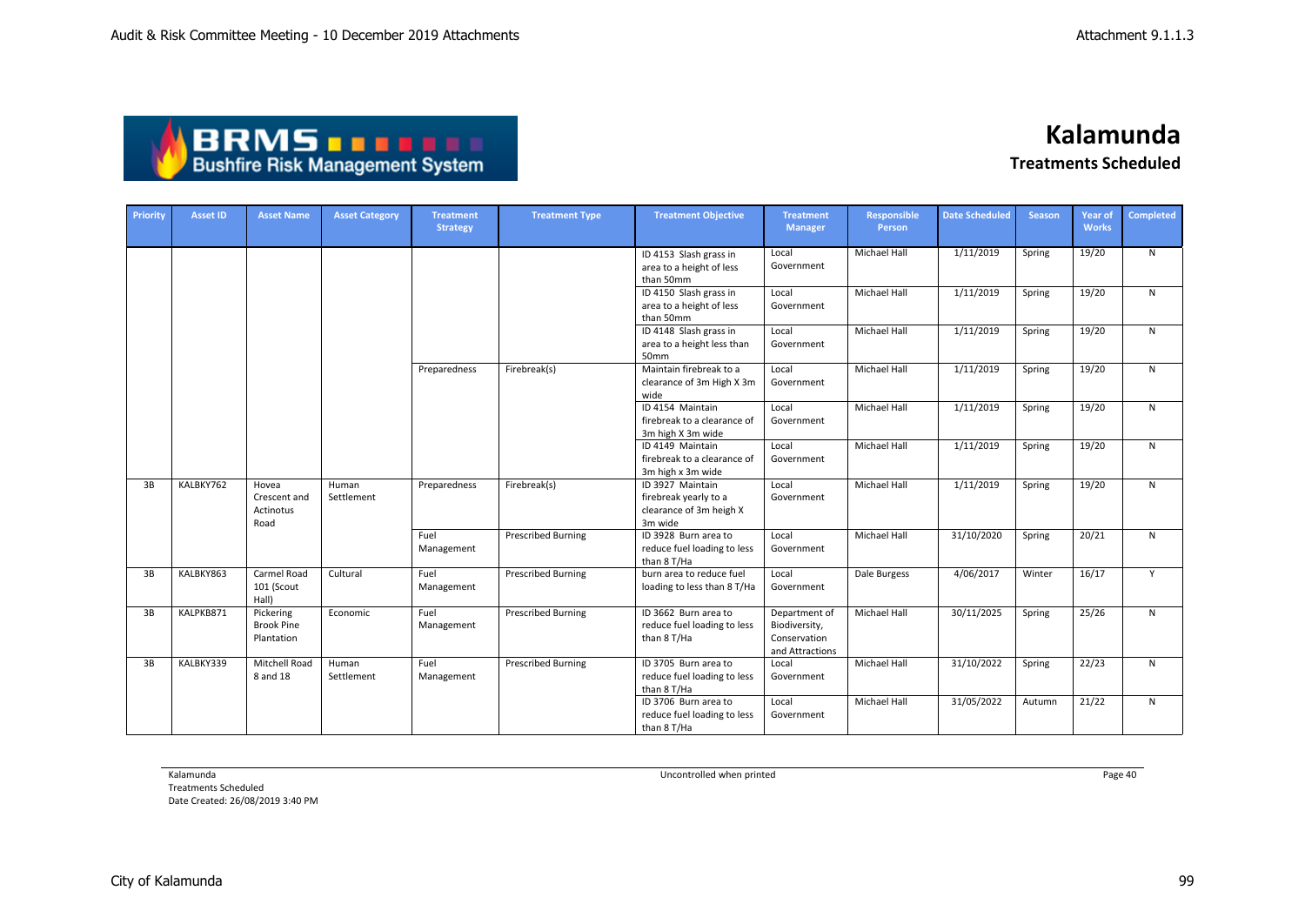| <b>ABRMS THEFT</b>                     |
|----------------------------------------|
| <b>Bushfire Risk Management System</b> |

| Priority | <b>Asset ID</b> | <b>Asset Name</b>                                    | <b>Asset Category</b> | <b>Treatment</b><br><b>Strategy</b> | <b>Treatment Type</b>     | <b>Treatment Objective</b>                                                | <b>Treatment</b><br><b>Manager</b>                                | <b>Responsible</b><br>Person | <b>Date Scheduled</b> | <b>Season</b> | <b>Year of</b><br><b>Works</b> | Completed |
|----------|-----------------|------------------------------------------------------|-----------------------|-------------------------------------|---------------------------|---------------------------------------------------------------------------|-------------------------------------------------------------------|------------------------------|-----------------------|---------------|--------------------------------|-----------|
| 3B       | KALBKY341       | Boronia Road<br>Pony Club                            | Human<br>Settlement   | Fuel<br>Management                  | <b>Mechanical Works</b>   | ID 3749 Slash area of long<br>grass yearly to a height<br>less than 50 mm | Local<br>Government                                               | <b>Michael Hall</b>          | 1/11/2019             | Spring        | 19/20                          | N         |
|          |                 |                                                      |                       |                                     | <b>Prescribed Burning</b> | ID 3694 Burn area to<br>reduce fuel loading to less<br>than 8 T/Ha        | Local<br>Government                                               | Michael Hall                 | 30/11/2023            | Spring        | 23/24                          | ${\sf N}$ |
|          |                 |                                                      |                       |                                     |                           | ID 3695 Burn area to<br>reduce fuel loading to less<br>than 8 T/Ha        | Local<br>Government                                               | Michael Hall                 | 30/11/2023            | Spring        | 23/24                          | ${\sf N}$ |
|          |                 |                                                      |                       |                                     | <b>Mechanical Works</b>   | ID 3748 Slash grass in<br>area yearly to height lower<br>than 50mm        | Local<br>Government                                               | <b>Michael Hall</b>          | 1/11/2019             | Spring        | 19/20                          | N         |
|          |                 |                                                      |                       | Preparedness                        | Firebreak(s)              | ID 4380 Maintain<br>firebreak to a clearance of<br>3m high x 3m wide      | Local<br>Government                                               | <b>Michael Hall</b>          | 1/11/2019             | Spring        | 19/20                          | N         |
| 3B       | KALLES139       | Houses -                                             | Human                 | Fuel                                | <b>Mechanical Works</b>   | Slash grass in area to a                                                  | Local                                                             | <b>Michael Hall</b>          | 1/11/2019             | Spring        | 19/20                          | N         |
|          |                 | Tregenna Pl,<br>Hill St,                             | Settlement            | Management                          | <b>Prescribed Burning</b> | height less than<br>ID 3981 Burn area to                                  | Government<br>Local                                               | Michael Hall                 | 31/05/2024            | Autumn        | 23/24                          | N         |
|          |                 | Aboyne Rd                                            |                       |                                     |                           | reduce fuel loading to less<br>than 8 T/Ha                                | Government                                                        |                              |                       |               |                                |           |
|          |                 |                                                      |                       | Preparedness                        | Firebreak(s)              | ID 4353 Maintain<br>firebreak to a clearance of<br>3m high x 3m wide      | Local<br>Government                                               | <b>Michael Hall</b>          | 1/11/2019             | Spring        | 19/20                          | N         |
| 3B       | KALPKB780       | Asher Road<br>95                                     | Human<br>Settlement   | Fuel<br>Management                  | <b>Prescribed Burning</b> | ID 3883 Burn area to<br>reduce fuel loading to less<br>than 8 T/Ha        | Department of<br>Biodiversity,<br>Conservation<br>and Attractions | Michael Hall                 | 31/10/2025            | Spring        | 25/26                          | N         |
| 3D       | KALBKY056       | Bickley,<br>Water Corp<br>Site 076,<br>Mitchell Rd   | Environmental         | Fuel<br>Management                  | <b>Prescribed Burning</b> | ID 4013 Burn area to<br>reduce fuel loading to less<br>than 8 T/Ha        | Water<br>Corporation                                              | Michael Hall                 | 31/05/2026            | Autumn        | 25/26                          | N         |
| 3D       | KALFFD722       | Tonkin<br>Higway X Hale<br>Road Water<br>Plant       | Economic              | Preparedness                        | Firebreak(s)              | ID 4207 Maintain<br>firebreak to a clearance of<br>3m high x 3m wide      | Local<br>Government                                               | <b>Michael Hall</b>          | 1/11/2019             | Spring        | 19/20                          | N         |
| 3D       | KALFFD832       | High<br>Wycombe<br>Library and<br><b>Scouts Hall</b> | Cultural              | Fuel<br>Management                  | <b>Mechanical Works</b>   | ID 4033 Slash grass in<br>area to a height of less<br>than 50mm           | Local<br>Government                                               | Michael Hall                 | 1/11/2019             | Spring        | 19/20                          | N         |

Kalamunda

Treatments Scheduled Date Created: 26/08/2019 3:40 PM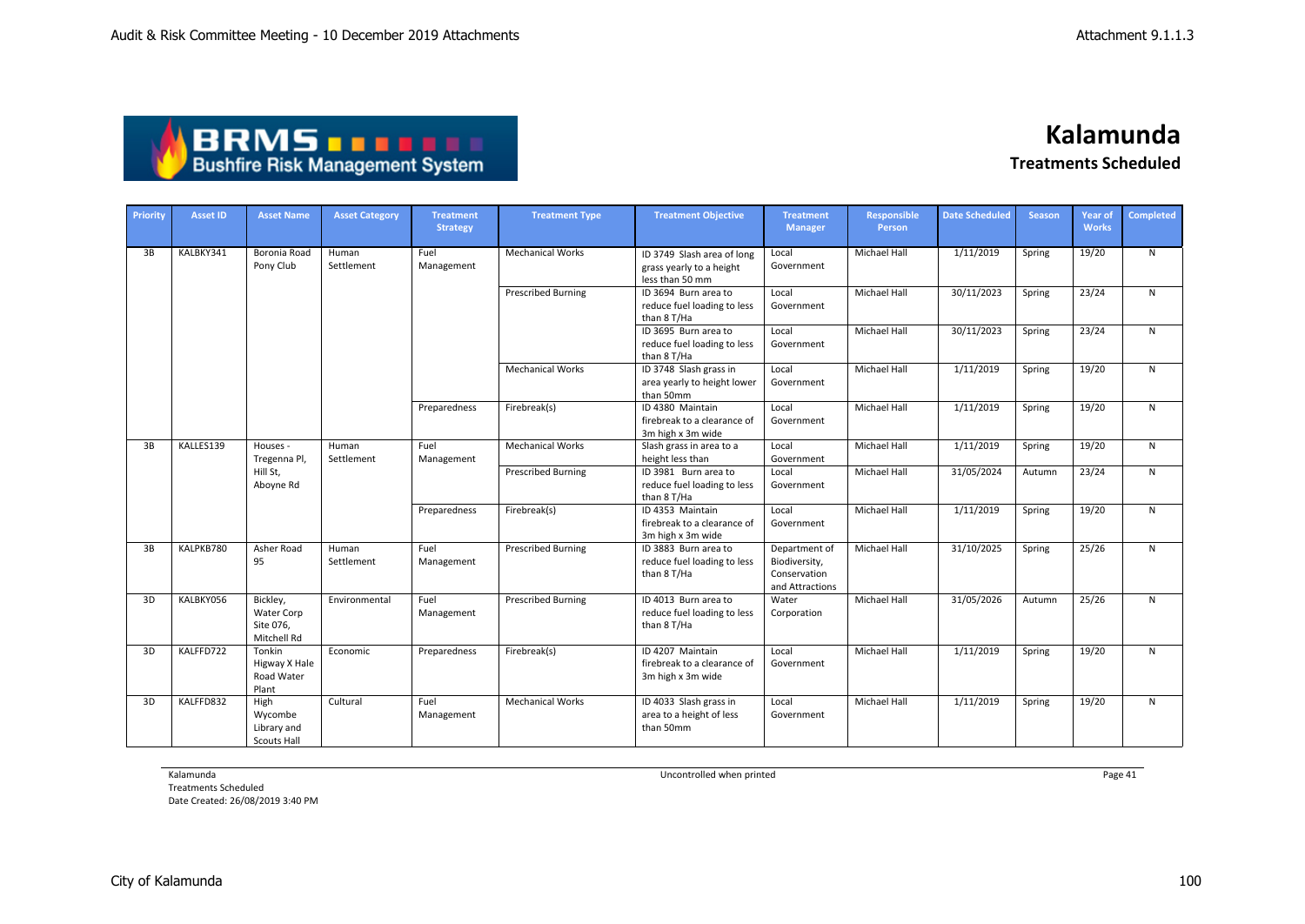| <b>ABRMS THEFT</b>                     |
|----------------------------------------|
| <b>Bushfire Risk Management System</b> |

| Priority | <b>Asset ID</b> | <b>Asset Name</b>                                        | <b>Asset Category</b> | <b>Treatment</b><br><b>Strategy</b> | <b>Treatment Type</b>     | <b>Treatment Objective</b>                                                                                                          | <b>Treatment</b><br><b>Manager</b>                                | <b>Responsible</b><br><b>Person</b> | <b>Date Scheduled</b> | <b>Season</b> | <b>Year of</b><br><b>Works</b> | <b>Completed</b> |
|----------|-----------------|----------------------------------------------------------|-----------------------|-------------------------------------|---------------------------|-------------------------------------------------------------------------------------------------------------------------------------|-------------------------------------------------------------------|-------------------------------------|-----------------------|---------------|--------------------------------|------------------|
|          |                 |                                                          |                       |                                     | <b>Prescribed Burning</b> | ID 3975 Burn area to<br>reduce fuel loading to less<br>than 8 T/Ha                                                                  | Local<br>Government                                               | Michael Hall                        | 31/05/2025            | Autumn        | 24/25                          | N                |
|          |                 |                                                          |                       |                                     |                           | ID 3976 Burn area to<br>reduce fuel loading to less<br>than 8 T/Ha                                                                  | Local<br>Government                                               | Michael Hall                        | 31/10/2022            | Spring        | 22/23                          | N                |
| 3D       | KALFFD062       | Houses -<br>Dawson Ave.<br>Burtonia<br>Way, Vinca<br>Way | Human<br>Settlement   | Preparedness                        | Firebreak(s)              | ID 4200 Maintain<br>firebreak to a clearance of<br>3m high x 3m wide                                                                | Local<br>Government                                               | Michael Hall                        | 1/11/2019             | Spring        | 19/20                          | N                |
| 3D       | KALFFD071       | Houses -<br>Pyrus Way,<br>Coronilla Way                  | Human<br>Settlement   | Fuel<br>Management                  | <b>Prescribed Burning</b> | ID 3592 Burn are to<br>reduce fuel loading to less<br>than 8 T/Ha                                                                   | Department of<br>Biodiversity,<br>Conservation<br>and Attractions | Michael Hall                        | 31/05/2022            | Autumn        | 21/22                          | N                |
| 3D       | KALFFD015       | Cnr<br>Welshpool<br>Road &<br>Crystal Brook<br>Road      | Human<br>Settlement   | Fuel<br>Management                  | <b>Mechanical Works</b>   | ID 3860 Slash grass to a<br>hieght of less than 50mm<br>yearly                                                                      | Local<br>Government                                               | <b>Michael Hall</b>                 | 1/11/2019             | Spring        | 19/20                          | N                |
| 4A       | KALLES145       | Houses - John<br>Street                                  | Human<br>Settlement   | Fuel<br>Management                  | <b>Prescribed Burning</b> | Reduce the fuel load to an<br>acceptable level by the<br>end of spring 2018 using<br>the City of Kalamunda Fire<br>Mitiagtion team. | Local<br>Government                                               | Michael Hall                        | 30/11/2018            | Spring        | 18/19                          | Y                |
| 4A       | KALFFD147       | Houses -<br>Sadler dr                                    | Human<br>Settlement   | Fuel<br>Management                  | <b>Mechanical Works</b>   | ID 4118 Slash grass in<br>area to a height less than<br>50mm                                                                        | Local<br>Government                                               | <b>Michael Hall</b>                 | 1/11/2019             | Spring        | 19/20                          | N                |
| 4A       | KALLES217       | Houses -<br>Railway rd<br>South East                     | Human<br>Settlement   | Fuel<br>Management                  | <b>Prescribed Burning</b> | ID 3869 Burn area to<br>reduce fuel loading to less<br>than 8 T/Ha                                                                  | Local<br>Government                                               | Michael Hall                        | 31/10/2024            | Spring        | 24/25                          | N                |
| 4A       | KALPKB581       | Pickering<br><b>Brook Primary</b><br>School              | Human<br>Settlement   | Preparedness                        | Firebreak(s)              | ID 4394 Maintain<br>firebreak to a clearance of<br>3m high x 3m wide                                                                | Local<br>Government                                               | <b>Michael Hall</b>                 | 1/11/2019             | Spring        | 19/20                          | $\mathsf{N}$     |
|          |                 |                                                          |                       | Fuel<br>Management                  | <b>Mechanical Works</b>   | ID 4394 Slash grass in<br>area to a height less than<br>50mm                                                                        | Local<br>Government                                               | <b>Michael Hall</b>                 | 1/11/2019             | Spring        | 19/20                          | N                |
| 4A       | KALFFD626       | Marble Place<br>X Turquoise<br>Court                     | Human<br>Settlement   | Fuel<br>Management                  | <b>Mechanical Works</b>   | ID 4054 Slash grass in<br>area to a height less than<br>50mm                                                                        | Local<br>Government                                               | <b>Michael Hall</b>                 | 1/11/2019             | Spring        | 19/20                          | $\mathsf{N}$     |

Kalamunda

Treatments Scheduled Date Created: 26/08/2019 3:40 PM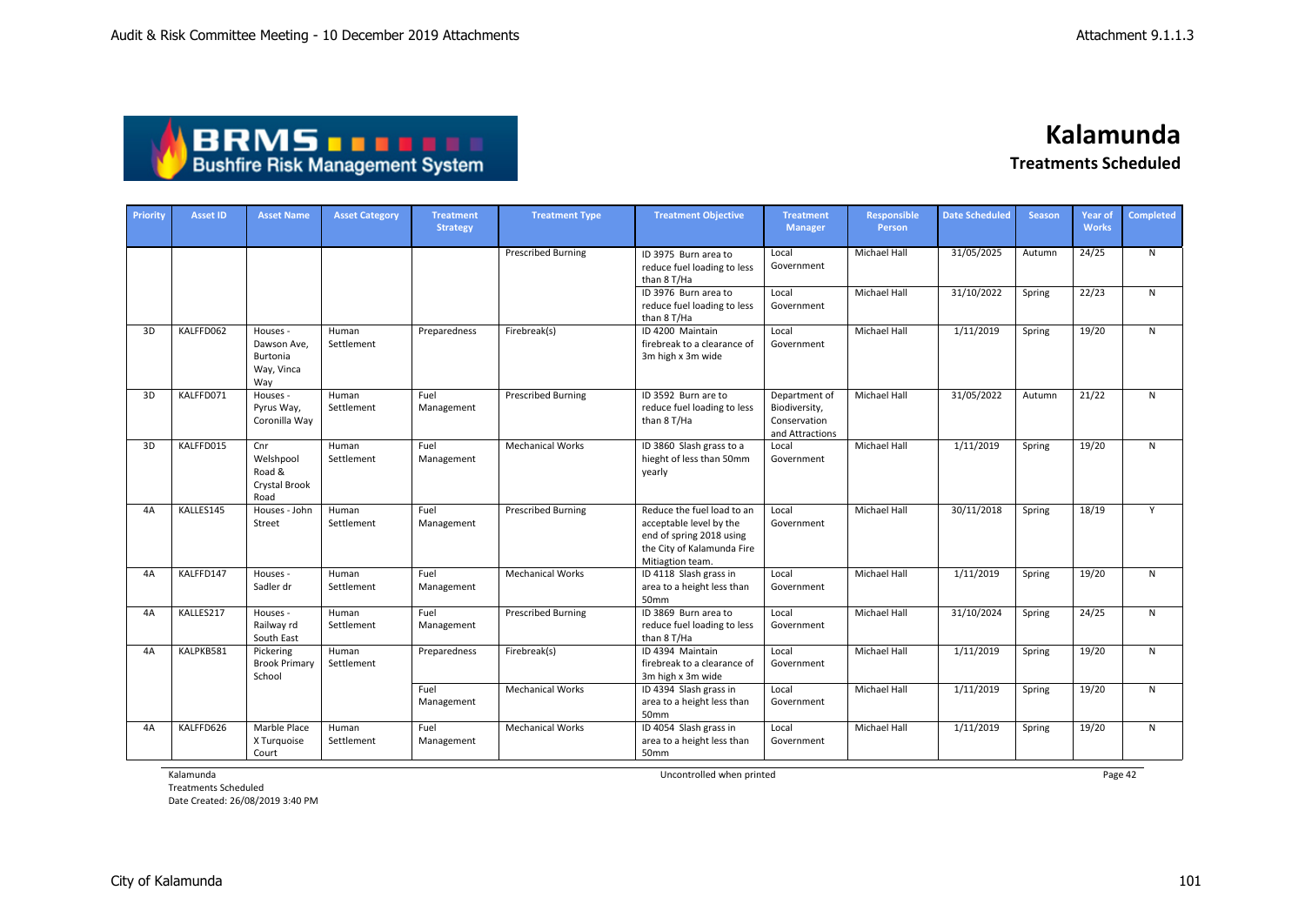## **BRMS DRMS DRMS**

**Kalamunda Treatments Scheduled**

| Priority | <b>Asset ID</b> | <b>Asset Name</b>                                     | <b>Asset Category</b> | <b>Treatment</b><br><b>Strategy</b> | <b>Treatment Type</b>     | <b>Treatment Objective</b>                                              | <b>Treatment</b><br><b>Manager</b>                                | <b>Responsible</b><br>Person | <b>Date Scheduled</b> | <b>Season</b> | Year of<br><b>Works</b> | <b>Completed</b> |
|----------|-----------------|-------------------------------------------------------|-----------------------|-------------------------------------|---------------------------|-------------------------------------------------------------------------|-------------------------------------------------------------------|------------------------------|-----------------------|---------------|-------------------------|------------------|
| 4A       | KALPKB694       | Mundaring<br>Weir Road<br>915                         | Human<br>Settlement   | Fuel<br>Management                  | <b>Prescribed Burning</b> | ID 3894 Burn area to<br>reduce fuel loading to less<br>than 8 T/Ha      | Department of<br>Biodiversity,<br>Conservation<br>and Attractions | Michael Hall                 | 31/10/2025            | Spring        | 25/26                   | N                |
| 4A       | KALPKB713       | Glenisla Road<br>Railway<br>Station                   | Cultural              | Preparedness                        | Firebreak(s)              | ID 3391 Maintain fire<br>break between Glensila<br>Road and Empire Road | Local<br>Government                                               | Michael Hall                 | 1/11/2019             | Spring        | 19/20                   | ${\sf N}$        |
|          |                 |                                                       |                       | Fuel<br>Management                  | <b>Prescribed Burning</b> | ID 3392 Burn forest to<br>east side of fire break                       | Local<br>Government                                               | Michael Hall                 | 15/06/2020            | Winter        | 19/20                   | ${\sf N}$        |
| 4A       | KALLES754       | Patricia Road<br>X James Road<br>and Cabarita<br>Road | Human<br>Settlement   | Fuel<br>Management                  | <b>Mechanical Works</b>   | Slash grass in area to a<br>height of less than 50mm                    | Local<br>Government                                               | <b>Michael Hall</b>          | 1/11/2019             | Spring        | 19/20                   | $\mathsf{N}$     |
| 4A       | KALPKB120       | 50 Asher<br>Road                                      | Human<br>Settlement   | Fuel<br>Management                  | <b>Prescribed Burning</b> | ID 3897 Burn area to<br>reduce fuel loading to less<br>than 8 T/Ha      | Department of<br>Biodiversity,<br>Conservation<br>and Attractions | <b>Michael Hall</b>          | 31/10/2025            | Spring        | 25/26                   | N                |
|          |                 |                                                       |                       |                                     |                           | ID 3899 Burn area to<br>reduce fuel loading to less<br>than 8 T/Ha      | Department of<br>Biodiversity,<br>Conservation<br>and Attractions | Michael Hall                 | 31/10/2025            | Spring        | 25/26                   | N                |
|          |                 |                                                       |                       |                                     |                           | ID 3898 Burn area to<br>reduce fuel loading to less<br>than 8 T/Ha      | Department of<br>Biodiversity,<br>Conservation<br>and Attractions | Michael Hall                 | 31/10/2025            | Spring        | 25/26                   | N                |
|          |                 |                                                       |                       |                                     |                           | ID 3647 Burn Are to<br>Reduce fuel loading to less<br>than 8 T/Ha       | Department of<br>Biodiversity,<br>Conservation<br>and Attractions | Michael Hall                 | 1/12/2025             | Summer        | 25/26                   | $\mathsf{N}$     |
| 4A       | KALBKY140       | Houses -<br>Nimbin Rd                                 | Human<br>Settlement   | Fuel<br>Management                  | <b>Prescribed Burning</b> | ID 3982 Burn area to<br>reduce fuel loading to less<br>than 8 T/Ha      | Local<br>Government                                               | Michael Hall                 | 31/10/2019            | Spring        | 19/20                   | ${\sf N}$        |
| 4A       | KALPKB273       | 34/38/44<br>Velencia Rd                               | Human<br>Settlement   | Fuel<br>Management                  | <b>Mechanical Works</b>   | ID 4017 Slash grass in<br>area to a height of less<br>than 50mm         | Local<br>Government                                               | Michael Hall                 | 1/11/2019             | Spring        | 19/20                   | ${\sf N}$        |
| 4A       | KALBKY422       | Lawnbrook<br>Road West X<br>Halleendale<br>Road       | Cultural              | Fuel<br>Management                  | <b>Prescribed Burning</b> | ID 3697 Burn area to<br>reduce fuel loading to less<br>than 8 T/Ha      | Local<br>Government                                               | Michael Hall                 | 30/11/2020            | Spring        | 20/21                   | $\mathsf{N}$     |

Kalamunda

Treatments Scheduled Date Created: 26/08/2019 3:40 PM Uncontrolled when printed **Page 43** Page 43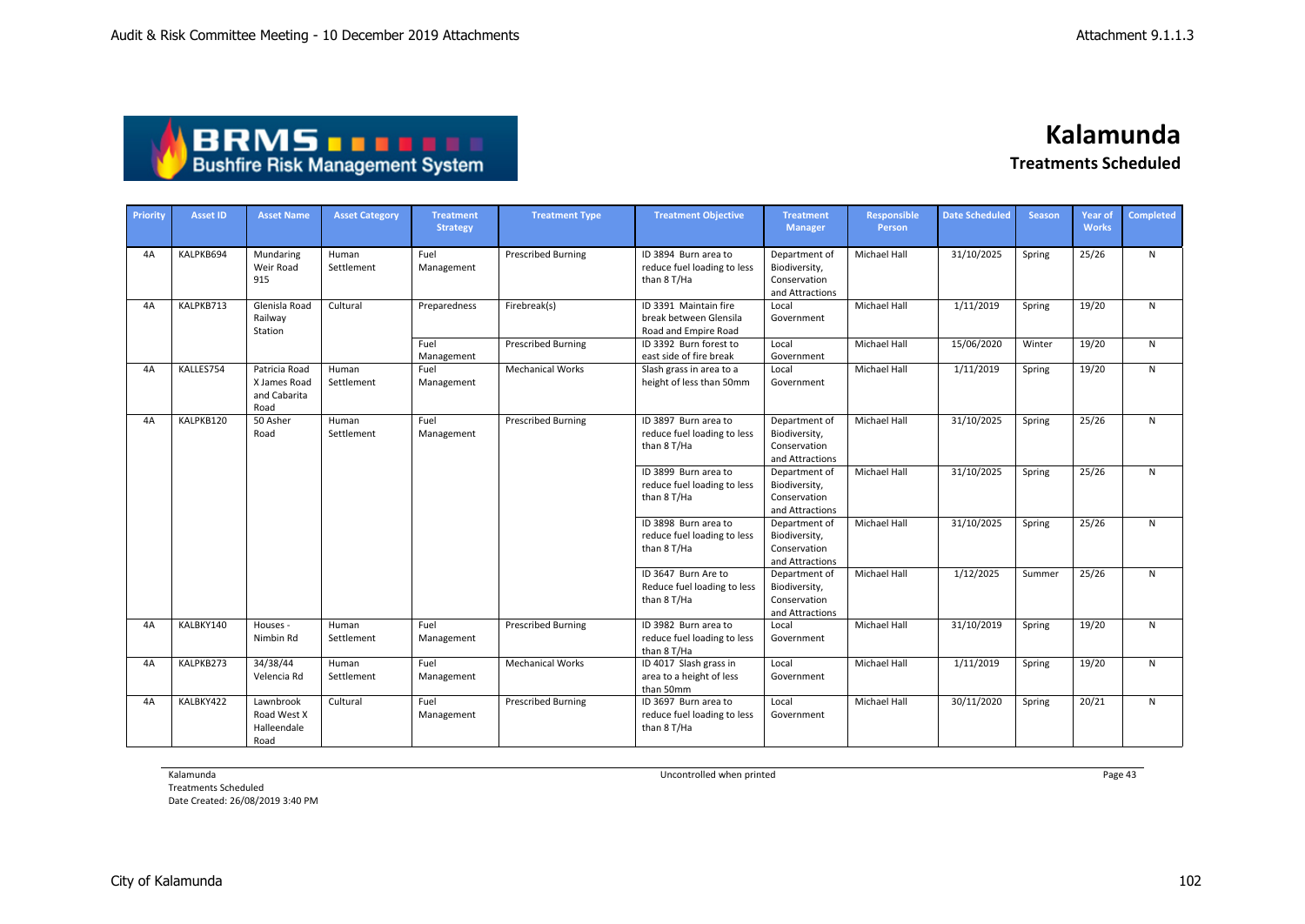| ABRMS <b>De Bell</b>                   |  |
|----------------------------------------|--|
| <b>Bushfire Risk Management System</b> |  |

| Priority | <b>Asset ID</b> | <b>Asset Name</b>                               | <b>Asset Category</b> | <b>Treatment</b><br><b>Strategy</b> | <b>Treatment Type</b>     | <b>Treatment Objective</b>                                           | <b>Treatment</b><br><b>Manager</b>                                | Responsible<br>Person | <b>Date Scheduled</b> | <b>Season</b> | <b>Year of</b><br><b>Works</b> | <b>Completed</b> |
|----------|-----------------|-------------------------------------------------|-----------------------|-------------------------------------|---------------------------|----------------------------------------------------------------------|-------------------------------------------------------------------|-----------------------|-----------------------|---------------|--------------------------------|------------------|
|          |                 |                                                 | Human<br>Settlement   | Fuel<br>Management                  | <b>Prescribed Burning</b> | ID 3496 Burn area to<br>reduce fuel load to less<br>than 8 T/Ha      | Local<br>Government                                               | <b>Michael Hall</b>   | 30/06/2027            | Winter        | 26/27                          | N                |
|          |                 |                                                 |                       | Preparedness                        | Firebreak(s)              | ID 4380 Maintain<br>firebreak to a clearance of<br>3m high x 3m wide | Local<br>Government                                               | <b>Michael Hall</b>   | 1/11/2019             | Spring        | 19/20                          | N                |
| 4A       | KALLES697       | Kanyana<br>Wildlife<br>Rehabilitation<br>Centre | Environmental         | Fuel<br>Management                  | <b>Prescribed Burning</b> | Burn Area to reduce fuel<br>loading to less than 8 T/Ha              | Department of<br>Biodiversity,<br>Conservation<br>and Attractions | Dale Burgess          | 31/05/2017            | Autumn        | 16/17                          | Y                |
|          |                 |                                                 | Human<br>Settlement   | Fuel<br>Management                  | <b>Prescribed Burning</b> | burn area to reduce fuel<br>loading to less than 8 T/Ha              | Department of<br>Biodiversity,<br>Conservation<br>and Attractions | Dale Burgess          | 31/05/2017            | Autumn        | 16/17                          | Y                |
|          |                 |                                                 |                       | Preparedness                        | Water Point / Tank / Bore | Water tank has been<br>installed                                     | Local<br>Government                                               | <b>Michael Hall</b>   | 17/05/2019            | Autumn        | 18/19                          | Y                |
| 4A       | KALBKY049       | Kalamunda<br>Hospital, 39<br>Elizabeth          | Human<br>Settlement   | Fuel<br>Management                  | <b>Mechanical Works</b>   | ID 4267 Slash grass in<br>area to a height less than<br>50mm         | Local<br>Government                                               | Michael Hall          | 1/11/2019             | Spring        | 19/20                          | N                |
|          |                 | Street                                          |                       |                                     | <b>Prescribed Burning</b> | Kalamunda Hospital and<br>community protection                       | Department of<br>Education                                        | Dave Carroll          | 6/11/2016             | Spring        | 16/17                          | Y                |
|          |                 |                                                 |                       |                                     |                           | ID 3826 Burn area to<br>reduce fuel loading to less<br>than 8 T/Ha   | Local<br>Government                                               | Michael Hall          | 31/05/2026            | Autumn        | 25/26                          | N                |
|          |                 |                                                 |                       | Preparedness                        | Firebreak(s)              | ID 4269 Maintain<br>firebreak to a clearance of<br>3m high x 3m wide | Local<br>Government                                               | <b>Michael Hall</b>   | 1/11/2019             | Spring        | 19/20                          | N                |
|          |                 |                                                 |                       |                                     |                           | ID 4270 Maintain<br>firebreak to a clearance of<br>3m high x 3m wide | Local<br>Government                                               | Michael Hall          | 1/11/2019             | Spring        | 19/20                          | N                |
|          |                 |                                                 |                       |                                     |                           | ID 4268 Maintain<br>firebreak to a clearance of<br>3m high x 3m wide | Local<br>Government                                               | <b>Michael Hall</b>   | 1/11/2019             | Spring        | 19/20                          | N                |
| 4A       | KALBKY195       | <b>Canning Mills</b><br>West                    | Human<br>Settlement   | Fuel<br>Management                  | <b>Prescribed Burning</b> | Burn area to reduce fuel<br>loading to less than 8 T/Ha              | Department of<br>Biodiversity,<br>Conservation<br>and Attractions | Dale Burgess          | 30/11/2018            | Spring        | 18/19                          | Y                |
| 4A       | KALBKY311       | Sing Gdns x<br>Pomeroy rd                       | Human<br>Settlement   | Fuel<br>Management                  | <b>Prescribed Burning</b> | Burn area to reduce fuel<br>loading to less than 8 T/Ha              | Department of<br>Biodiversity,                                    | Dale Burgess          | 30/11/2018            | Spring        | 18/19                          | Y                |

Kalamunda

Treatments Scheduled Date Created: 26/08/2019 3:40 PM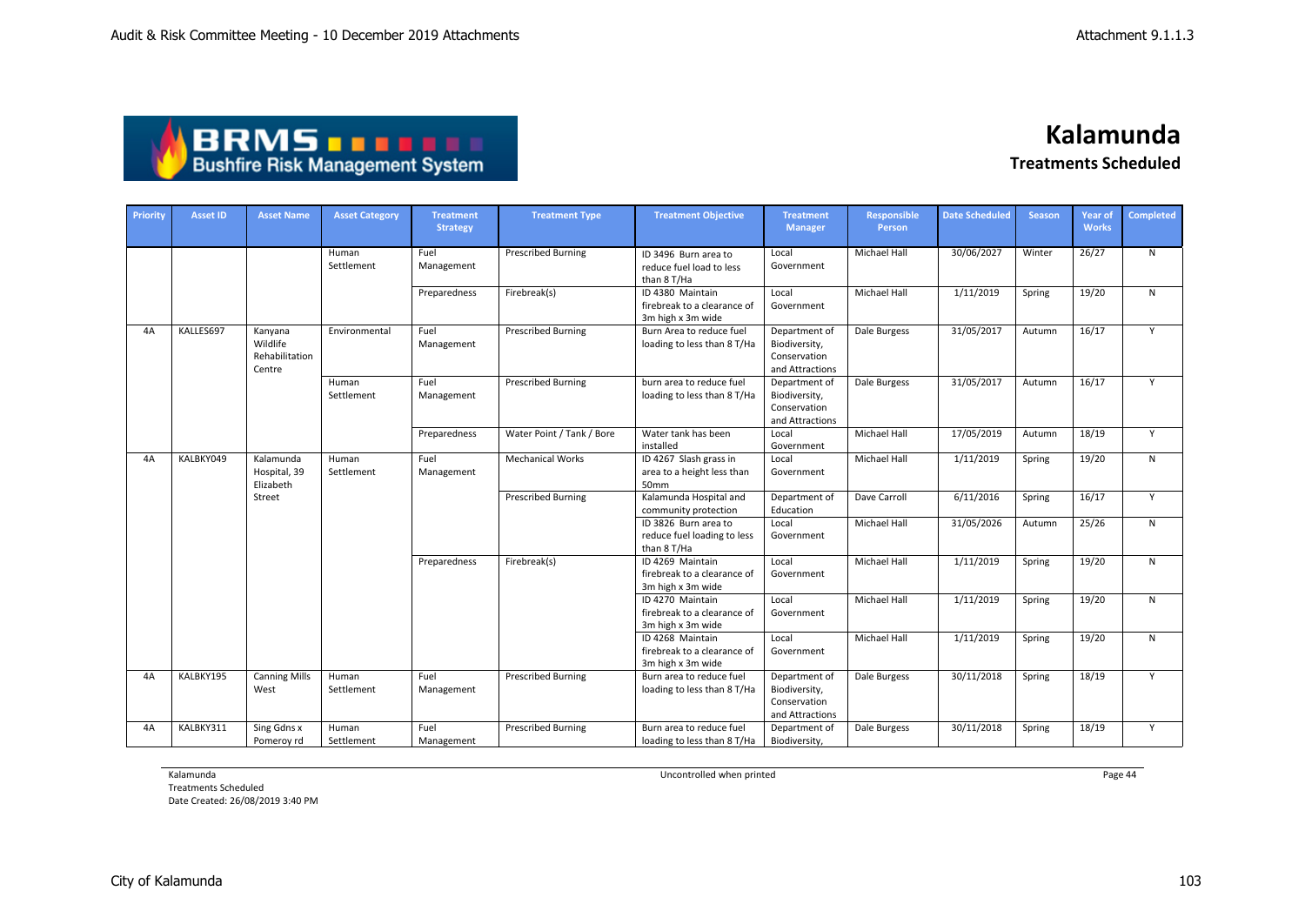

**Kalamunda**

**Treatments Scheduled**

| Priority | <b>Asset ID</b> | <b>Asset Name</b>                   | <b>Asset Category</b> | <b>Treatment</b><br><b>Strategy</b> | <b>Treatment Type</b>     | <b>Treatment Objective</b>                                            | <b>Treatment</b><br><b>Manager</b>                                | <b>Responsible</b><br>Person | <b>Date Scheduled</b> | <b>Season</b> | <b>Year of</b><br><b>Works</b> | <b>Completed</b> |
|----------|-----------------|-------------------------------------|-----------------------|-------------------------------------|---------------------------|-----------------------------------------------------------------------|-------------------------------------------------------------------|------------------------------|-----------------------|---------------|--------------------------------|------------------|
|          |                 |                                     |                       |                                     |                           |                                                                       | Conservation<br>and Attractions                                   |                              |                       |               |                                |                  |
|          |                 |                                     |                       |                                     |                           | ID 3628 Burn area to<br>reduce fuel loading to less<br>than 8 T/Ha    | Department of<br>Biodiversity,<br>Conservation<br>and Attractions | Michael Hall                 | 31/05/2022            | Autumn        | 21/22                          | N                |
| 4B       | KALPKB126       | <b>Bahen Road</b>                   | Human<br>Settlement   | Fuel<br>Management                  | <b>Prescribed Burning</b> | Burn area to reduce fuel<br>loading to less than 8 T/Ha               | Department of<br>Biodiversity,<br>Conservation<br>and Attractions | Dale Burgess                 | 30/11/2017            | Spring        | 17/18                          | Y                |
|          |                 |                                     |                       |                                     |                           | Burn Area to reduce fuel<br>loading to less than 8 T/Ha               | Department of<br>Biodiversity,<br>Conservation<br>and Attractions | Dale Burgess                 | 30/11/2018            | Spring        | 18/19                          | Y                |
| 4C       | KALFFD254       | Maida Vale<br>Recreation<br>Reserve | Economic              | Preparedness                        | Firebreak(s)              | ID 4211 Maintain<br>firebreak to a clearance of<br>3m high x 3m wide  | Local<br>Government                                               | Michael Hall                 | 1/11/2019             | Spring        | 19/20                          | N                |
|          |                 |                                     |                       |                                     |                           | ID 4212 Maintain<br>firebreak to a clearance of<br>3m high x 3m wide  | Local<br>Government                                               | Michael Hall                 | 1/11/2019             | Spring        | 19/20                          | N                |
|          |                 |                                     |                       |                                     |                           | ID 4214 Maintain<br>firebreak to a clearance of<br>3m high x 3m wide  | Local<br>Government                                               | Michael Hall                 | 1/11/2019             | Spring        | 19/20                          | N                |
|          |                 |                                     |                       |                                     |                           | ID 4213 Maintain fire<br>break to a clearance of 3m<br>high x 3m wide | Local<br>Government                                               | Michael Hall                 | 1/11/2019             | Spring        | 19/20                          | $\mathsf{N}$     |
|          |                 |                                     |                       |                                     |                           | ID 4215 Maintain<br>firebreaks to a clearance<br>of 3m high x 3m wide | Local<br>Government                                               | Michael Hall                 | 1/11/2019             | Spring        | 19/20                          | $\mathsf{N}$     |
|          |                 |                                     |                       | Fuel<br>Management                  | <b>Mechanical Works</b>   | ID 4122 Slash grass in<br>area to a height of less<br>than 50mm       | Local<br>Government                                               | <b>Michael Hall</b>          | 1/11/2019             | Spring        | 19/20                          | N                |
| 4C       | KALLES137       | Houses -<br>Lascelles Pde           | Human<br>Settlement   | Fuel<br>Management                  | <b>Prescribed Burning</b> | ID 3812 Burn area to<br>reduce fuel load to less<br>than 8 T/Ha       | Local<br>Government                                               | Michael Hall                 | 1/06/2027             | Winter        | 26/27                          | $\mathsf{N}$     |
|          |                 |                                     |                       |                                     | <b>Mechanical Works</b>   | ID 4096 Slash grass in<br>area to a height less than<br>50mm          | Local<br>Government                                               | Michael Hall                 | 1/11/2019             | Spring        | 19/20                          | N                |

Kalamunda

Treatments Scheduled Date Created: 26/08/2019 3:40 PM Uncontrolled when printed **Page 45** Page 45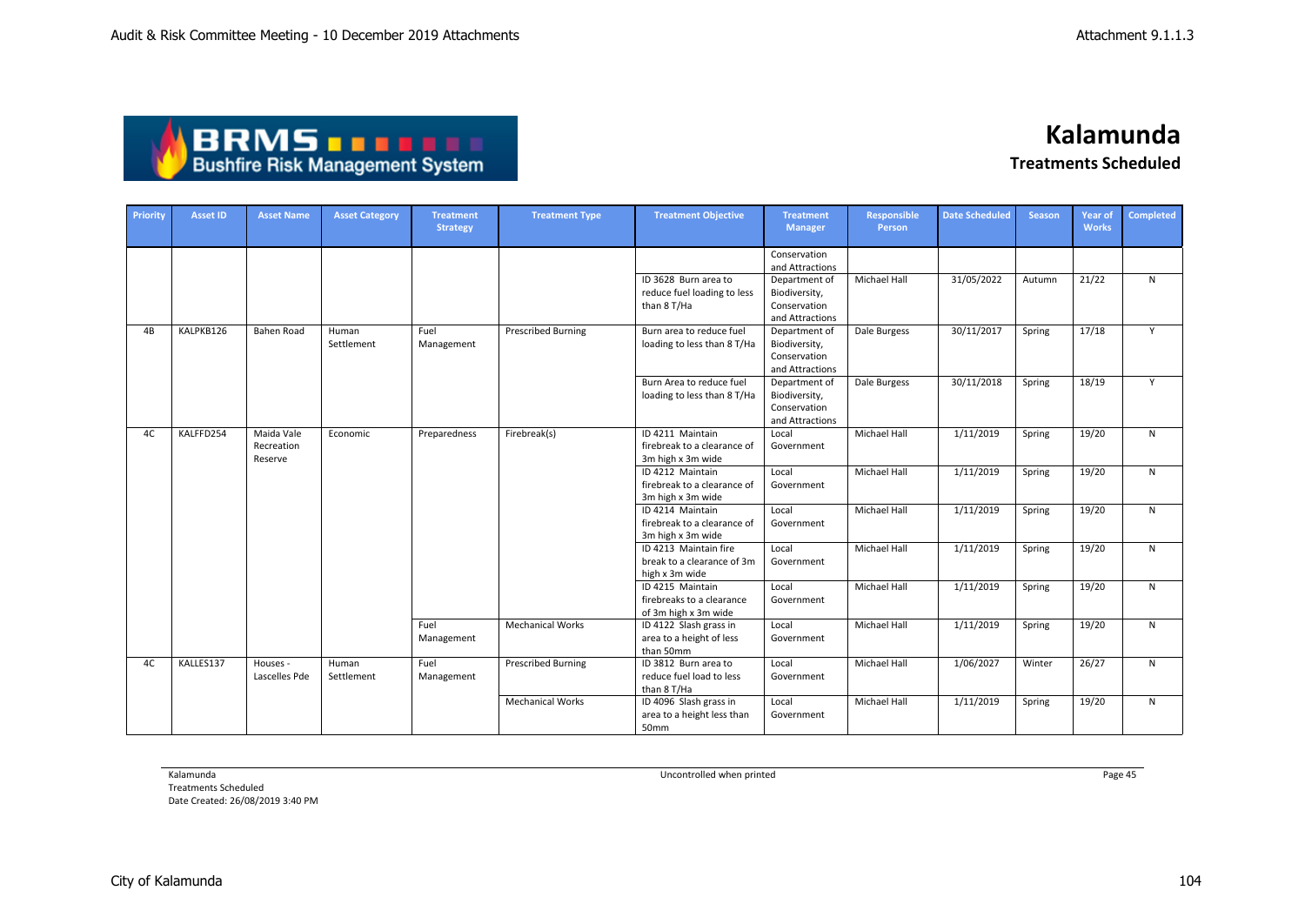| ABRMS                                  |  |
|----------------------------------------|--|
| <b>Bushfire Risk Management System</b> |  |

| Priority | <b>Asset ID</b> | <b>Asset Name</b>                                               | <b>Asset Category</b> | <b>Treatment</b><br><b>Strategy</b> | <b>Treatment Type</b>     | <b>Treatment Objective</b>                                           | <b>Treatment</b><br><b>Manager</b> | <b>Responsible</b><br><b>Person</b> | <b>Date Scheduled</b> | <b>Season</b> | <b>Year of</b><br><b>Works</b> | <b>Completed</b> |
|----------|-----------------|-----------------------------------------------------------------|-----------------------|-------------------------------------|---------------------------|----------------------------------------------------------------------|------------------------------------|-------------------------------------|-----------------------|---------------|--------------------------------|------------------|
| 4C       | KALLES216       | Houses -<br>Railway rd<br>East                                  | Human<br>Settlement   | Fuel<br>Management                  | <b>Mechanical Works</b>   | ID 3776 Slash grass yearly<br>to a height of less than<br>50mm       | Local<br>Government                | Michael Hall                        | 1/11/2019             | Spring        | 19/20                          | N                |
|          |                 |                                                                 |                       |                                     |                           | Slash all long grass to<br>50mm or less yearly                       | Local<br>Government                | Dale Burgess                        | 1/11/2018             | Spring        | 18/19                          | Y                |
|          |                 |                                                                 |                       |                                     | <b>Prescribed Burning</b> | Burn area to reduce fuel<br>loading to less than 8<br>T/Ha           | Local<br>Government                | Dale Burgess                        | 7/11/2014             | Spring        | 14/15                          | Y                |
| 4C       | KALBKY058       | Kalamunda,<br><b>Walliston LIA</b>                              | Economic              | Fuel<br>Management                  | <b>Prescribed Burning</b> | ID 3931 Burn area to<br>reduce fuel loading to less<br>than 8 T/Ha   | Local<br>Government                | Michael Hall                        | 31/05/2025            | Autumn        | 24/25                          | $\mathsf{N}$     |
|          |                 |                                                                 |                       |                                     | <b>Mechanical Works</b>   | ID 4361 Slash grass in<br>area to a height of less<br>than 50mm      | Local<br>Government                | Michael Hall                        | 1/11/2019             | Spring        | 19/20                          | $\mathsf{N}$     |
|          |                 |                                                                 |                       |                                     |                           | ID 4362 Slash grass in<br>area to a height of less<br>than 50mm      | Local<br>Government                | Michael Hall                        | 1/11/2019             | Spring        | 19/20                          | N                |
|          |                 |                                                                 |                       |                                     | <b>Prescribed Burning</b> | ID 3930 Burn are to<br>reduce fuel loading to less<br>than 8 T/Ha    | Local<br>Government                | Michael Hall                        | 31/10/2025            | Spring        | 25/26                          | N                |
| 5A       | KALFFD234       | Houses -<br>Kalamunda<br>rd, Railway x<br>gooseberry<br>hill rd | Human<br>Settlement   | Fuel<br>Management                  | <b>Mechanical Works</b>   | ID 4123 Slash grass in<br>area to less a height of less<br>than 50mm | Local<br>Government                | Michael Hall                        | 1/11/2019             | Spring        | 19/20                          | $\mathsf{N}$     |
| 5A       | KALFFD553       | Dundas Road<br>X Harrison<br>Road                               | Economic              | Fuel<br>Management                  | <b>Mechanical Works</b>   | ID 4113 Slash grass in<br>area to a height less than<br>50mm         | Local<br>Government                | Michael Hall                        | 1/11/2019             | Spring        | 19/20                          | N                |
| 5A       | KALFFD554       | Abernethy<br>Road East<br>Side                                  | Economic              | Preparedness                        | Firebreak(s)              | ID 4196 Maintain<br>firebreak to a clearance of<br>3m high x 3m wide | Local<br>Government                | Michael Hall                        | 1/11/2019             | Spring        | 19/20                          | N                |
| 5A       | KALLES740       | Kimbarlee<br>Way X<br>Trafalgar                                 | Human<br>Settlement   | Fuel<br>Management                  | <b>Mechanical Works</b>   | ID 4327 Slash grass in<br>area to a height less than<br>50mm         | Local<br>Government                | Michael Hall                        | 1/11/2019             | Spring        | 19/20                          | $\mathsf{N}$     |
|          |                 | Road                                                            |                       |                                     |                           | ID 4133 Slash grass in<br>area to a height less than<br>50mm         | Local<br>Government                | <b>Michael Hall</b>                 | 1/11/2019             | Spring        | 19/20                          | $\mathsf{N}$     |
|          |                 |                                                                 |                       |                                     |                           | ID 4134 Slash grass in<br>area to a height of less<br>than 50mm      | Local<br>Government                | <b>Michael Hall</b>                 | 1/11/2019             | Spring        | 19/20                          | $\mathsf{N}$     |

Kalamunda

Treatments Scheduled Date Created: 26/08/2019 3:40 PM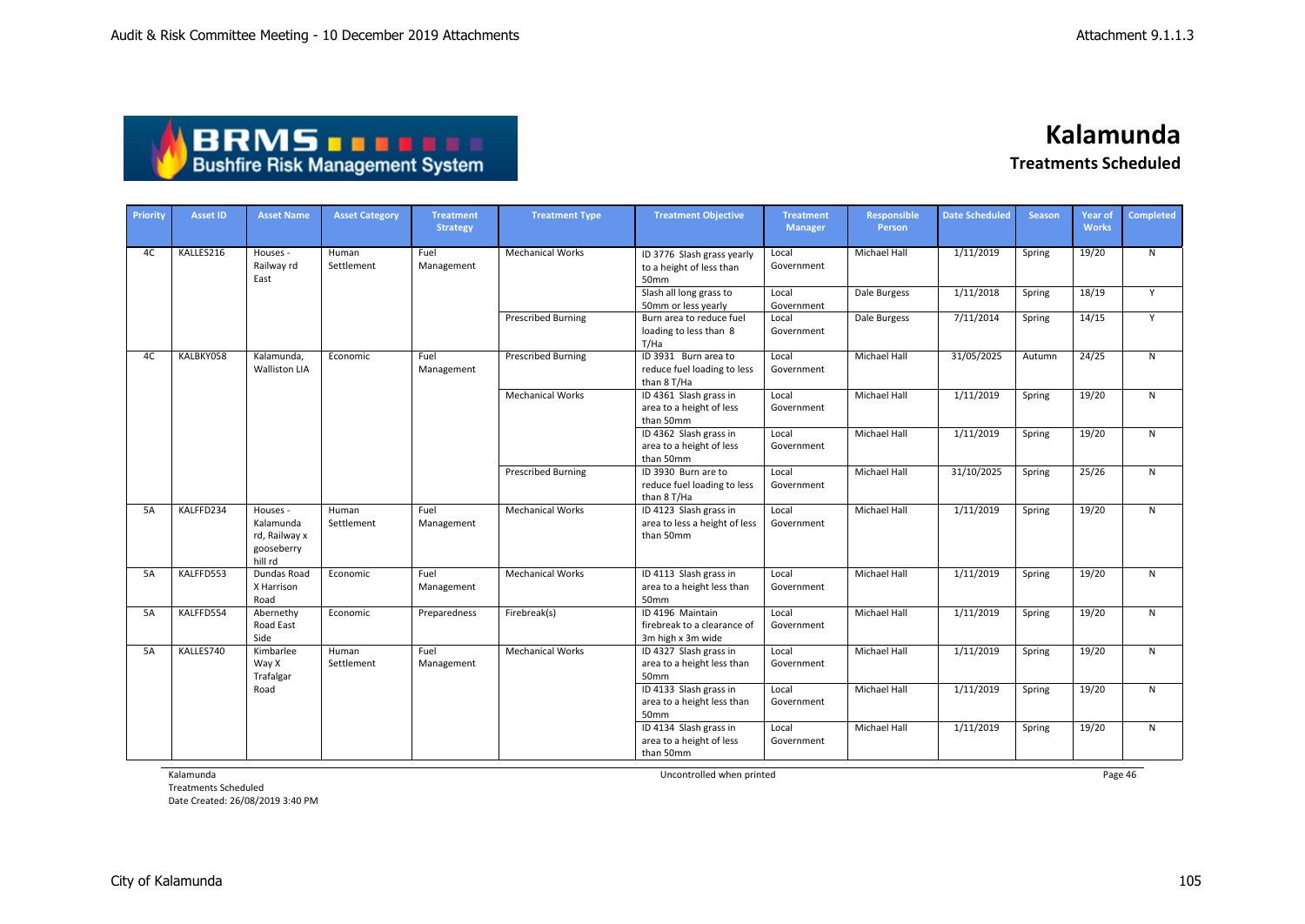| <b>ABRMS THEFT</b>                     |
|----------------------------------------|
| <b>Bushfire Risk Management System</b> |

| Priority | <b>Asset ID</b> | <b>Asset Name</b>                      | <b>Asset Category</b> | <b>Treatment</b><br><b>Strategy</b> | <b>Treatment Type</b>     | <b>Treatment Objective</b>                                           | <b>Treatment</b><br><b>Manager</b> | Responsible<br>Person | <b>Date Scheduled</b> | <b>Season</b> | Year of<br><b>Works</b> | Completed    |
|----------|-----------------|----------------------------------------|-----------------------|-------------------------------------|---------------------------|----------------------------------------------------------------------|------------------------------------|-----------------------|-----------------------|---------------|-------------------------|--------------|
| 5A       | KALLES782       | <b>Traylen Road</b><br>X Gunbar<br>Way | Human<br>Settlement   | Fuel<br>Management                  | <b>Mechanical Works</b>   | ID 4089 Slash area to<br>reduce fuel loading to less<br>than 8 T/Ha  | Local<br>Government                | Michael Hall          | 1/11/2019             | Spring        | 19/20                   | N            |
| 5A       | KALFFD819       | Sussex Road<br>Area                    | Human<br>Settlement   | Fuel<br>Management                  | <b>Mechanical Works</b>   | ID 4302 Slash grass in<br>area to a height less than<br>50mm         | Local<br>Government                | <b>Michael Hall</b>   | 1/11/2019             | Spring        | 19/20                   | $\mathsf{N}$ |
|          |                 |                                        |                       | Preparedness                        | Firebreak(s)              | ID 4303 Maintain<br>firebreak to a clearance of<br>3m high x 3m wide | Local<br>Government                | Michael Hall          | 1/11/2019             | Spring        | 19/20                   | $\mathsf{N}$ |
| 5A       | KALBKY838       | Walliston<br>residential               | Human<br>Settlement   | Fuel<br>Management                  | <b>Mechanical Works</b>   | ID 4168 Slash grass in<br>area to a height of less<br>than 50mm      | Local<br>Government                | Michael Hall          | 1/11/2019             | Spring        | 19/20                   | ${\sf N}$    |
|          |                 |                                        |                       |                                     |                           | ID 4170 Slash grass in<br>area to a height less than<br>50mm         | Local<br>Government                | Michael Hall          | 1/11/2019             | Spring        | 19/20                   | N            |
|          |                 |                                        |                       |                                     | <b>Prescribed Burning</b> | ID 4016 Burn area to<br>reduce fuel loading to less<br>than 8 T/Ha   | Local<br>Government                | <b>Michael Hall</b>   | 31/05/2024            | Autumn        | 23/24                   | $\mathsf{N}$ |
|          |                 |                                        |                       |                                     | <b>Mechanical Works</b>   | ID 4364 Maintain<br>firebreak to a clearance of<br>3m high x 3m wide | Local<br>Government                | Michael Hall          | 1/11/2019             | Spring        | 19/20                   | $\mathsf{N}$ |
|          |                 |                                        |                       |                                     |                           | ID 4365 Slash grass in<br>area to a height to less<br>than 50mm      | Local<br>Government                | Michael Hall          | 1/11/2019             | Spring        | 19/20                   | $\mathsf{N}$ |
| 5A       | KALBKY055       | Kalamunda,<br>Railway Rd,<br>CBD       | Economic              | Fuel<br>Management                  | <b>Mechanical Works</b>   | ID 4161 Slash grass in<br>area to a height less than<br>50mm         | Local<br>Government                | Michael Hall          | 1/11/2019             | Spring        | 19/20                   | ${\sf N}$    |
|          |                 |                                        |                       |                                     | <b>Prescribed Burning</b> | ID 3988 Burn area to<br>reduce fuel loading to less<br>than 8 T/Ha   | Local<br>Government                | <b>Michael Hall</b>   | 31/05/2021            | Autumn        | 20/21                   | N            |
|          |                 |                                        |                       |                                     |                           | ID 3992 Burn area to<br>reduce feul loading to less<br>than 8 T/Ha   | Local<br>Government                | <b>Michael Hall</b>   | 31/05/2020            | Autumn        | 19/20                   | N            |
|          |                 |                                        |                       |                                     |                           | ID 3987 Burn area to<br>reduce fuel loading to less<br>than 8 T/Ha   | Local<br>Government                | <b>Michael Hall</b>   | 31/10/2022            | Spring        | 22/23                   | N            |
|          |                 |                                        |                       |                                     |                           | ID 3994 Burn area to<br>reduce fuel loading to less<br>than 8 T/Ha   | Local<br>Government                | <b>Michael Hall</b>   | 31/05/2026            | Autumn        | 25/26                   | $\mathsf{N}$ |

Kalamunda

Treatments Scheduled Date Created: 26/08/2019 3:40 PM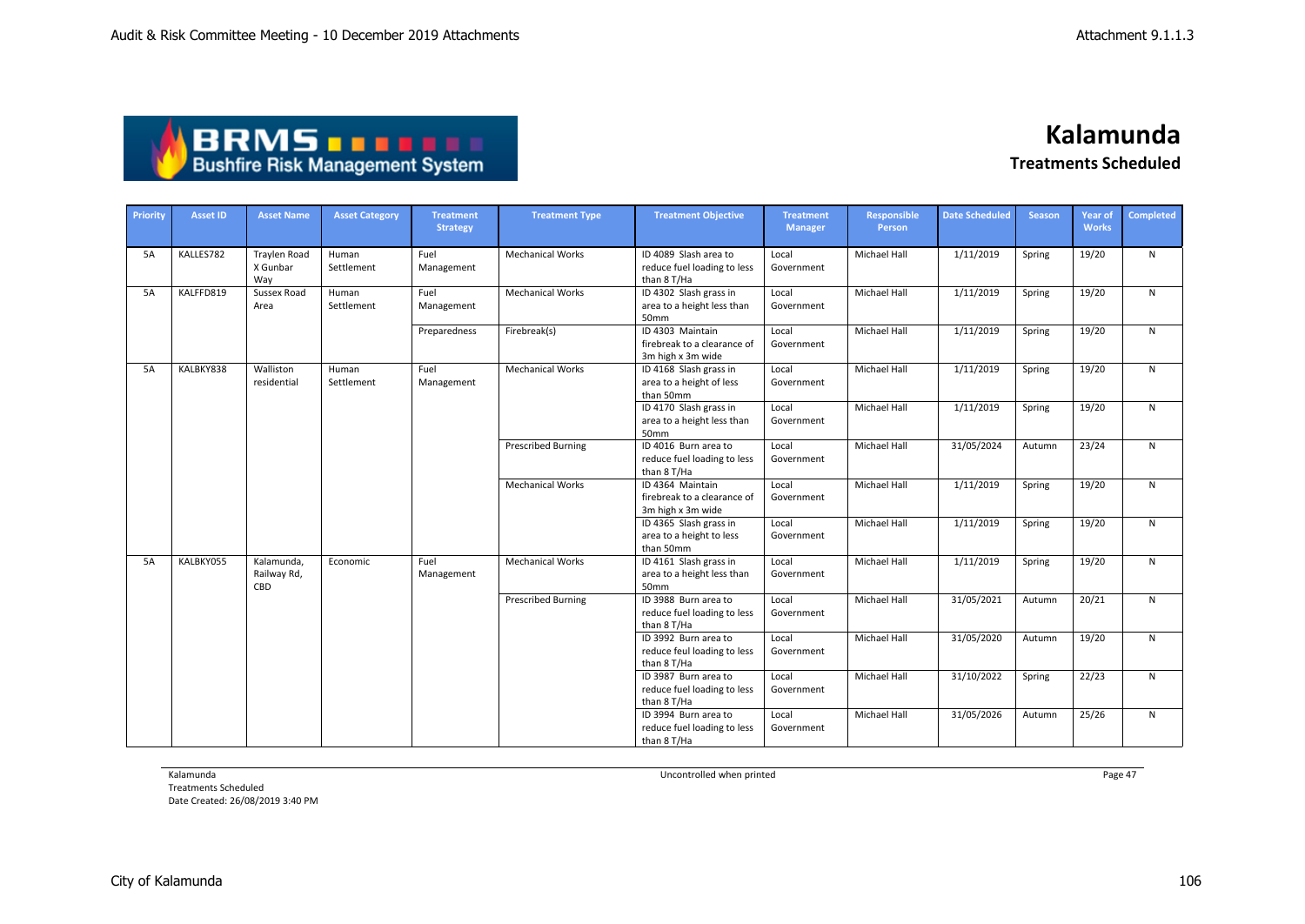| <b>ABRMS THEFT</b>                     |
|----------------------------------------|
| <b>Bushfire Risk Management System</b> |

| Priority  | <b>Asset ID</b> | <b>Asset Name</b>                                                | <b>Asset Category</b> | <b>Treatment</b><br><b>Strategy</b> | <b>Treatment Type</b>     | <b>Treatment Objective</b>                                           | <b>Treatment</b><br><b>Manager</b> | Responsible<br>Person | <b>Date Scheduled</b> | <b>Season</b>       | <b>Year of</b><br><b>Works</b> | <b>Completed</b>        |                                                              |                     |                     |           |        |       |              |
|-----------|-----------------|------------------------------------------------------------------|-----------------------|-------------------------------------|---------------------------|----------------------------------------------------------------------|------------------------------------|-----------------------|-----------------------|---------------------|--------------------------------|-------------------------|--------------------------------------------------------------|---------------------|---------------------|-----------|--------|-------|--------------|
|           |                 |                                                                  |                       |                                     | <b>Mechanical Works</b>   | ID 4160 Slash grass in<br>area to a height less than<br>50mm         | Local<br>Government                | Michael Hall          | 1/11/2019             | Spring              | 19/20                          | N                       |                                                              |                     |                     |           |        |       |              |
| 5A        | KALBKY879       | Schmitt Road<br>water Tank                                       | Economic              | Fuel<br>Management                  | <b>Prescribed Burning</b> | ID 3834 Burn area to<br>reduce fuel loading to less<br>than 8 T/Ha   | Local<br>Government                | <b>Michael Hall</b>   | 31/05/2024            | Autumn              | 23/24                          | N                       |                                                              |                     |                     |           |        |       |              |
| 5A        | KALLES887       | Houses -<br>Kalamunda<br>Road, Railway                           | Human<br>Settlement   | Fuel<br>Management                  | <b>Mechanical Works</b>   | ID 4165 Slash grass in<br>area to a height less than<br>50mm         | Local<br>Government                | Michael Hall          | 1/11/2019             | Spring              | 19/20                          | N                       |                                                              |                     |                     |           |        |       |              |
|           |                 | Road                                                             |                       |                                     |                           | Slash grass in area to a<br>height less than 50mm                    | Local<br>Government                | Michael Hall          | 1/11/2019             | Spring              | 19/20                          | N                       |                                                              |                     |                     |           |        |       |              |
|           |                 |                                                                  |                       |                                     |                           | ID 4091 Slash grass in<br>area to a height less than<br>50mm         | Local<br>Government                | <b>Michael Hall</b>   | 1/11/2019             | Spring              | 19/20                          | N                       |                                                              |                     |                     |           |        |       |              |
| 5A        | KALLES225       | Houses -<br>Between<br>Gooseberry<br>hill rd and<br>Kalamunda rd | Human<br>Settlement   | Fuel<br>Management                  | <b>Mechanical Works</b>   | ID 4283 Slash grass in<br>area to a height of less<br>than 50mm      | Local<br>Government                | Michael Hall          | 1/11/2019             | Spring              | 19/20                          | N                       |                                                              |                     |                     |           |        |       |              |
|           |                 |                                                                  |                       |                                     | <b>Prescribed Burning</b> | ID 4124 Burn area to<br>reduce fuel loading to less<br>than 8 T/Ha   | Local<br>Government                | Michael Hall          | 31/10/2022            | Spring              | 22/23                          | N                       |                                                              |                     |                     |           |        |       |              |
|           |                 |                                                                  |                       |                                     | <b>Mechanical Works</b>   | ID 4125 Slash grass in<br>area to a height less than<br>50mm         | Local<br>Government                | Michael Hall          | 1/11/2019             | Spring              | 19/20                          | N                       |                                                              |                     |                     |           |        |       |              |
|           |                 |                                                                  |                       |                                     |                           | ID 3870 Slash grass to a<br>height of less than 50mm<br>vearly       | Local<br>Government                | <b>Michael Hall</b>   | 1/11/2019             | Spring              | 19/20                          | N                       |                                                              |                     |                     |           |        |       |              |
| <b>5A</b> | KALFFD749       | Lincoln Road<br>X Edinburgh<br>Road                              |                       |                                     |                           |                                                                      |                                    |                       |                       | Human<br>Settlement | Fuel<br>Management             | <b>Mechanical Works</b> | ID 4307 Slash grass in<br>area to a height less than<br>50mm | Local<br>Government | <b>Michael Hall</b> | 1/11/2019 | Spring | 19/20 | $\mathsf{N}$ |
|           |                 |                                                                  |                       | Preparedness                        |                           | ID 4305 Slash grass in<br>area to a height less than<br>50mm         | Local<br>Government                | Michael Hall          | 1/11/2019             | Spring              | 19/20                          | N                       |                                                              |                     |                     |           |        |       |              |
|           |                 |                                                                  |                       |                                     | Firebreak(s)              | ID 4306 Maintain<br>firebreak to a clearance of<br>3m high x 3m wide | Local<br>Government                | <b>Michael Hall</b>   | 1/11/2019             | Spring              | 19/20                          | N                       |                                                              |                     |                     |           |        |       |              |
| 5A        | KALLES795       | Crayden Road<br>X Coral Road<br>and Sampson<br>Close             | Human<br>Settlement   | Fuel<br>Management                  | <b>Prescribed Burning</b> | ID 3941 Burn area to<br>reduce fuel loading to less<br>than 8 T/Ha   | Local<br>Government                | <b>Michael Hall</b>   | 31/05/2026            | Autumn              | 25/26                          | $\mathsf{N}$            |                                                              |                     |                     |           |        |       |              |

Kalamunda

Treatments Scheduled Date Created: 26/08/2019 3:40 PM Uncontrolled when printed **Page 48** Page 48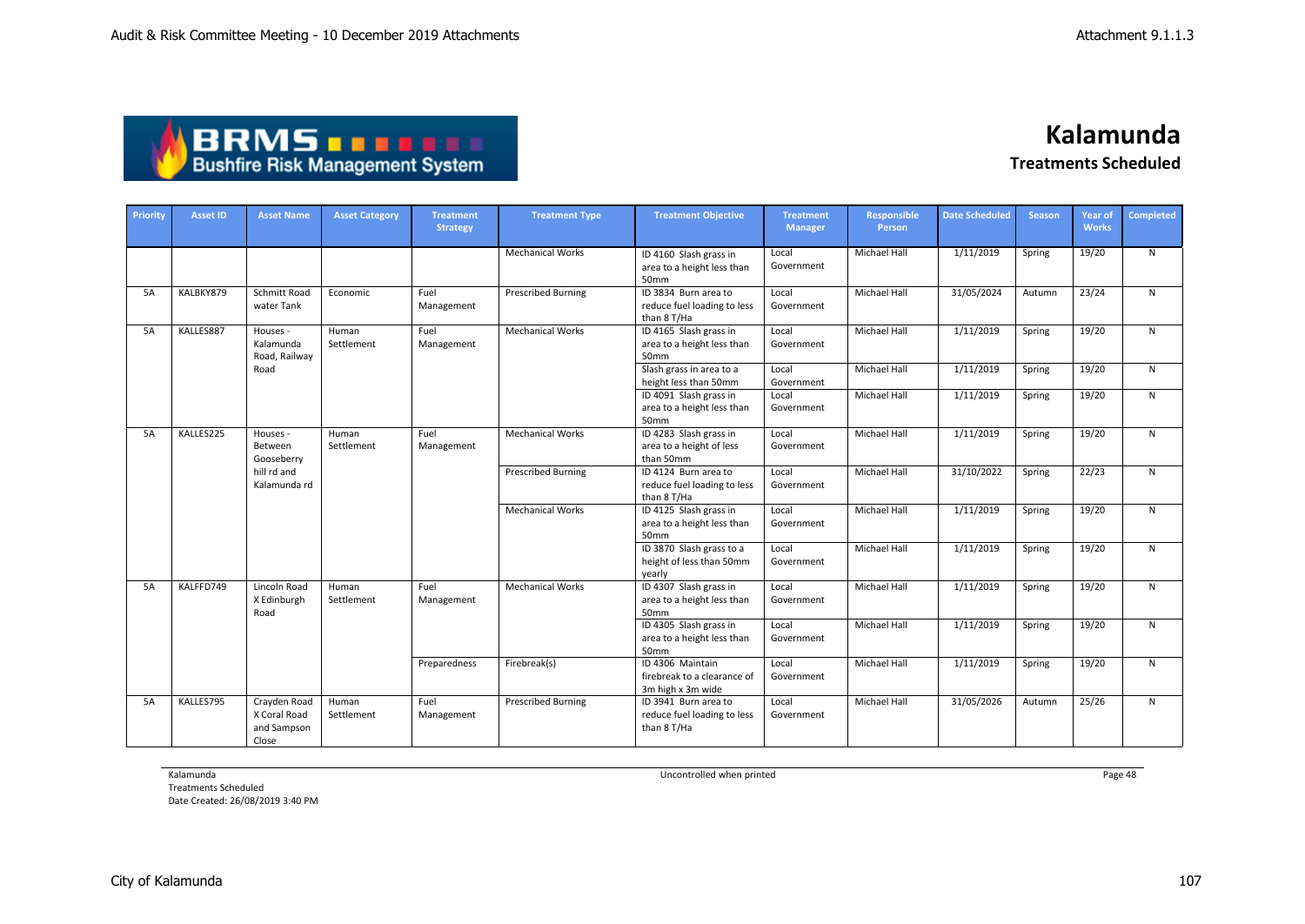| <b>ABRMS THEFT</b>                     |
|----------------------------------------|
| <b>Bushfire Risk Management System</b> |

| Priority | <b>Asset ID</b> | <b>Asset Name</b>                                                   | <b>Asset Category</b> | <b>Treatment</b><br><b>Strategy</b> | <b>Treatment Type</b>     | <b>Treatment Objective</b>                                                                | <b>Treatment</b><br><b>Manager</b>                                | <b>Responsible</b><br>Person | <b>Date Scheduled</b> | <b>Season</b> | <b>Year of</b><br><b>Works</b> | <b>Completed</b> |
|----------|-----------------|---------------------------------------------------------------------|-----------------------|-------------------------------------|---------------------------|-------------------------------------------------------------------------------------------|-------------------------------------------------------------------|------------------------------|-----------------------|---------------|--------------------------------|------------------|
|          |                 |                                                                     |                       |                                     | <b>Mechanical Works</b>   | ID 4083 Slash grass in<br>area to a height less than<br>50mm                              | Local<br>Government                                               | Michael Hall                 | 1/11/2019             | Spring        | 19/20                          | $\overline{N}$   |
| 5A       | KALLES809       | Heather Road<br>X Cook Place                                        | Human<br>Settlement   | Fuel<br>Management                  | <b>Mechanical Works</b>   | ID 4346 Slash grass in<br>area to a height less than<br>50mm                              | Local<br>Government                                               | Michael Hall                 | 1/11/2019             | Spring        | 19/20                          | N                |
|          |                 |                                                                     |                       | Preparedness                        | Firebreak(s)              | ID 4345 Slash grass in<br>area to a height of less<br>than 50mm                           | Local<br>Government                                               | <b>Michael Hall</b>          | 1/11/2019             | Spring        | 19/20                          | N                |
| 5A       | KALFFD851       | Hawkevale<br>Road X<br>Kenneth Road                                 | Human<br>Settlement   | Fuel<br>Management                  | <b>Mechanical Works</b>   | slash grass in area to a<br>height less than 50mm                                         | Local<br>Government                                               | <b>Michael Hall</b>          | 1/11/2019             | Spring        | 19/20                          | $\mathsf{N}$     |
| 5A       | KALFFD527       | Sultana Road<br>X Eureka<br>Street                                  | Economic              | Fuel<br>Management                  | <b>Mechanical Works</b>   | ID 4047 Slash grass in<br>area to a height less than<br>50mm                              | Local<br>Government                                               | Michael Hall                 | 1/11/2019             | Spring        | 19/20                          | N                |
|          |                 |                                                                     |                       |                                     |                           | ID 4411 Slash grass in<br>area to a height less than<br>50mm                              | Local<br>Government                                               | <b>Michael Hall</b>          | 1/11/2019             | Spring        | 19/20                          | $\mathsf{N}$     |
|          |                 |                                                                     |                       |                                     |                           | ID 4412 Slash grass in<br>area to a height less than<br>50mm                              | Local<br>Government                                               | <b>Michael Hall</b>          | 1/11/2019             | Spring        | 19/20                          | $\mathsf{N}$     |
| 5A       | KALLES796       | Orange Valley<br>Road X Coral<br>Road                               | Human<br>Settlement   | Fuel<br>Management                  | <b>Prescribed Burning</b> | ID 3940 Burn area to<br>reduce fuel loading to less<br>than 8 T/Ha                        | Local<br>Government                                               | Michael Hall                 | 31/05/2026            | Autumn        | 25/26                          | $\mathsf{N}$     |
|          |                 |                                                                     |                       |                                     | <b>Mechanical Works</b>   | ID 4084 Slash grass in<br>area to a height less than<br>50mm                              | Local<br>Government                                               | <b>Michael Hall</b>          | 1/11/2019             | Spring        | 19/20                          | N                |
|          |                 |                                                                     |                       |                                     |                           | ID 4141 Slash grass in<br>area to a height of less<br>than 50mm                           | Local<br>Government                                               | <b>Michael Hall</b>          | 1/11/2019             | Spring        | 19/20                          | N                |
| 5B       | KALFFD001       | Camp Wattle<br>Grove                                                | Human<br>Settlement   | Fuel<br>Management                  | <b>Prescribed Burning</b> | ID 3775 Burn area to<br>reduce fuel loading to less<br>than 8 T/Ha                        | Department of<br>Biodiversity,<br>Conservation<br>and Attractions | <b>Michael Hall</b>          | 31/05/2025            | Autumn        | 24/25                          | N                |
| 5B       | KALLES077       | Carmel,<br>Welshpool,<br>Tanner,<br>Mottram<br>Roads<br>residential | Human<br>Settlement   | Fuel<br>Management                  | <b>Prescribed Burning</b> | Welshpool x Canning Rds,<br>Water Corp land. Reduce<br>bush fire risk to the<br>community | Water<br>Corporation                                              | Dave Carroll                 | 8/03/2017             | Autumn        | 16/17                          | Y                |

Kalamunda

Treatments Scheduled Date Created: 26/08/2019 3:40 PM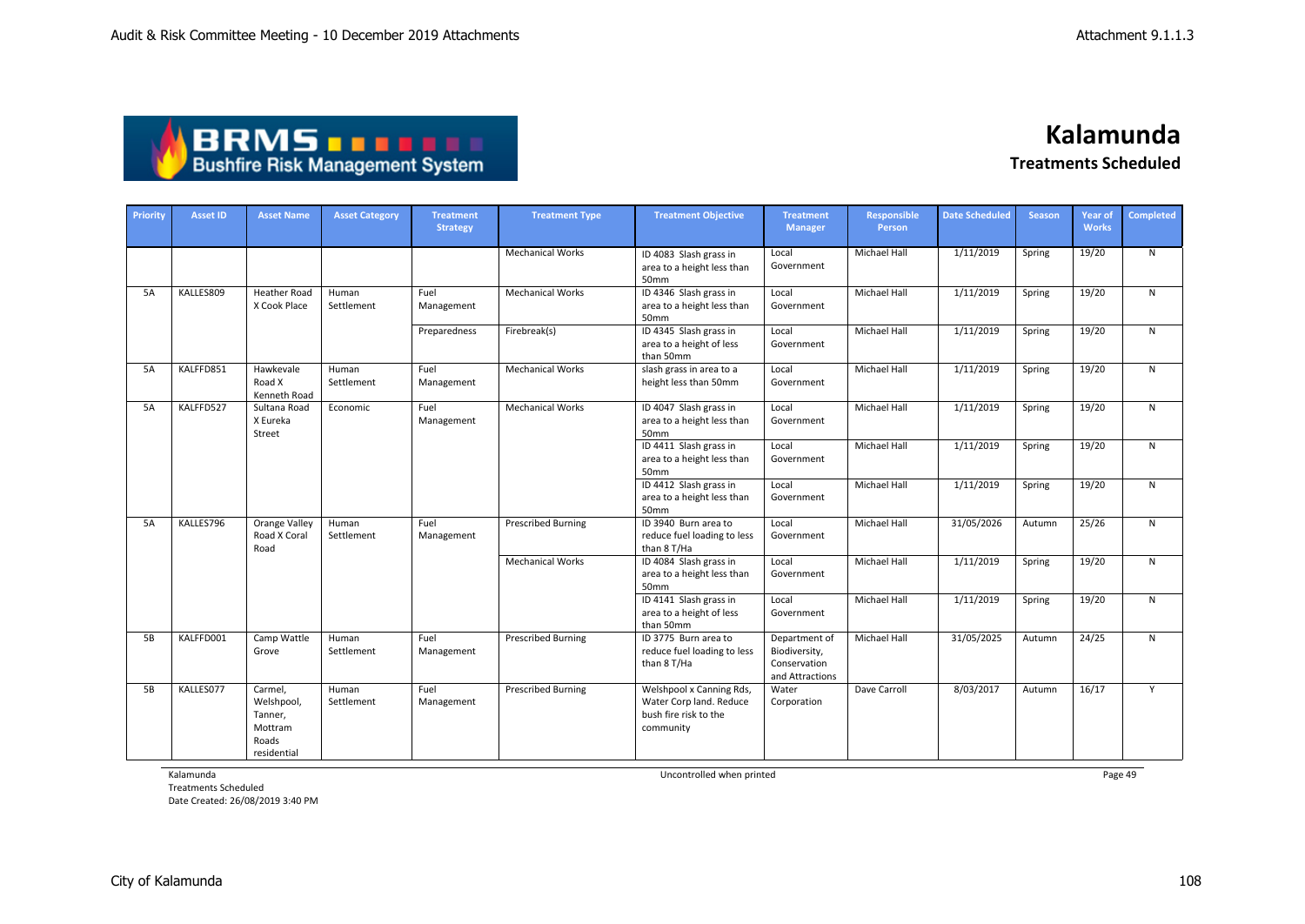| <b>ABRMS TELLE</b>                     |  |
|----------------------------------------|--|
| <b>Bushfire Risk Management System</b> |  |

| Priority  | <b>Asset ID</b> | <b>Asset Name</b>                      | <b>Asset Category</b> | <b>Treatment</b>   | <b>Treatment Type</b>     | <b>Treatment Objective</b>                                           | <b>Treatment</b>    | <b>Responsible</b>  | <b>Date Scheduled</b> | <b>Season</b> | <b>Year of</b>                                                                                                           | <b>Completed</b> |
|-----------|-----------------|----------------------------------------|-----------------------|--------------------|---------------------------|----------------------------------------------------------------------|---------------------|---------------------|-----------------------|---------------|--------------------------------------------------------------------------------------------------------------------------|------------------|
|           |                 |                                        |                       | <b>Strategy</b>    |                           |                                                                      | <b>Manager</b>      | Person              |                       |               |                                                                                                                          |                  |
| <b>5C</b> | KALLES143       | Gooseberry<br>Hill rd x<br>Williams st | Human<br>Settlement   | Preparedness       | Firebreak(s)              | ID 4281 Maintain<br>firebreak to a clearance of<br>3m high x 3m wide | Local<br>Government | <b>Michael Hall</b> | 1/11/2019             | Spring        | 19/20                                                                                                                    | $\mathsf{N}$     |
|           |                 | North                                  |                       | Fuel<br>Management | <b>Mechanical Works</b>   | ID 4282 Slash grass in<br>area to a height less than<br>50mm         | Local<br>Government | <b>Michael Hall</b> | 1/11/2019             | Spring        | 19/20                                                                                                                    | $\mathsf{N}$     |
|           |                 |                                        |                       |                    | <b>Prescribed Burning</b> | ID 3813 Burn area to<br>reduce fuel loading to less<br>than 8 T/Ha   | Local<br>Government | <b>Michael Hall</b> | 31/05/2023            | Autumn        | <b>Works</b><br>22/23<br>19/20<br>19/20<br>19/20<br>19/20<br>17/18<br>25/26<br>19/20<br>19/20<br>18/19<br>19/20<br>19/20 | $\mathsf{N}$     |
| 5C        | KALLES215       | Houses -<br>bound by<br>Watsonia,      | Human<br>Settlement   | Fuel<br>Management | <b>Mechanical Works</b>   | ID 4285 Slash grass in<br>area to a height less than<br>50mm         | Local<br>Government | Michael Hall        | 1/11/2019             | Spring        |                                                                                                                          | $\mathsf{N}$     |
|           |                 | Gooseberry<br>Hill &<br>kalamunda Rd   |                       |                    |                           | ID 4286 Slash grass in<br>area to a height less than<br>50mm         | Local<br>Government | <b>Michael Hall</b> | 1/11/2019             | Spring        |                                                                                                                          | $\mathsf{N}$     |
|           |                 |                                        |                       |                    |                           | ID 4284 Slash grass in<br>area to a height less than<br>50mm         | Local<br>Government | <b>Michael Hall</b> | 1/11/2019             | Spring        |                                                                                                                          | $\mathsf{N}$     |
| 5C        | KALBKY237       | Leotta<br>Orchard<br>North             | Human<br>Settlement   | Preparedness       | Firebreak(s)              | ID 4389 Maintain<br>firebreak to a clearance of<br>3m high x 3m wide | Local<br>Government | <b>Michael Hall</b> | 1/11/2019             | Spring        |                                                                                                                          | $\mathsf{N}$     |
|           |                 |                                        |                       | Fuel<br>Management | <b>Prescribed Burning</b> | Burn area to reduce fuel<br>loading to less than 8 T/Ha              | Local<br>Government | Dale Burgess        | 10/09/2017            | Spring        | Y                                                                                                                        |                  |
|           |                 |                                        |                       |                    |                           | ID 4008 Burn area to<br>reduce fuel loading to less<br>than 8 T/Ha   | Local<br>Government | Michael Hall        | 31/10/2025            | Spring        |                                                                                                                          | $\mathsf{N}$     |
| 5C        | KALBKY235       | 191<br><b>HUMMERSTO</b><br>N ROAD      | Human<br>Settlement   | Preparedness       | Firebreak(s)              | ID 4401 Maintain<br>firebreak to a clearance of<br>3m high x 3m wide | Local<br>Government | <b>Michael Hall</b> | 1/11/2019             | Spring        |                                                                                                                          | $\mathsf{N}$     |
| 5C        | KALBKY398       | Conti Gardens<br>X Rabbone<br>Terrace  | Human<br>Settlement   | Fuel<br>Management | <b>Prescribed Burning</b> | ID 3878 Burn area to<br>reduce fuel loading to less<br>than 8 T/Ha   | Local<br>Government | <b>Michael Hall</b> | 31/10/2019            | Spring        |                                                                                                                          | $\mathsf{N}$     |
|           |                 |                                        |                       |                    |                           | Burn Land backing onto<br>Alan Anderson Park                         | Local<br>Government | <b>Michael Hall</b> | 6/05/2019             | Autumn        |                                                                                                                          | Y                |
| 5C        | KALLES128       | Top of<br>gooseberry<br>hill           | Human<br>Settlement   | Preparedness       | Firebreak(s)              | ID 4278 Maintain<br>firebreak to a clearance of<br>3m high x 3m wide | Local<br>Government | Michael Hall        | 1/11/2019             | Spring        |                                                                                                                          | $\mathsf{N}$     |
|           |                 |                                        |                       |                    |                           | ID 4277 Maintain<br>firebreak to a clearance of<br>3m high x 3m wide | Local<br>Government | <b>Michael Hall</b> | 1/11/2019             | Spring        |                                                                                                                          | $\mathsf{N}$     |

Kalamunda

Treatments Scheduled Date Created: 26/08/2019 3:40 PM